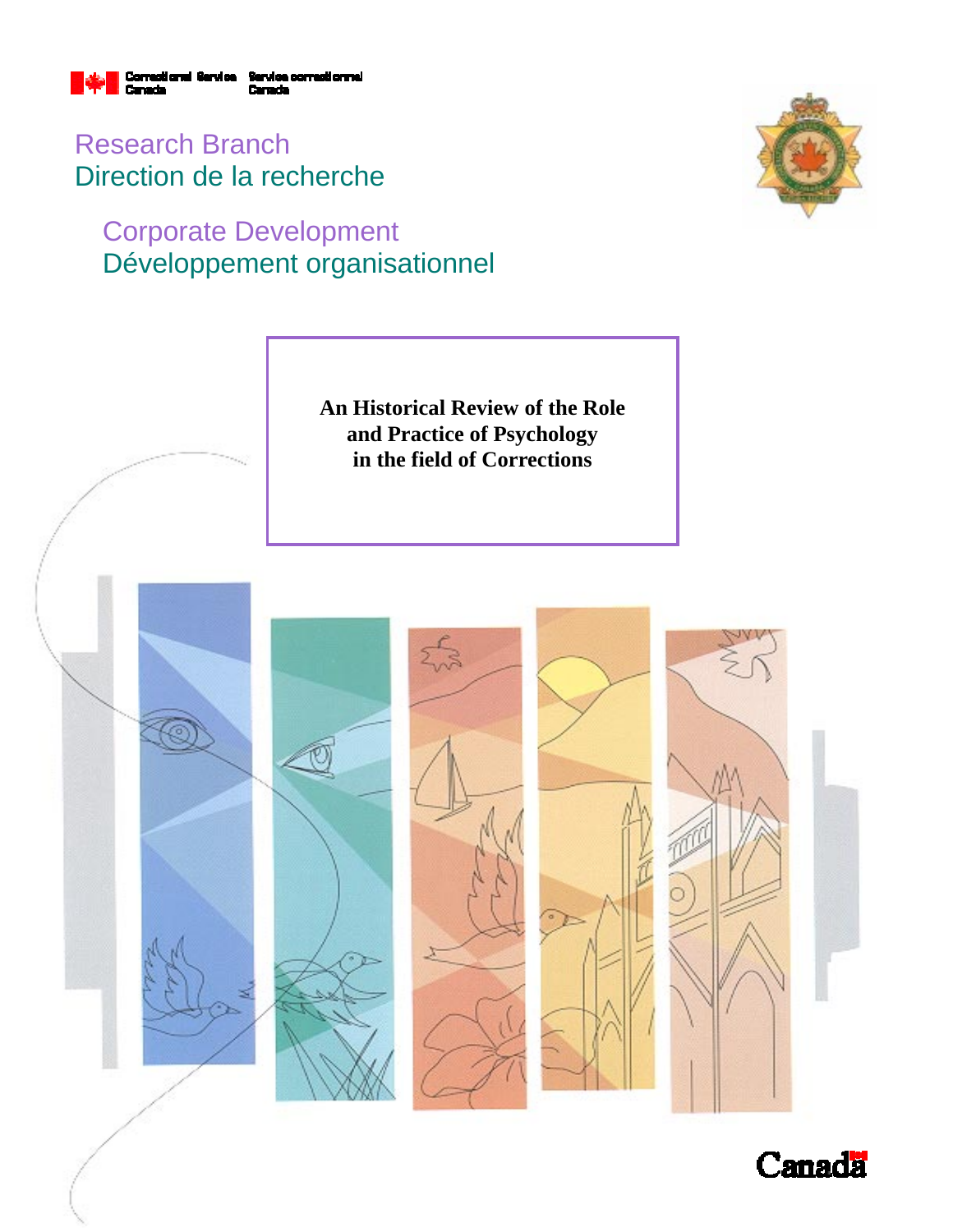# **An Historical Review of the Role and Practice of Psychology in the Field of Corrections**

Prepared by: R. E. Watkins

Research and Statistics Branch Correctional Service of Canada

This report is also available in French. Ce rapport est également disponible en Français. It is available from Correctional Research and Development, Correctional Service of Canada, 340 Laurier Avenue West, Ottawa, Ontario, K1A 0P9.

August, 1992 **Research Report No. R-28**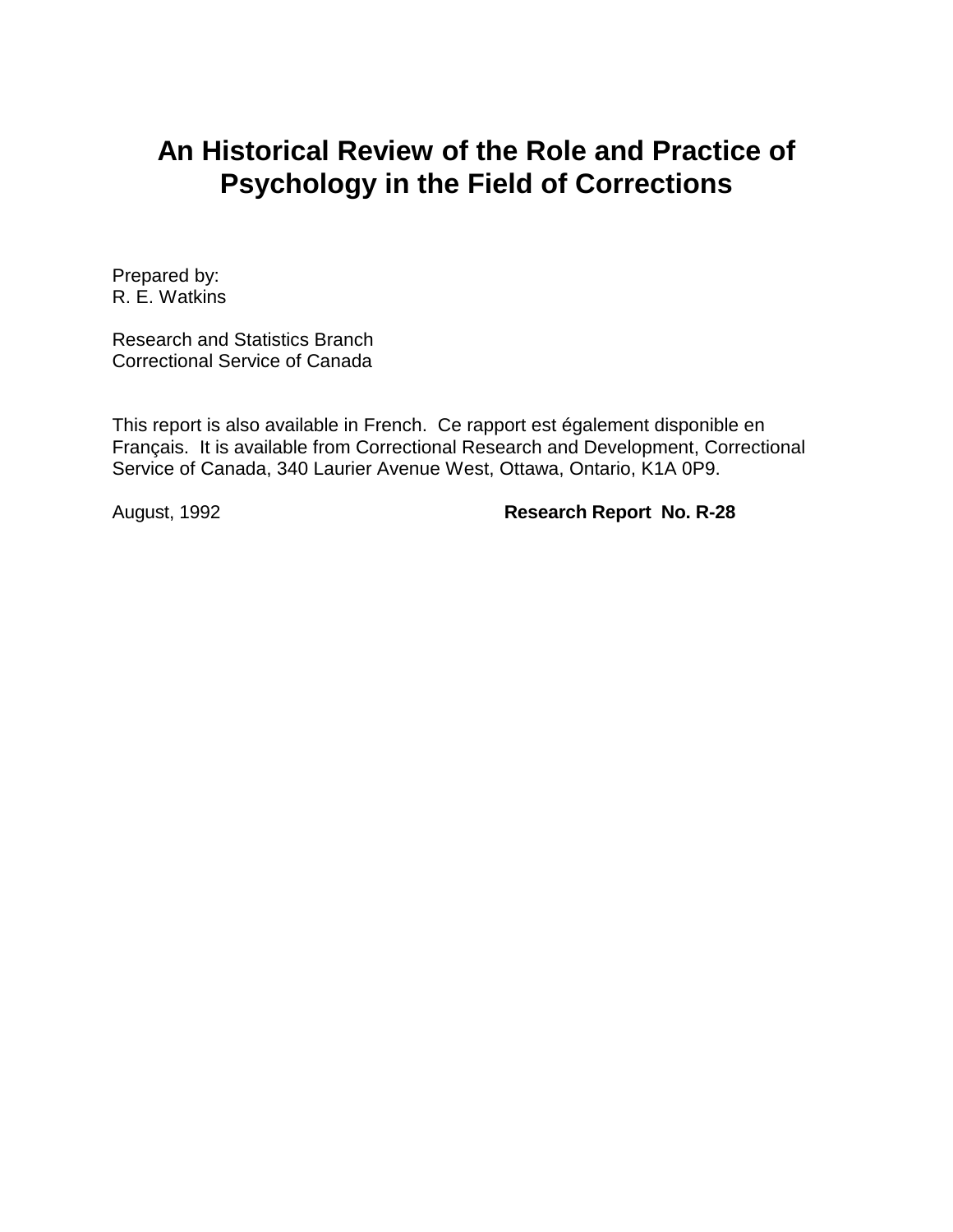### **Abstract**

The purpose of this paper is to review the history and development of the discipline of correctional psychology. Particular interest is paid to the evolution of psychological practice in the applied correctional context and to the emergence of a thematic/generic model of the role of the correctional psychologist and the functions and activities he/she undertakes while performing that role. In order to properly position the development of psychology in corrections and the forces which helped shape its development and application, a brief review of the historical antecedents of modern correctional philosophy and practice is provided. Two factors are noted for the importance of their direct and indirect influence in this regard: the introduction of the use of confinement as punishment for criminal behaviour and the establishment of penal institutions in order to carry out such punishment.

The discipline was first utilized in corrections in the United States during the second decade of this century. Its relevance was related to its ability to develop measures of individual differences, particularly in the area of intelligence testing, and the utility such measures could serve in inmate classification. Throughout the 1930s and 1940s, psychology in corrections experienced a slow growth both in terms of the number of practitioners in the field and in the broadening of the acceptable role it could play aside from that of mental tester.

Following World War II until the early 1970s, a transition is noted in the interest and exposure the discipline received. The number of articles in the literature increased, certainly in absolute numbers, if not in relative numbers when compared to the general increase of publication activity in psychology. The appearance of journals devoted to the topic is witnessed. The nature of the literature tended, at first, to be explanatory and proselytory. Forensic psychology made its appearance as an acknowledged, if fledgling, specialty in psychology during this period; correctional psychology was considered a subspecialty of this field. Concern was expressed about the professional status and training of psychologists practising in corrections. The role of the correctional psychologist was broadened under the influence of the development and growth of clinical/mental health psychology following the war.

Canadian correctional psychology made its first appearance in the literature in 1952. The accessible, extant literature focused primarily on the correctional psychology experience in Ontario provincial corrections and the federal correctional service. Three surveys on the status of correctional psychology in Canada were undertaken in the 1970s. They bore witness to the growth, and to the growing pains, the discipline was experiencing, particularly in relation to the lack of preparatory graduate training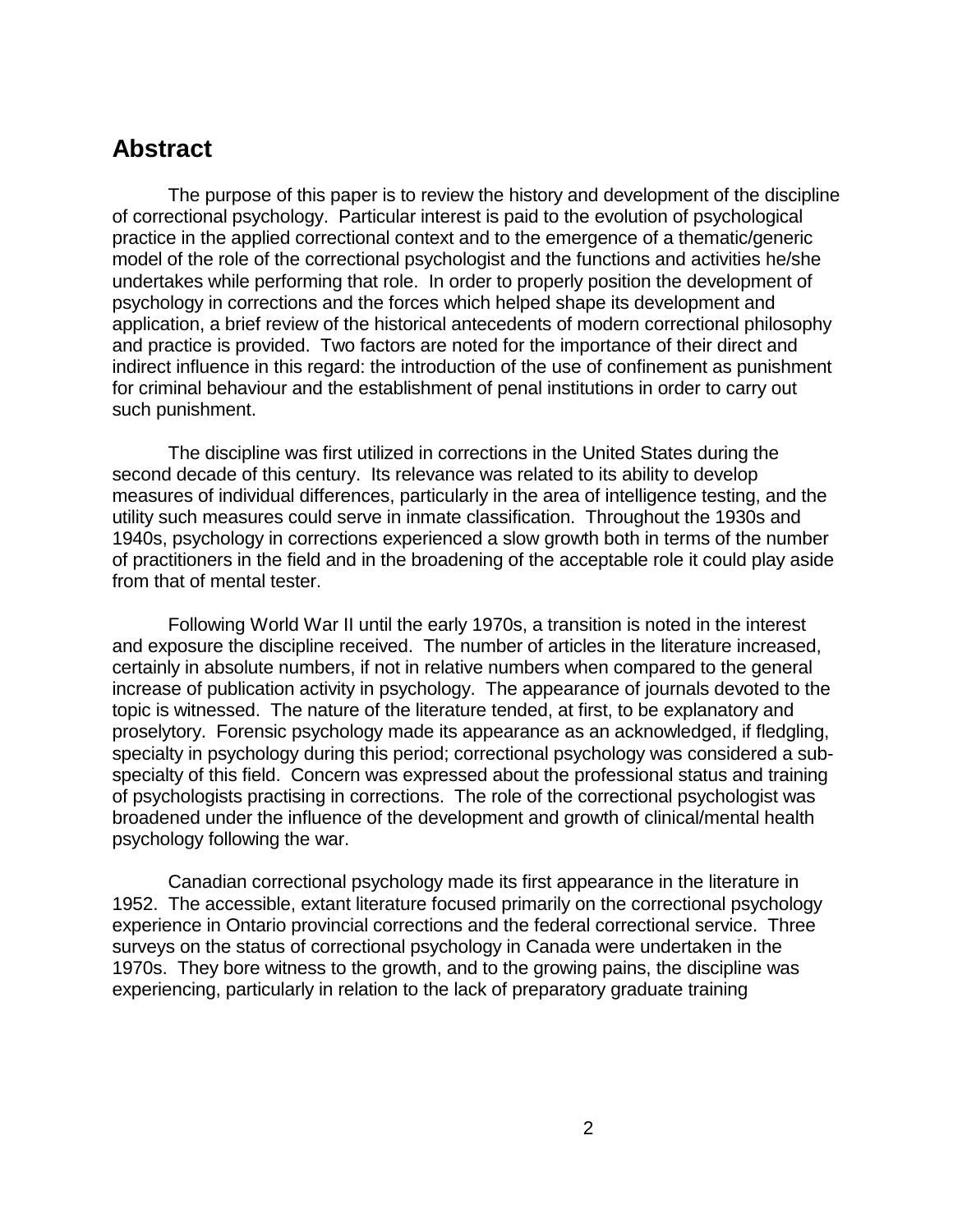opportunities, and to the lack of recognition that it warranted the status of a disciplinary specialty (or sub-specialty).

In 1973, the American Association of Correctional Psychologists (AACP) published a work on the involvement of psychologists in the criminal justice system with a heavy emphasis on correctional psychology. It is maintained that this publication marked a watershed for correctional psychology in both the United States and Canada signalling its movement as a maturing discipline into the modern era. A thematic role for correctional psychologists was enunciated consisting of five basic generic functions or activities: assessment/diagnosis; counselling/treatment; consultation; training; and research. This thematic/generic model represented the consensual culmination of a series of attempts in the literature over the years to describe and approximate an appropriate and effective role for psychologists working in correctional institutions.

In the mid-1970s, correctional psychology, among other areas, came under attack from the "nothing works" anti-rehabilitation camp of penal reformists in the United States. These attacks led to a useful examination (and re-examination) of correctional psychology's role and the functions it performs. It may be argued that a more thoughtful, productive and effective role for, and involvement of, the discipline resulted.

The paper closes with an examination of practical aspects of the operation and maintenance a correctional psychology unit, and summarizes further evidence of the growth of the discipline and the unique contribution it makes to the correctional process.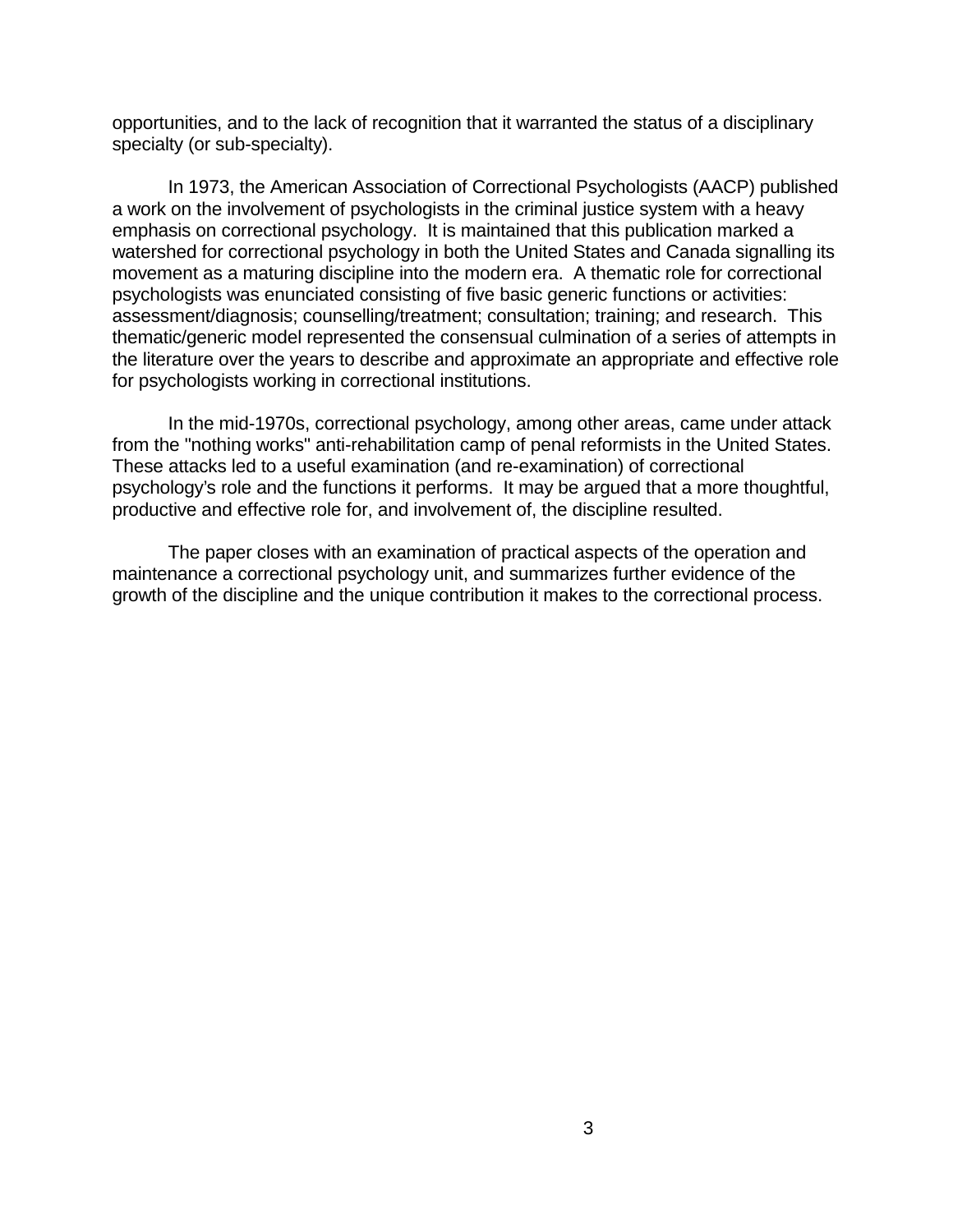# **Table of Contents**

| AN HISTORICAL REVIEW OF THE ROLEAND PRACTICE OF PSYCHOLOGY IN<br>THE FIELD OF CORRECTIONS                                                                                                                                                                                                | 1                                |
|------------------------------------------------------------------------------------------------------------------------------------------------------------------------------------------------------------------------------------------------------------------------------------------|----------------------------------|
| <b>Abstract</b>                                                                                                                                                                                                                                                                          | $\boldsymbol{2}$                 |
| <b>Table of Contents</b>                                                                                                                                                                                                                                                                 | $\overline{\mathbf{4}}$          |
| <b>Introduction</b><br>Methodology                                                                                                                                                                                                                                                       | 5<br>5                           |
| <b>Historical Background</b>                                                                                                                                                                                                                                                             | $\overline{7}$                   |
| Overview of the History of Psychology in North American Corrections<br><b>Early History</b><br>Correctional Psychology in the United States: The Middle Years<br>Correctional Psychology in Canada                                                                                       | 9<br>9<br>11<br>13               |
| The Role of Correctional Psychologists in Applied Settings<br>Early Conceptualizations of Role: The American Experience<br>Early Conceptualizations of Role: The Canadian Experience<br><b>Modern Conceptualizations of Role</b><br>Table 1: Time in Percentages for Each Role Function* | 22<br>22<br>26<br>30<br>34       |
| <b>Critique of the Role</b><br>Assessment<br>Who is the Client?<br><b>Mental Health Model</b>                                                                                                                                                                                            | 36<br>36<br>37<br>38             |
| Other Considerations in the Delivery of Psychological Services in Correctional                                                                                                                                                                                                           |                                  |
| <b>Institutions</b><br><b>Resource Standards</b><br>Organization<br>Training<br>Further Evidence of the Growth of Correctional Psychology<br>The Unique Contribution of Psychology                                                                                                       | 41<br>41<br>43<br>45<br>46<br>48 |
| <b>Conclusion</b>                                                                                                                                                                                                                                                                        | 50                               |
| <b>References</b>                                                                                                                                                                                                                                                                        | 53                               |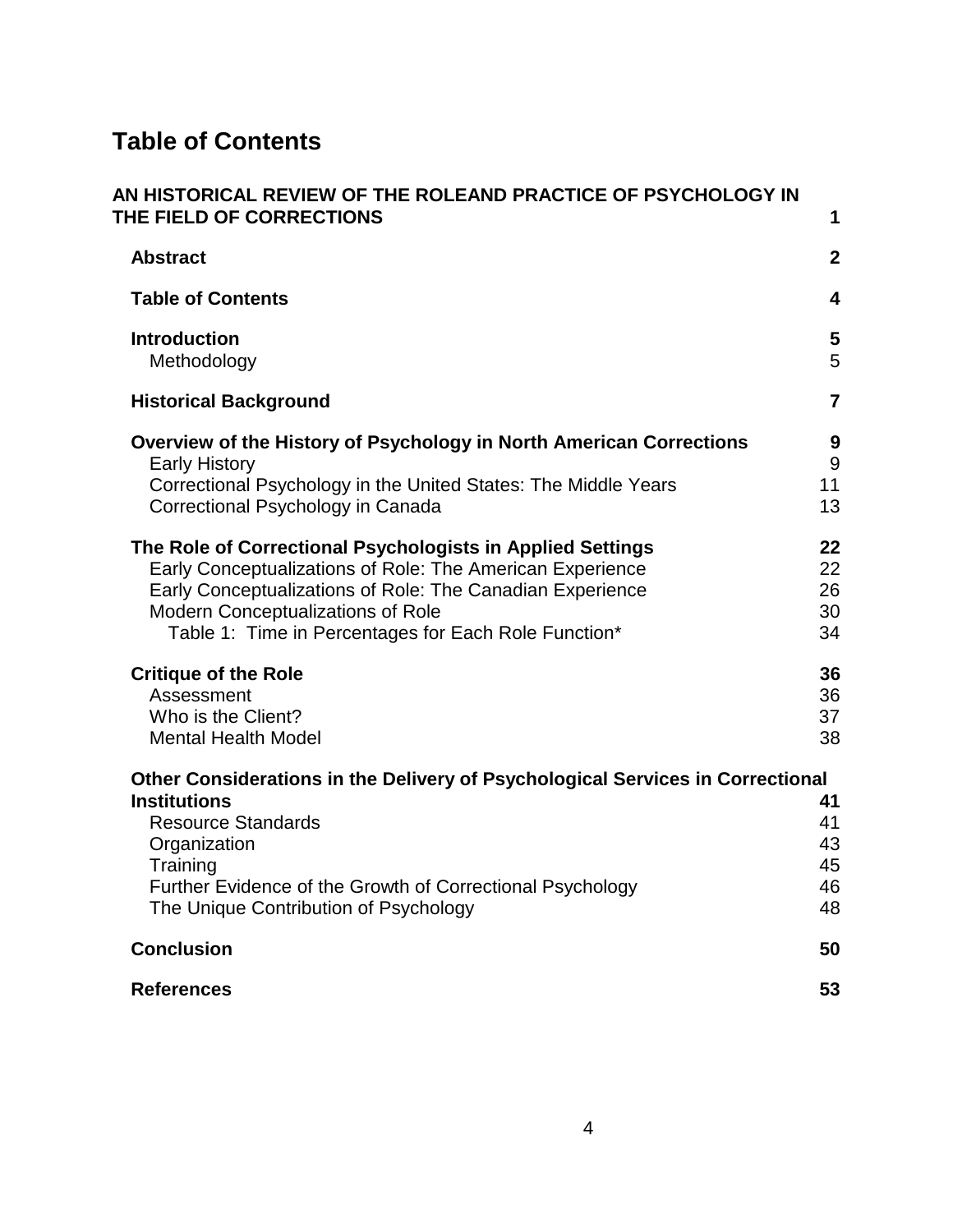## **Introduction**

The intent of this paper is to broadly review the history of psychology and corrections, or perhaps more properly stated, the history of psychology in corrections. Particular attention is paid to the various functions and activities in which psychology has been involved over time in the field of corrections, to the development and evolution of the discipline's role and to the implications of these findings for current practice. Emphasis is placed on the practical and applied aspects of correctional psychology as practised in institutional settings in Canada and the United States.

It will be instructive to spend some time at the beginning of the paper to briefly and I trust not too superficially for the purposes at hand - review the history of corrections proper in order to attempt to ascertain those antecedents in the development of corrections and correctional philosophy that have led to current practice. Special attention will be given to the place of confinement and the establishment of penal institutions. It is my contention, as well as that of many others, that these two elements of penology (not independent of one another, please note) have profoundly affected, and do continue to affect, the establishment, the development, the practice and the viability of applied correctional psychology.

#### **Methodology**

As this paper is an historical review, it is considered appropriate to indicate to the reader the manner in which the material that constitutes the body and substance of the review was gathered. In order to gather as much relevant historical information as possible, a comprehensive approach was taken consisting of several search strategies. An initial computer literature search was conducted through the facilities of the library of the Ministry of the Solicitor General, Ottawa. The literature search was undertaken via the DIALOG information search service. Four data banks were utilized in the DIALOG search - SOCIAL SCISEARCH, PSYCINFO, NCJRS (U.S. National Criminal Justice Reference Service), and CRIMINAL JUSTICE PERIODICAL INDEX - using specific key word descriptors. Subsequent to the computerized literature search, further material was uncovered through perusal of the reference lists of relevant articles identified in the initial search and through additional cross-referencing as new material was collected. Certain journals were personally scanned from the date of their initial publication to their likely inclusion in the relevant computerized literature data banks (e.g., Canadian Psychologist, Canadian Journal of Criminology, Criminal Justice and Behavior, Ontario Psychologist, etc.,). This was done in order to ferret out articles of potential historical interest whose date of publication was not included in the time span covered by the data banks and which may not have been referenced elsewhere. The current (1991 and 1992) issues of the Psychological Abstracts were consulted to ensure that the most recently published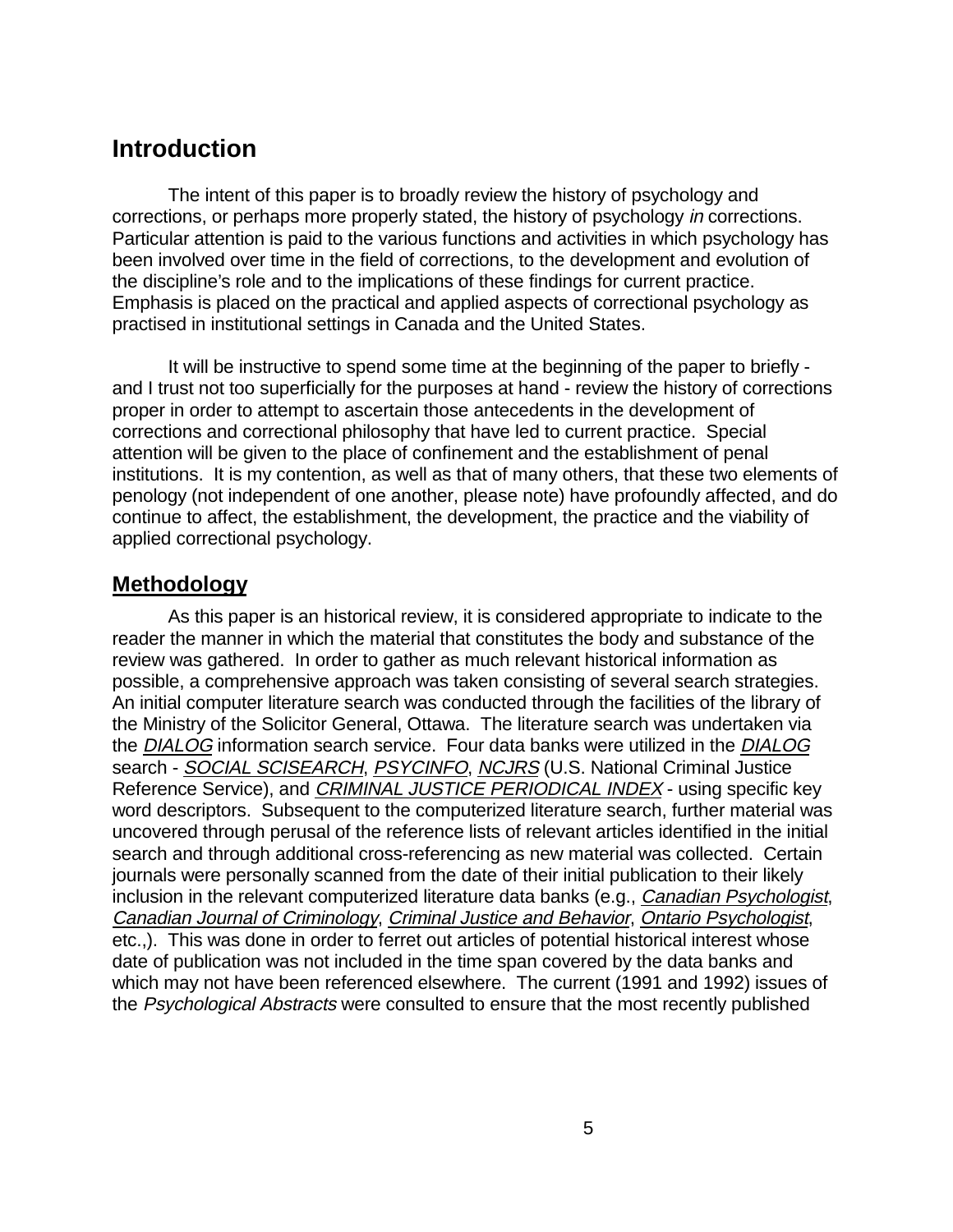articles on the topic were included. Finally, additional source material and personal accounts were obtained from several individuals, now retired, who were integrally involved in the development of Canadian correctional psychology.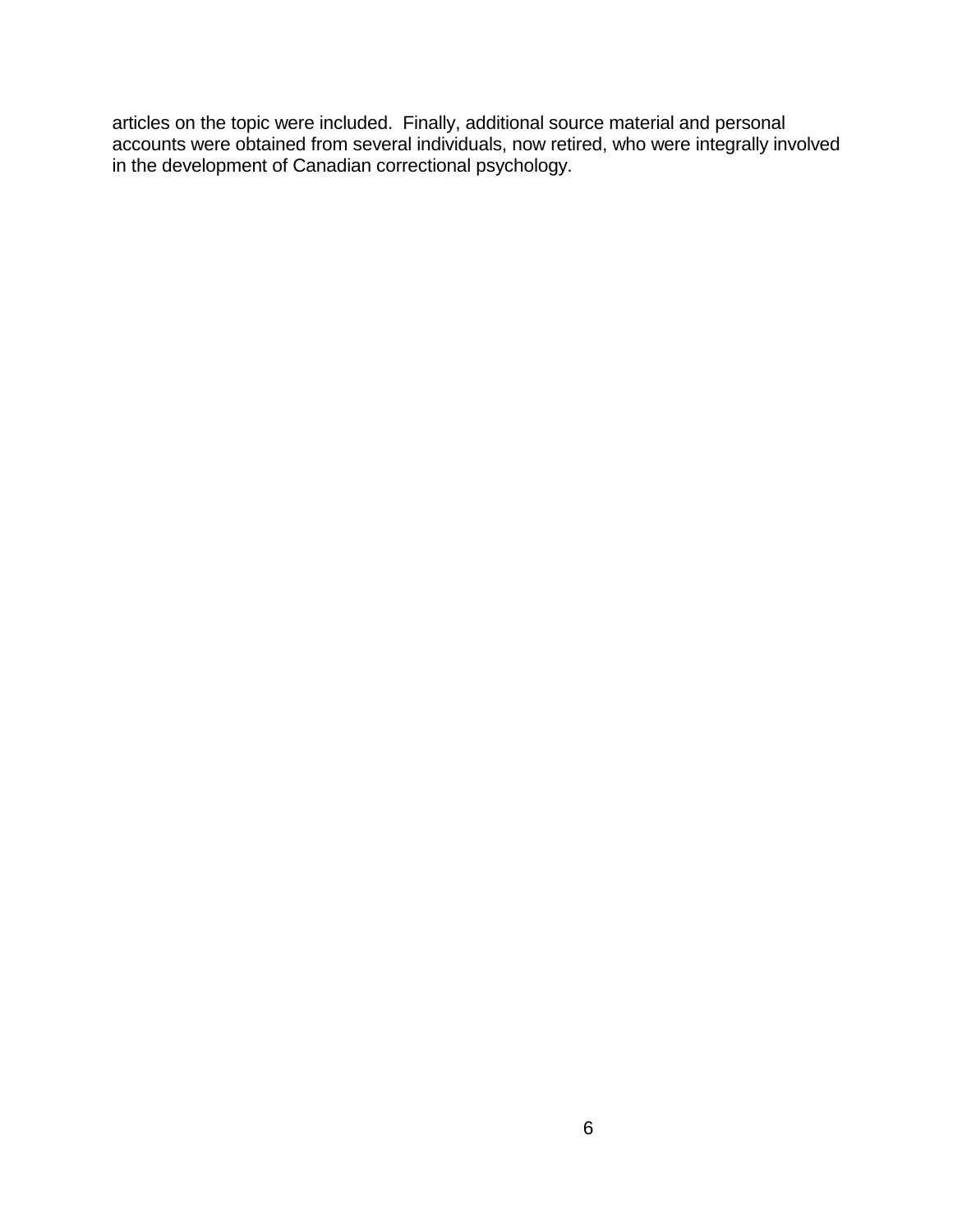# **Historical Background**

The historical antecedents to current correctional practice in Canada and the United States developed primarily in the United Kingdom, although other parts of western Europe were not without their influence (e.g., France, Belgium, Italy, etc., - Barnes & Teeters, 1959; Ignatieff, 1978; Ives, 1970). In the United Kingdom, the concept of confinement as a consequence of the transgression of secular, communal or societal laws (i.e., codes of behaviour related to the protection of property and person) can be traced to the middle ages (Ignatieff, 1978; Ives, 1970). From the thirteenth to the late sixteenth centuries, confinement was normally invoked as a means of holding over an accused until a hearing could be arranged. If convicted, the penalty imposed usually took the form of corporal punishment, mutilation, public humiliation, death or, later, when the option became available, transportation to the colonies (where there was a chronic shortage of labour). Confinement was rarely the consequence of a guilty verdict; whenever imposed as a punishment, it was usually for the relatively short period of three years or less and carried out in local jails or lock-ups run by the king's representative. Living conditions were often horrific. The unhappy convict was generally responsible for his own and his family's upkeep. Starvation was often the result before sentence expiration (Ives, 1970).

By the late sixteenth century, however, confinement became a more common practice. So-called houses of correction, houses of industry, workhouses and poorhouses were established over the next century or so (circa 1570 to 1690) in order to confine and, in some cases, supposedly to usefully employ, the transient, the indigent, the vagrant, the debtor and the criminal. The nature of the institutions used for the purposes of confinement adhered to no standard of construction and provided no guarantee of even minimal living conditions or sustenance. They often consisted of converted ale houses, barns, out-buildings and at least one made-over palace (Bridewell in London). Living conditions remained horrific unless one could afford to pay the gaoler for access to the better accommodation usually available elsewhere in the institution (Ignatieff, 1978; Ives, 1970).

Such conditions prevailed until the late eighteenth century. The advent of determined and influential prison and justice system reformers (e.g., Cesare Beccaria, John Howard and Jeremy Bentham) signalled imminent change however. The notions of the possibility of the personal reformation of the criminal and the administration of punishment to suit the crime took hold. Revision of the criminal code led to the specification of periods of confinement of various lengths of time as the suitable punishment for most offenses (with the exception of the death penalty, now much less frequently and publicly used, and transportation, which continued until the mid-nineteenth century). Penitentiaries, that is, places of confinement solely for criminals wherein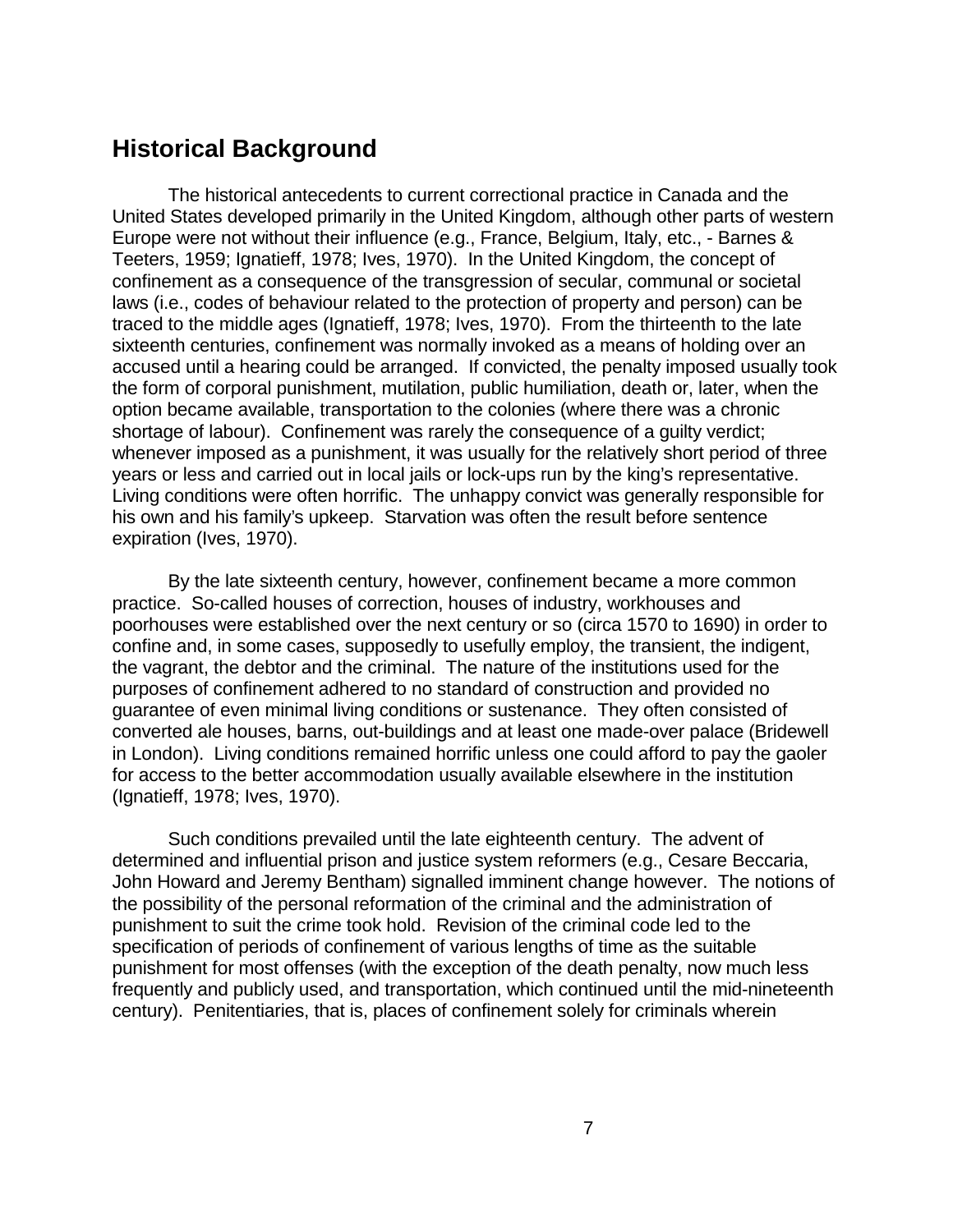personal reformation could be expected to take place, were therefore required and came into being on both sides of the Atlantic - for example, the Quaker reform of the Walnut Street Jail in Philadelphia, 1786 (Atherton, 1987); the establishment of Gloucester Penitentiary in the United Kingdom in 1792 (Ives, 1970). Standardized living conditions were instituted; the state assumed responsibility for the provision of sustenance for the inmates' keep however meagre its form might take; torture was abolished but the lash and whipping continued to be the preferred method of administering institutional authority and control; and two new elements of penal institutional life surfaced: isolation and the code of silence.

Finally, by the early-to-mid nineteenth century, prison services in the United Kingdom and the United States were beginning to be characterized by centralization of control, administration by professional bureaucracies and standardization of practices and procedures (Barnes & Teeters, 1959; Ignatieff, 1978; Ives, 1970). Thus the evolution of corrections into a form that is not unfamiliar today in the U.K., the U.S., Canada and much of the British Commonwealth, took place (cf., Chaneles, 1985). From a modern, perhaps (and hopefully?) more enlightened perspective, it may seem somewhat ironic that today's prisons and penitentiaries, considered by some to be examples of an overly archaic, punitive and inflexible method for dealing with social deviancy (e.g., Barnes & Teeters, 1959; Chaneles, 1985), are the result of the eighteenth century reformers' attempts to provide humane alternatives to the barbaric "criminal justice" and "correctional" practices of the day.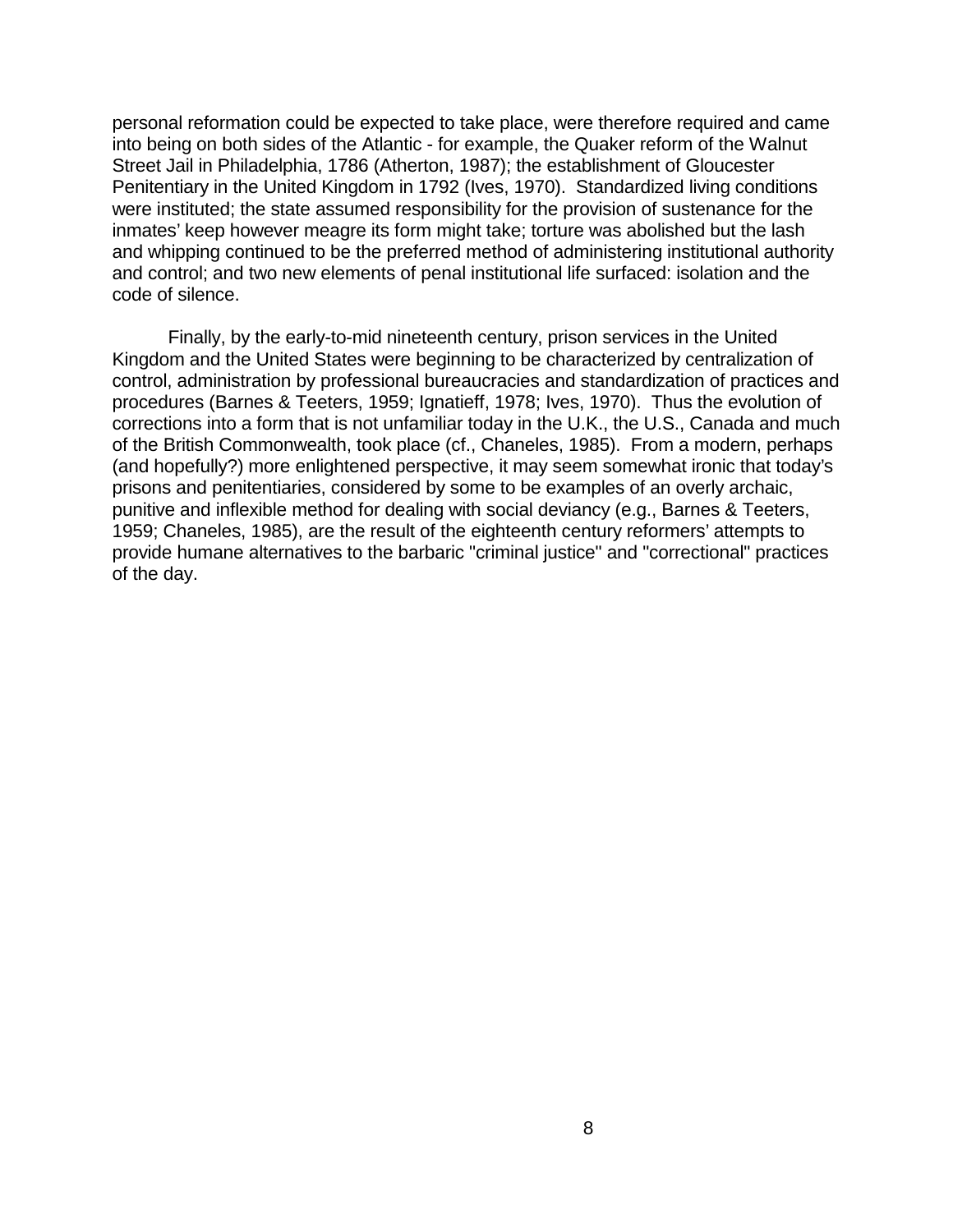# **Overview of the History of Psychology in North American Corrections**

The birth, or perhaps the final stage of evolution, of psychology as a distinct academic and scientific discipline is said to have occurred in 1879 when Wundt established his laboratory in Leipzig (e.g., see Megargee, 1982). The spread of the discipline to North America was relatively instantaneous (Bartol & Bartol, 1987; Brodsky, 1973). The American Psychological Association (APA) was founded in 1892 and, although it served primarily the interests of academicians and for the advancement of psychology as a science, there were those (e.g., Hall, Cattell, & Munsterberg), even in the early days, who believed in the viability of an applied branch of the discipline (Sobel & Corman, 1992). (It is of relevance, at this point, to note that the Canadian Psychological Association [CPA] was not founded until 1939.) The first prison classification system in use in the U.S. (and certainly predating any such system in Canada) was instituted in New Jersey in 1918 (Barnes & Teeters, 1959; cf., Jackson, 1934). Of significance is the fact that the system was developed by psychologists (Barnes & Teeters, 1959) and was an outgrowth of the service the discipline had been performing for the American armed forces during World War I in the area of the classification of servicemen (Brodsky, 1973, 1977, 1980). These efforts were largely confined to intelligence testing of potential recruits (as opposed to the more sophisticated and comprehensive classification systems developed during World War II and which reflected the increasing potential and advancement of applied psychology [Abt, 1992]). Thus psychology's entry into the correctional field may be said to be based upon the discipline's development of psychometric instruments designed to measure individual differences and the practical application to which these devices could be put.

#### **Early History**

The first mention in the literature of the involvement of psychologists in correctional-related activities occurs in 1909, when G. Fernald, in conjunction with the psychiatrist W. Healy, co-founded a juvenile court clinic in Chicago (Bartol & Bartol, 1987; Brodsky, 1973; Megargee, 1982; Tapp, 1976). Giardini (1942) relates that the first report on the intelligence of juvenile delinquents was published in 1911 by Hill and Goddard. Perhaps the birth of research (at least in a North American context) by an outside "consultant" psychologist is represented by the work of Rowland (1913) at the New York State Reformatory for Women. She was asked by the superintendent of the institution to devise a test battery which would enable the identification of those offenders who would benefit from the educational program offered at the institution and who, upon completion of their term, could be "safely (p.245)" released to the community to earn their living. Rowland devised a series of tests that purported to measure reaction time, memory, attention and "direct and indirect (p. 246)" suggestibility. So impressed were the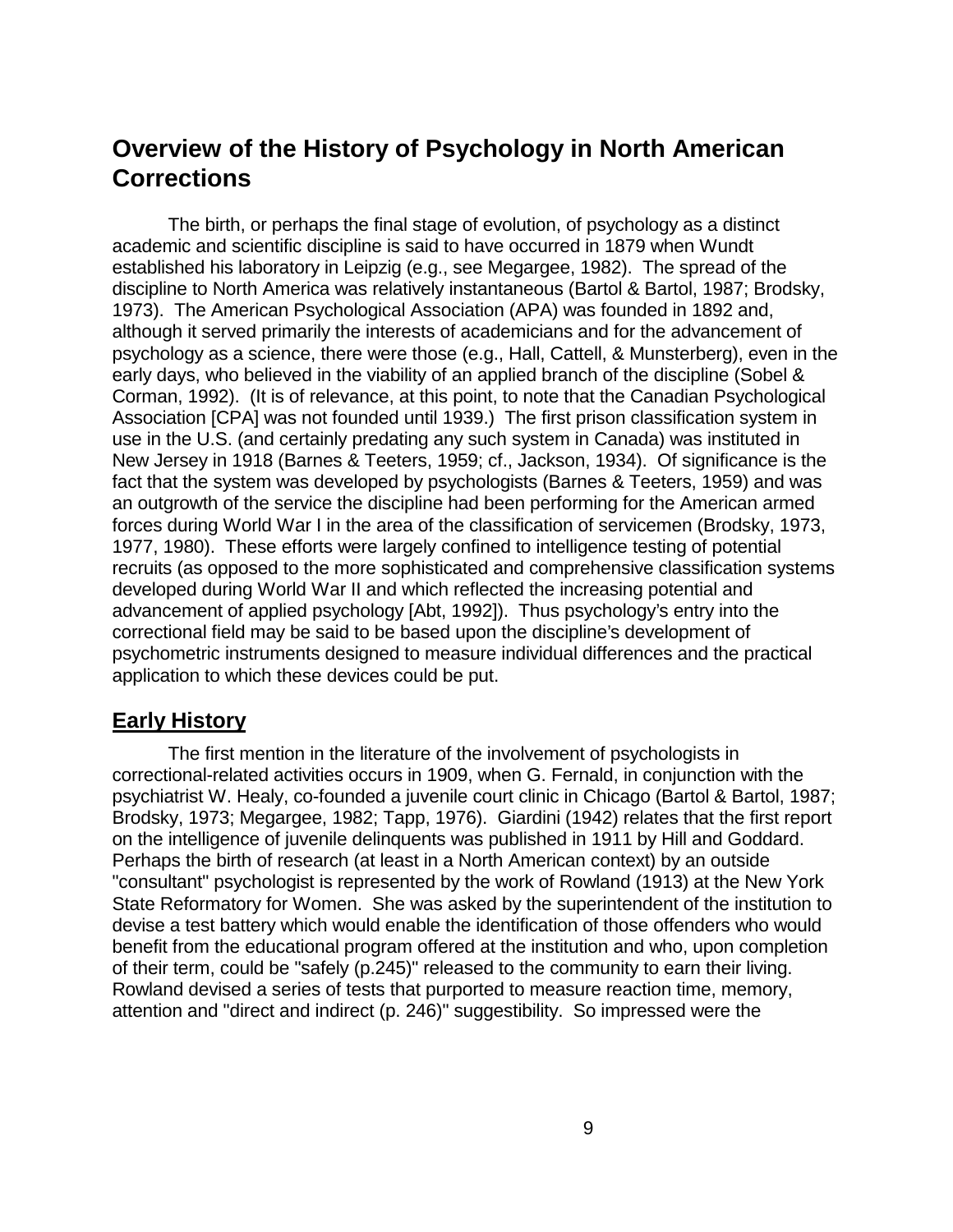institutional authorities with the results of Rowland's work that she ends the article with the following sentence: "A resident psychologist has since been installed at Bedford [the New York State Reformatory for Women] (p.249)." Thus one encounters an early example of the impact on correctional practice a consultant psychologist can have (cf., Gendreau & Andrews, 1979).

Giardini (1942) notes that until the early 1920s the main efforts of psychologists in corrections were directed toward the detection of feeblemindedness among delinquents (and, one presumes, adult offenders). A symposium entitled "The Work of the Psychologist in a Penal Institution" was held in 1934 and reported in the Psychological Exchange of that year. The overall impressions gleaned from the papers presented were of a sense of pioneering, and a confidence in being on the threshold of an understanding of the causes and the correction of criminal behaviour to be gained through research and treatment endeavours. The picture presented of the practice of psychology in correctional institutions varied greatly, ranging from the caution offered by Glueck (1934) that: "Too often the psychologist in a peno-correctional institution rapidly deteriorates into a mere, mechanical mental tester...a routineer. (p. 51)," to very specific listings of functions (e.g., Giardini, 1934; Jackson, 1934; Limburg, 1934; Mursell, 1934; Papurt, 1934; Rackley, 1934). As his contribution to the symposium, Bixby (1934) surveyed state and federal correctional systems in the United States for the presence of psychologists and noted that eleven state systems and five federal Bureau of Prisons institutions reported having either full-time or part-time psychological services. (A footnote to the symposium papers informed the readers that there were 251 state and federal prisons and 3096 city and county prisons and jails.) He further noted that undoubtedly "...psychological tests are given in many other institutions by persons who are not psychologists (p. 50)." Often, psychological services were delivered to the correctional systems by sister, government agencies, organizationally belonging to another, but related, department (Jackson, 1934; Limburg, 1934; Mursell, 1934).

Giardini and a colleague reported some of their own work of an administrative/ research nature in which they looked at the prediction of success of offenders on parole (Carter & Giardini, 1935-36). They compared the psychological prognosis of parole outcome based upon test results, case histories, etc., with the actual parole status of the subjects. They obtained a "hit" rate of 37.5% , a mild deviation from prediction of 39.2% and a wide deviation from prediction of 23.3%. The authors deemed the results to be inconclusive. Their data analysis was descriptive; no inferential statistical analysis of the data was undertaken (perhaps indicative of the practices of the day).

Bodemar (1956), in outlining the status and role of correctional psychology in Wisconsin, notes that this state was the first in the U.S. to provide psychiatric and psychological examination of all admissions to its prison system and applications for parole. In 1924, a psychologist was appointed as a member of the itinerate, psychiatric field service for this purpose. By 1939, the team had three psychologists. The early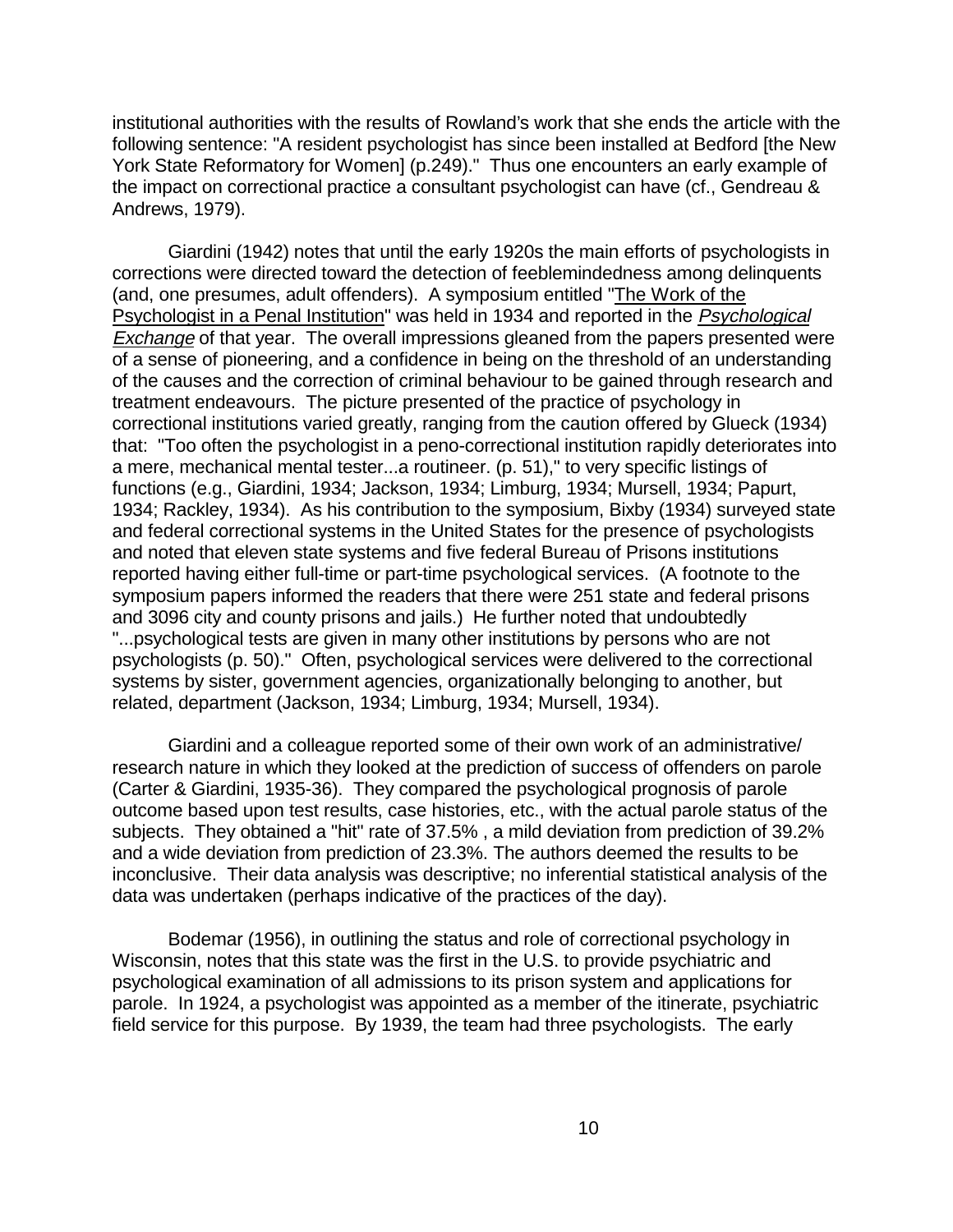classification work in New Jersey has already been commented upon. The first full-time correctional psychologist was hired by that state in 1921 (Jackson, 1934). The state of Ohio initiated its first prison psychological services in 1930 as part of a multi-disciplinary classification team (Mursell, 1934). Kiel (1981) reports that North Carolina first hired a psychologist for its prison service in 1936. This individual was assigned to the reception centre of one of the state's main prisons and provided both classification and clinical services. Finally, the federal Bureau of Prisons was reported to be employing the services of psychologists as early as 1931 - in an industrial reformatory for first time offenders (Limburg, 1934) - and 1933 in a "hospital" for defective delinquents (Hovey, 1934).

I have been unable to uncover any other pre-World War II literature on the topic of the practice of psychology in corrections in the United States and none whatsoever relating to Canada, this latter not a surprising circumstance in that, to the best of my knowledge, psychologists did not begin to "infiltrate" corrections until the early 1950s (e.g., Karrys, 1952; also Ciale, 1992, and Garneau, 1992 - personal communication). In the 1940s, 1950s and early 1960s, however, the number of articles published (that is to say, extant and available through the normal literature-search channels) begin to increase, most of them American in content and location although Canadian material begins to appear in the mid-to-late 1950s and 1960s. The content of this literature tends to concentrate on the state of the practice of psychology in correctional settings, the number of psychologists in place contrasted to the number of psychologists required and the roles psychologists play, both actual and ideal. On a broader plane, in the 1960s and 1970s, forensic psychology begins to emerge as a distinct field from the more general area of applied psychology (Crombag, 1989). Correctional psychology is identified as a sub-discipline of forensic psychology (Tapp 1976; Toch, 1961). Thus the literature now begins to deal with correctional psychology as opposed to psychology in corrections.

### **Correctional Psychology in the United States: The Middle Years**

A series of articles began to appear after 1940 that, in retrospect, might been seen as attempts to publicize the fledgling discipline, to worry administrators and authorities into providing more resources in support of it and to proselytize fellow psychologists into actively taking up its cause. Darley and Berdie (1940), in a survey of the fields of applied psychology for the APA noted that there were sixty-four psychologists reported as working in either state or federal prisons. Interestingly, the academic qualifications of the sixtyfour were distributed as follows: twelve individuals with B.A. degrees, thirty-one with Master's level degrees and twenty-one with doctorates (median age = 32 years, median  $salary = $2250$  U.S.!).

To the best of my knowledge, the first publication to be entitled a *Handbook of* Correctional Psychology was edited by Lindner and Seliger (1947). Only three of the forty-six contributors to the handbook were psychologists, the remainder being physicians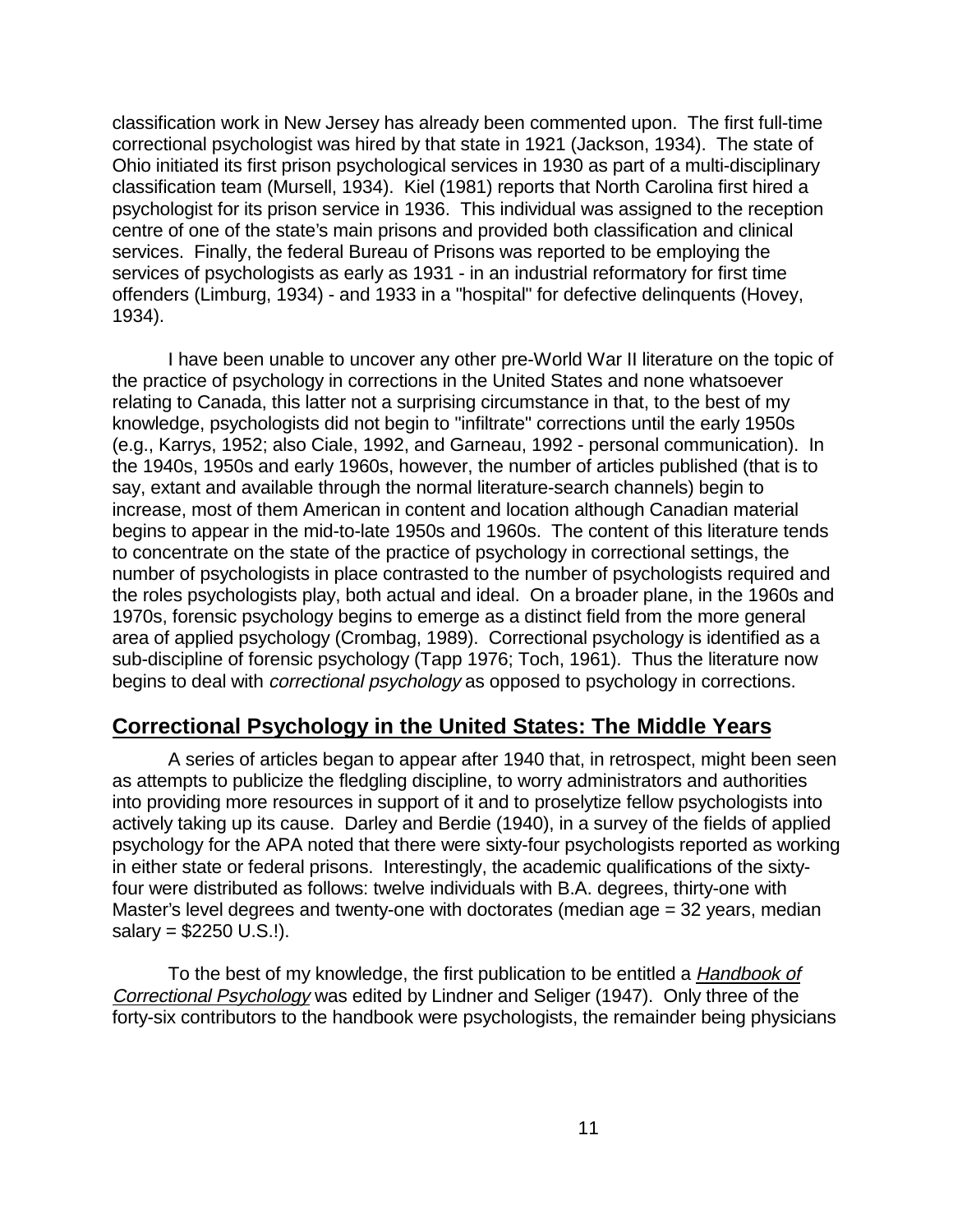and psychiatrists with a sprinkling of dentists, correctional administrators, etc. The book is medical and psychiatric in orientation. One is struck by the paternalistic tone adopted, that is to say, while most of the articles are treatment orientated, the patient or client is very much objectified in the most negative and impersonal senses of the word. The fact that the authors are discussing and dealing with fellow human beings seems largely forgotten or ignored.

Corsini (1945) reported that there were some eighty-to-one hundred psychologists employed in correctional institutions in 1945. He estimated the American prison population to have been somewhere in the neighbourhood of two hundred thousand and thus concluded that there was a psychologist/prisoner ratio of approximately 1:2000. (Lindner, 1955, estimated the ratio to be 1:3000.) Corsini's article may be said to represent the first instance in the literature wherein an attempt is made to rationalize psychological resources in corrections, in this case using personnel/inmate ratios. Corsini and Miller (1952), reviewing much of the same ground (with updated data) that Corsini reviewed in his earlier article, reported there were approximately sixty psychologists employed in the field - a reduction in the neighbourhood of twenty to forty individuals from the 1945 survey. Of import is the fact that their survey was sponsored by Division 18 of the APA thus signifying a growing professional recognition of, and interest in, the young discipline. Equally important, from a professional point of view, were the concerns noted in the article regarding the academic qualifications of some of the sixty psychologists (i.e., roughly half are reported as being at the sub-doctoral level -an improvement over the findings of Darley & Birdie, [1940], however) and the fact that fully one-third of them were not listed as members of APA. It is interesting to note that these concerns were being expressed in an era when the APA was adopting the Boulder model of the scientistpractitioner (Raimy, 1950) and embarking upon efforts to establish greater professionalization in the applied/clinical branches of the discipline through certification and registration.

In the mid-fifties, several articles appear in the Journal of Correctional Psychology (one of the two forerunners of the journal Criminal Justice and Behavior) published by the newly formed American Association of Correctional Psychologists (AACP) outlining the correctional psychology programs of several states (Bodemar, 1956; Park, 1956; Schenke, 1956; and Sell, 1956; see also Krause, Dimick & Hayes, 1972, and Raines, 1967, in the Correctional Psychologist - the second attempt by the AACP to get a special interest journal off the ground). These papers are noteworthy for the light they shed on the conditions under which correctional psychologists worked. Two modes of operation are described: one where the individual psychologist is assigned to a specific institution (e.g., Sell, 1956) and a second where the psychologist is a member of an itinerant, often multi-disciplinary, field team (Bodemar, 1956; also Mursell, 1934).

The State of Ohio Division of Correction appointed its first, directly-employed psychologist in 1948. By 1956 there were seventeen members of the psychological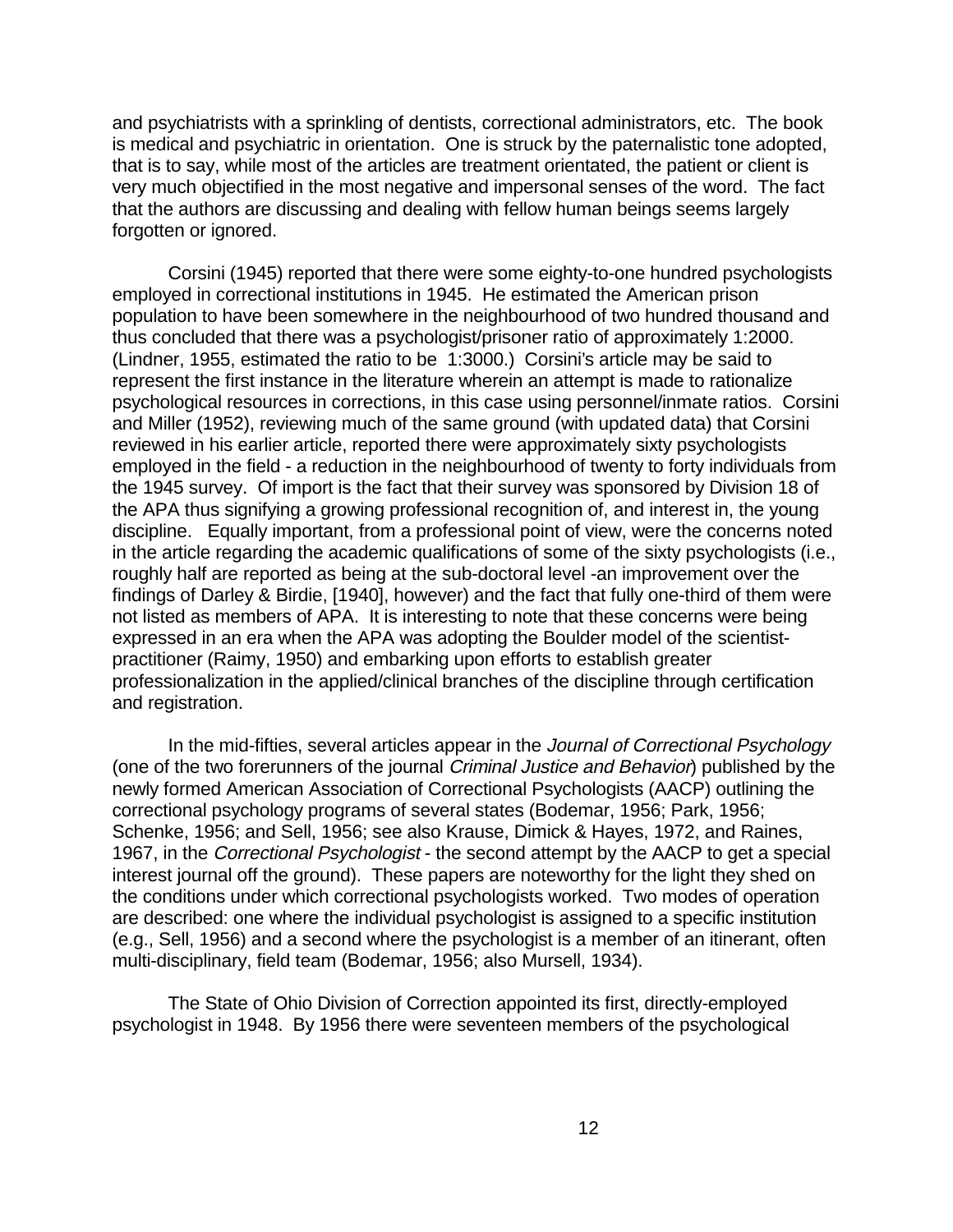services section. A sixty-eight page manual outlining the philosophy, organization, administration and duties of the group was published. Noteworthy is the mention of the intent to computerize inmate records via the use of IBM punch cards (Sell, 1955; Sell, 1956). Surprisingly, from the perspective of viewing California as the source of much innovation in the social services (and other) field(s) in the United States, the California Department of Corrections hired its first psychologist at the relatively late date of 1944 (Park, 1956).

In all the instances noted above, the emphasis in terms of specialty training, was on clinical psychology. Park (1956) goes so far as to state that the psychologists in the California system see themselves as clinicians, not correctional psychologists. Sell (1956) and Schenke (1956) supported the need for clinical training but wished to emphasize the fact that offenders in general were not abnormal but rather that they were reformable hence the need for psychological intervention (and clinical training). It is therefore interesting to note that the burgeoning of clinical psychology/mental health psychology following the second world war (Abt, 1992; Spielberger, Megargee & Ingram, 1973)) had its influence on another, more slowly burgeoning, field of the discipline, namely, correctional psychology.

Sell (1956) lamented the fact that there was an excessively high turnover rate of correctional psychologists and that recruitment was difficult. Lindner (1955) cited the "... unattractiveness of some of the conditions of penal work (p.358)" referring specifically to the climate of rigidity and inflexibility that often typifies correctional systems and that leads to stultification of personal and professional growth (cf., Glueck, 1934). Such musings and evidence of unfavourable working conditions may help to explain the drop in the number of identified correctional psychologists between the years 1945 and 1952 noted above (cf., Corsini, 1945, and Miller & Corsini, 1952).

To complete this section on what I have termed the middle years of the history of applied American correctional psychology, I wish to cite some later material that is representative of what Megargee (1982) terms "pioneering" efforts (i.e., pre-dating specific correctional psychology training) in the field and which carried on into the early and mid 1970s. Krause, Dimick and Hayes (1972) related their experiences while delivering psychological services to the Indiana Women's Prison on a consultative basis. Interestingly, they claimed that these were the first such services to be offered directly (i.e., on site) to that state's female offender population and were only begun in 1971. Williams (1974) reported on the then unique and novel experience of being a female psychologist in a state prison for males (Florida) where the delivery of psychological services was initiated as recently as 1971. Finally, Goldman (1976) relates a similar experience in a Pennsylvania correctional institution for males.

#### **Correctional Psychology in Canada**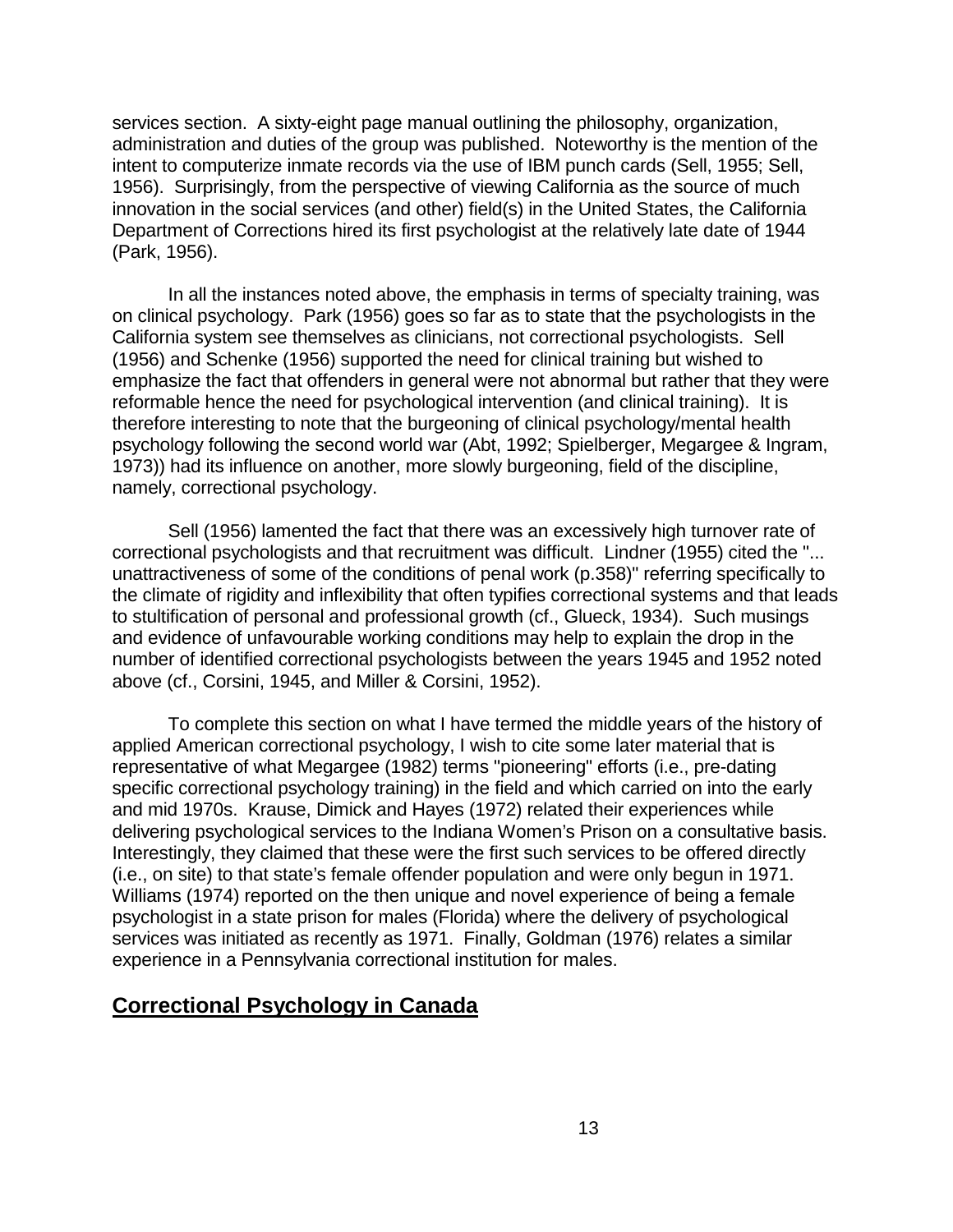The first penitentiary in Canada predates confederation. Kingston Penitentiary was opened in 1835. Its construction was based on the Auburn model, that is, similar in architectural design to Auburn Prison in New York State. Its method of operation was also modelled on the Auburn system; inmates laboured and dined together in strict silence, slept and spent their free time in individual or solitary cells (Curtis, Graham, Kelly & Patterson, 1985; Griffiths, 1988). The Auburn model was one of the two prevalent correctional systems of the day (Haney, 1982), the other being the Pennsylvania model (noted earlier in relation to the history of penal institutions and the opening of the Walnut Street Jail, Philadelphia). The Pennsylvania model differed from the Auburn model in that inmates in the former system spent all of their time in isolation (Atherton, 1987; Haney, 1982; Griffiths, 1988; Ives, 1970).

Following confederation, six other federal penitentiaries were built in the various regions of the country between the years 1873 and 1911. A separate institution for female offenders was built in 1934. Five more institutions for male offenders were opened in the period between 1937 and 1959 (Curtis et al., 1985). It was during this latter era that psychology made its appearance as a distinct practising discipline in both federal and provincial corrections.

It should be noted, at this juncture, that the British North America Act of 1867, which established the framework for the confederation of Upper Canada, Lower Canada, New Brunswick and Nova Scotia, also established a jurisdictional distinction between federal and provincial corrections (cf., Griffiths, 1988; MacIntosh, 1989). The Criminal Code of Canada specifies that the provinces are given the responsibility of confining convicted offenders awarded a sentence of less than two years, the federal government the responsibility for those receiving two years or more (cf., Greenspan, 1991, Section 731; MacIntosh, 1989).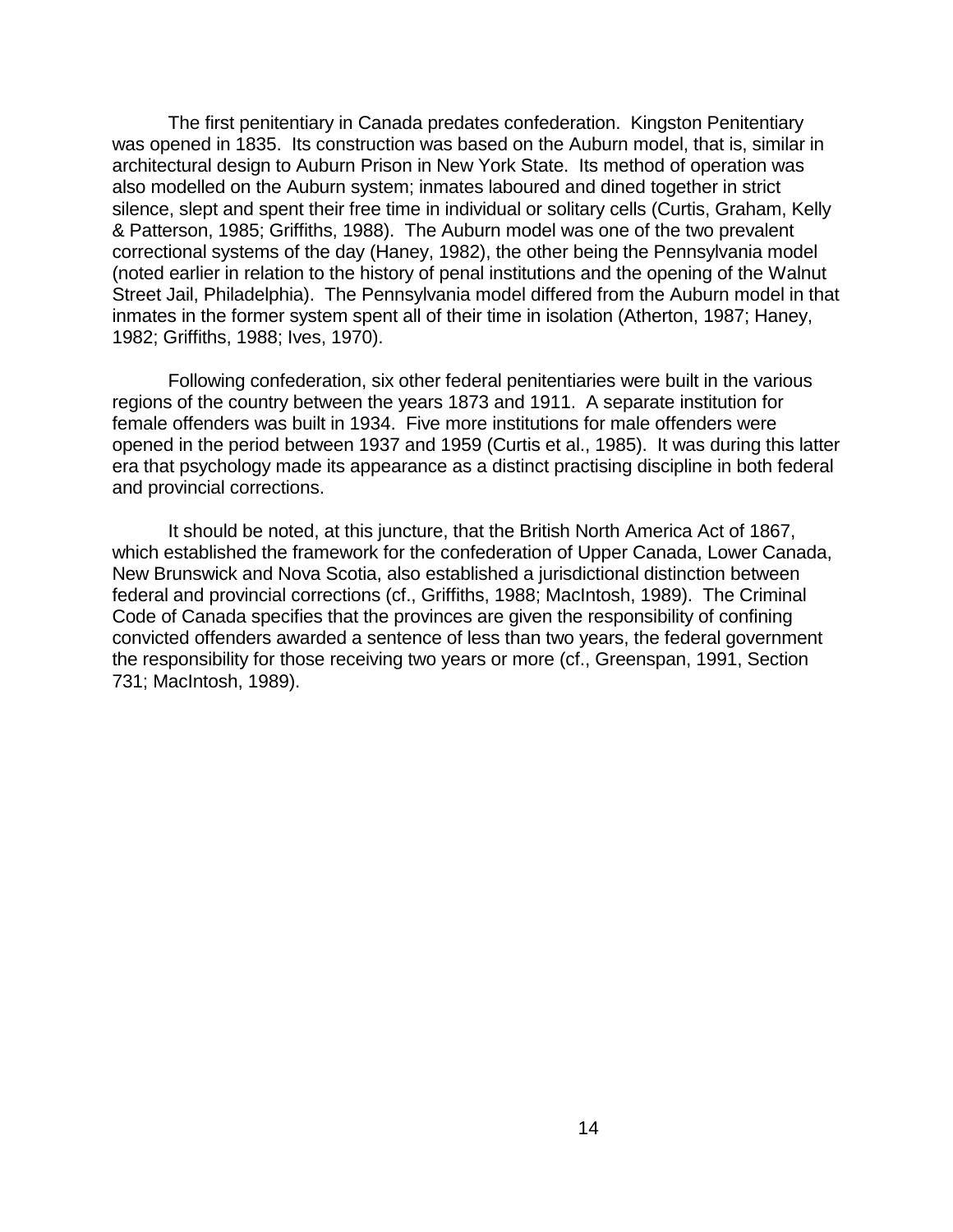The first evidence of psychology's involvement in corrections in a Canadian context comes from the province of Ontario. In a survey of its membership, the Ontario Psychological Association (OPA) Newsletter (Anon, 1952) noted that six member psychologists were working in "Reform settings (p. 22)." In another issue of the Newsletter, Karrys (1952) reported on her work as a psychologist at the Ontario Training School for Girls. She was the lone psychologist serving a population of one hundred and fifteen girls. Hutchison and Paitich (1956), reporting on correctional-related work, presented an outline of the first out-patient forensic clinic at the Toronto Psychiatric Hospital which served the adult courts of the area. They noted that it was the first such clinic to be established in Canada (an in-patient forensic clinic had existed in the same institution as early as 1951 [Hutchison & Paitich, 1956]). The clinic was multi-disciplinary in make-up, the psychologists' role was described as being involved in the areas of "psycho-diagnostic appraisal (p. 56)," and some therapy. Of interest is their mention of the intention to develop treatment programs for the various types of sex offenders referred. The OPA Sub-Committee on Conditions of Employment (Dorken, 1959), describing the area of employment as "Criminal (p. 21)," reported that the psychological services section of the Ontario Department of Reform Institutions consisted of fourteen psychologists whose chief reported directly to the Deputy Minister. This same report also made mention of the fact that psychologists were employed in the correctional services of British Columbia and Saskatchewan.

It may be said that the late 1930s was a watershed for federal corrections. The Archambault Commission of 1938, in its report to Parliament on the penitentiary system, identified the reformation of offenders as an objective of the system (Archambault, 1938). This represented the first explicit, official postulation of such a principle (Griffiths, 1988). In response to the recommendations of the Archambault report, the first inmate classification officer in the federal Canadian Penitentiary Service (CPS) was engaged shortly after World War II. This individual was assigned to Kingston Penitentiary (Curtis et al., 1985; Garneau, 1992 - personal communication). Not long afterward, inmate classification officers were employed in all the federal institutions. These individuals, the first professionally trained staff in the Service, typically had received academic training in the social sciences (often psychology) to the Bachelor's degree level. Many were returning war veterans who had received their training by means of educational programs sponsored by the Department of Veteran Affairs and/or through involvement with the armed forces classification services during the war (Ciale, 1958-59; Ciale, 1992, and Garneau, 1992 - personal communication). The first federal correctional psychologist per se was engaged in 1955 at St. Vincent de Paul Penitentiary (later renamed Laval Institution) in the province of Quebec (Ciale, 1958-59). Unlike some of the early American correctional experiences or the typical organization to be found in Canadian mental health organizations, psychology in the CPS was not part of the medical or psychiatric components of the penitentiaries; from the outset it was organizationally related to inmate classification services.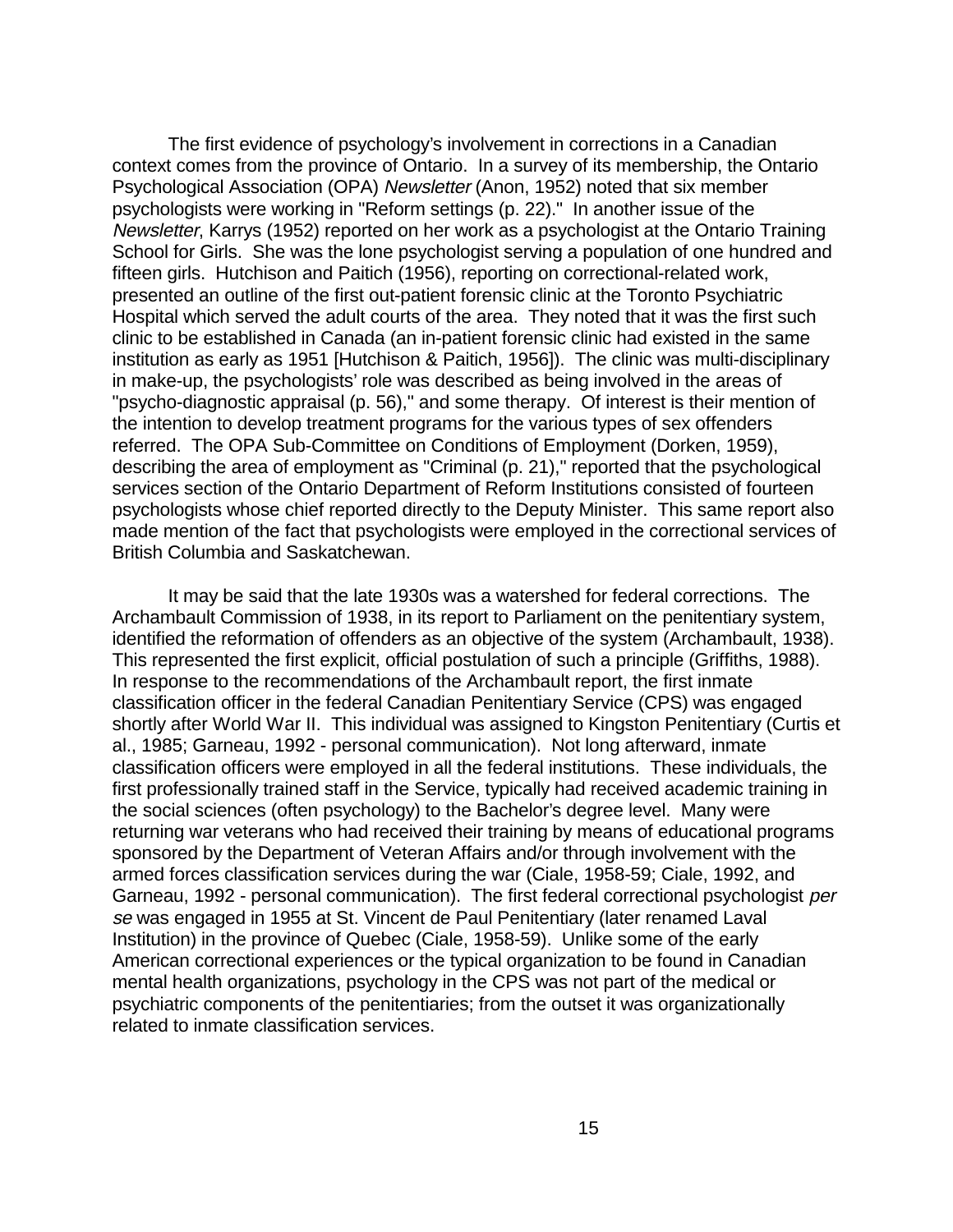The then Commissioner of Penitentiaries Paul Faguy, in an address (prepared by Garneau) to the APA in Montreal in 1973, outlined the history of psychology in the CPS from 1955 to the present (Faguy, 1973). He noted that by 1960 there were six or seven psychologists employed each with a potential caseload of some eight hundred inmates. The 1960s witnessed an increase in the number of psychological positions available in concert with a high turnover rate and a difficulty in recruiting (not unlike the American experience) thus creating a situation whereby many positions were vacant and some institutions (and regions) were without psychological services. The early 1970s saw a turnaround in that situation with approximately fifty psychologists employed at the time of Faguy's presentation and the establishment of a target psychologist/inmate ratio of 1:150- 200 in non-specialized institutions and 1:40 in the Regional Medical Centres (RMCs) and Regional Reception Centres (RRCs).

Faguy alluded to the fact that the introduction of psychologists into the Penitentiary Service was not achieved without difficulty and the need for adjustment (cf., Powitsky, 1978, for a discussion of a similar experience in American federal corrections). Psychologists were not enamoured with what they saw as an inflexible, hierarchical, paramilitary organization and with the practice of reporting to nonprofessionals. The Service, on the other hand, had difficulty accommodating professionals who strived for a certain amount of autonomy and who were too often, according to Faguy, perceived as status conscious, prima donnas (cf., Papurt, 1934, for a similar perception of psychologists in American corrections). These types of difficulties were alleviated, he maintained, by attacking the problem on two fronts: the eventual and increasing seepage of behaviourial scientists into positions of authority and influence both at National Headquarters and at the regional and institutional levels; and the recruitment of more down-to-earth, yet qualified, individuals who could relate to line correctional staff and who could produce jargon-free, descriptive, understandable reports (see also Corsini, 1945; Garneau, 1961).

Following Karrys' (1952) and Ciale's (1958-59) pioneering efforts, more articles of a descriptive nature began to appear in the literature. Ross (1967) described the psychology program at the Ontario Training School for Girls, Grandview. Psychologists were involved in the reception and diagnosis program as well as delivering treatment programs on the units for the behaviourially disordered and the emotionally disturbed. The setting was used as an applied training site for doctoral candidates in the clinical psychology program at the University of Waterloo. Outcome research was also reported as an important component of the services offered. It is interesting to note that the girls were committed for indeterminate periods of time (i.e., pre-dating the Young Offenders Act) thus it is presumed that treatment and prognosis of treatment outcome would play a large part in the length of time an individual would remain at the institution. Wright (1968), reports on the same institution and its programs from a more psychiatric, psychodynamic orientation.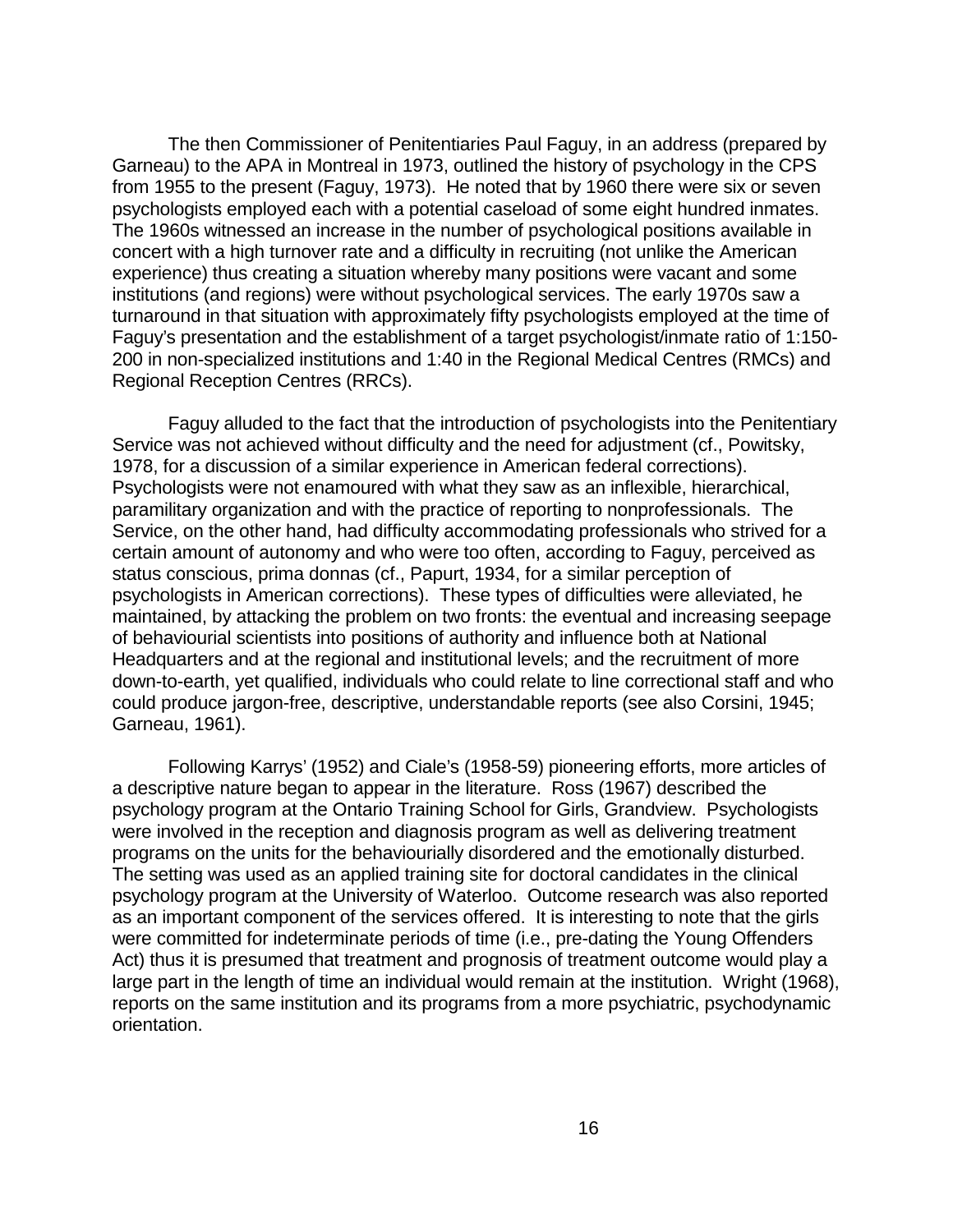The sole report that I was able to find in the literature (as represented by the major Canadian and American journals) that did not emanate from either the federal or the Ontario provincial correctional systems comes from Manitoba. Bayer and Brodsky (1972) reported on psychological consultation services they delivered to that provincial correctional system. They noted that rehabilitation (as opposed to custody only) began to be emphasized at the Headingley Correctional Institution (i.e., a Manitoba provincial prison) around 1970. The services were provided via the University of Manitoba's clinical psychology, doctoral practicum placement program in concert with the prison's counselling services. The authors commented upon the resistance that was met from the heretofore custody-orientated correctional officers and the accommodation that had to be made both by the security staff and by the would-be counsellors.

Issue #1 of the 1976 Ontario Psychologist was devoted solely to the topic of psychology in corrections. The introduction to the issue suggested that psychologists tend to find themselves involved in corrections more by accident than by design. Furthermore, correctional psychology, in terms of the number of individuals practising it, if not in terms of its content, had progressed "...at a full turtle's pace (p. 5)" since 1913 (an uncited reference referring, one presumes, to the initial work of Rowland in New York State noted above). Finally, the point was made that too often correctional psychologists found themselves working in a vacuum although the author thought this situation was about to change (Wolfgarth, 1976). Notable articles in the issue included a treatise by Norton (1976) on the interface between psychology and the criminal justice system. He noted that until recently, psychology's main role in corrections had consisted mostly of clinical work and research (one assumes he is speaking mainly of the Ontario provincial corrections experience as the role for federal correctional psychologists had been much more broadly defined for some time [e.g., Garneau, 1967]). He noted further, however, the recent call from the Law Reform Commission of Canada for more involvement in the areas of assessment and counselling services. Carlson (1976), the Chief Psychologist at the Guelph Correctional Centre, outlined the program of the new psychiatric treatment centre at that institution. He estimated that from one to three percent of convicted adult males were either psychotic, retarded or socially inadequate (cf., the recent CSC Report of the Task Force on Mental Health [1991] which suggests a much higher percentage and broader categorization of mental disorder among adult male offenders).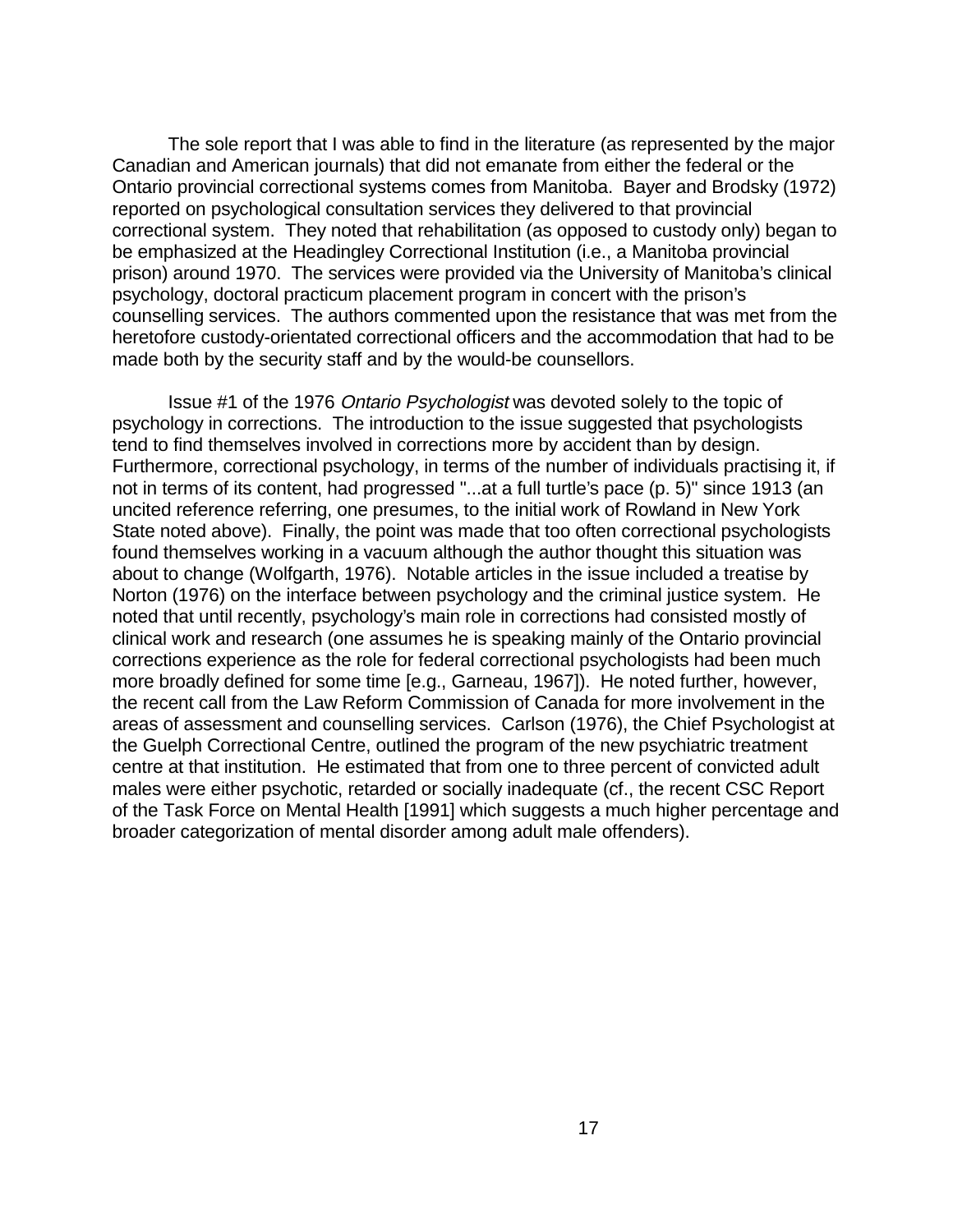Gendreau (1976) provided a description of the psychological services program offered at the Rideau Correctional Centre (first instituted by Andrews in 1969). He reported that the program was based on an empirical model of service delivery which emphasized a scientific, data collection approach following from the Boulder ideal of the scientist-practitioner. Gendreau perceived several advantages to this approach: it enabled an effective program evaluation follow-up to treatment service delivery which, in turn, necessitated the consequent, positive requirement of staff having to keep themselves current with the literature; the program evaluations provided staff with material to publish which resulted in enhanced visibility for them, the department and the institution; the research interests generated had the potential to attract funding from granting agencies; the data collection enabled the establishment of normative data bases and the potential for improved diagnosis; it supported a focused, target-behaviour orientation to treatment and thus treatment effectiveness; and it could serve the purpose of aiding administrators to manage via a management-by-objectives approach (the current management vogue of the time, one presumes). Gendreau realistically warned, however, that a program evaluation orientation could lead to paranoid-like reactions on the part of other institutional departments, therefore caution and good communication practices were essential in order to avoid negative reactions and repercussions within the institution and perhaps, in the long run, for the psychology department itself. Finally, he felt, that such an approach would be conducive to attracting competent psychological personnel trained according to the Boulder model, the prevalent training model of Canadian graduate schools in psychology.

 Examples of the growth and spread of applied correctional psychology in Canada to areas literally beyond the prison and penitentiary walls can be found in the more recent literature. Dotzenroth (1982) reports on the delivery of psychological services to convicted offenders in the community; she describes a program of services begun in 1979 and delivered through the auspices of the Ottawa Probation and Parole Office, Ontario Ministry of Corrections. The activities consisted of providing consultation services to probation and parole officers, probationer/parolee assessments and some therapy. She notes the possibility of adopting either one of two possible service delivery models: "scientist-consultant (p. 456)" or direct service delivery. Given resource limitations, she recommends the former approach wherever and whenever possible which, in effect, provides consultant services to front-line probation and parole officers and therefore enables the psychologist to impact on the problems of many more clients than would be the case under a direct service delivery model. Finally, Bonta, Cormier, Peters, Gendreau and Marquis (1983) describe the delivery of psychological services to local jails and provincial regional detention centres. They note that services have not, until recently, been available to these types of institutions for a variety of reasons including unsuitable facilities, transiency of the population and the fact that a large segment of the population may be remand cases that have neither been convicted nor, of course, sentenced.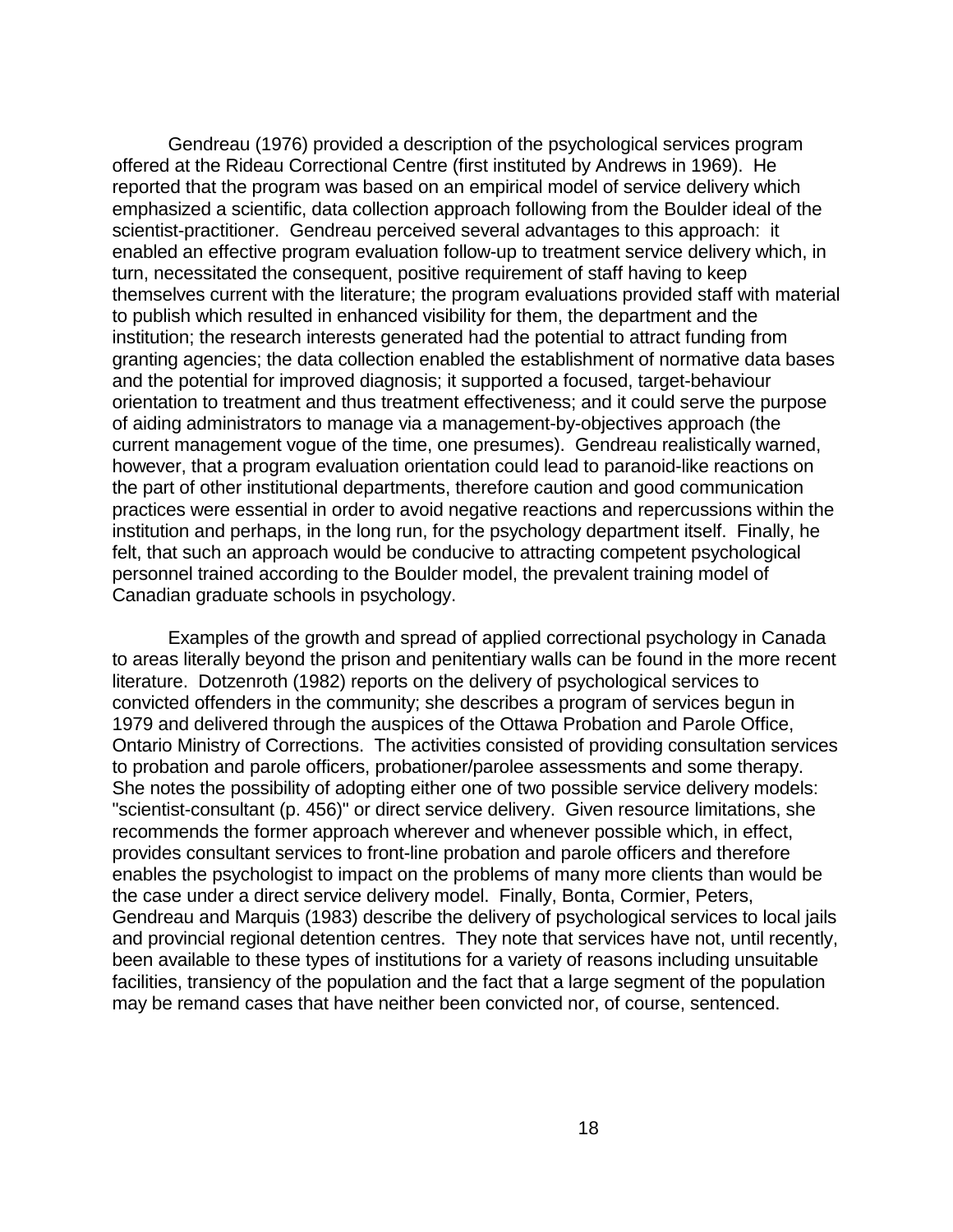The first attempt to survey Canadian correctional psychology was performed by Norton (1970). He informs us that the survey was undertaken at the request of Dr. Stanley Brodsky, then president of the AACP, who suggested that the membership of that body "...would be interested in the practice and status of correctional psychology in Canada (p. 57)." Norton makes the observation that, as of 1970, there was no recognized specialty in Canadian psychology entitled "correctional psychology" although, of course as we have seen, there were psychologists working in the field of corrections. He could not identify a distinctive body of knowledge (i.e., separate from mainstream criminology) nor any specialized graduate training programs. Four reasons were cited by Norton for what might be perceived as the relative underdevelopment of the field in comparison to the American experience. These were: 1) the ambivalence inherent in the correctional process (i.e., custody/punishment versus rehabilitation/treatment); 2) the perceived undesirable environment of the prison/penitentiary; 3) the question of whether the role of the psychologist can be satisfactorily and meaningfully integrated into that of a corrections organization; and 4) the question of whether crime is legitimately part of the field of inquiry of psychologists. These four reasons being directly related, it may be noted, to the relatively small size of the professional psychology community in Canada and the traditional recruitment practices that served to attract practitioners to the more standard and established areas of the discipline such as the mental health field. In other words, the demand for psychologists was greater than the supply, one implication of which was that comparatively esoteric, and perhaps less desirable, areas of practice such as correctional psychology often went begging.

Norton's survey questionnaire was sent to seventeen different federal and provincial jurisdictions responsible for juvenile and adult corrections. Thirteen responses were received. Seven jurisdictions had positions which used the title "psychologist", one other jurisdiction used the titles "psychological technician" and "psychometrist". Of these seven jurisdictions, three required provincial registration or licensure. Five of the jurisdictions which did not use the position title of psychologist reported obtaining psychological services either privately or from other government departments. The master's degree was the typical minimum academic requirement. Forty-seven psychological staff were identified as working full-time in corrections, thirty-three in facilities for adults, fourteen with juveniles. Another thirty individuals were employed on a part-time basis, nineteen with adult corrections, eleven with the juvenile system. A further fourteen qualified individuals were employed in administrative or other posts.

Gendreau (1975) undertook a survey of psychological test usage in Canadian corrections (english-speaking Canada only) for the years 1972-73. He received responses from all but one of the federal institutions employing psychologists and from every province except Prince Edward Island and Newfoundland (he does not report whether the Northwest and Yukon territories were surveyed). Not surprisingly, the responses preponderately represented the practices of the federal and Ontario provincial correctional systems. The most frequently mentioned, routine usage tests were the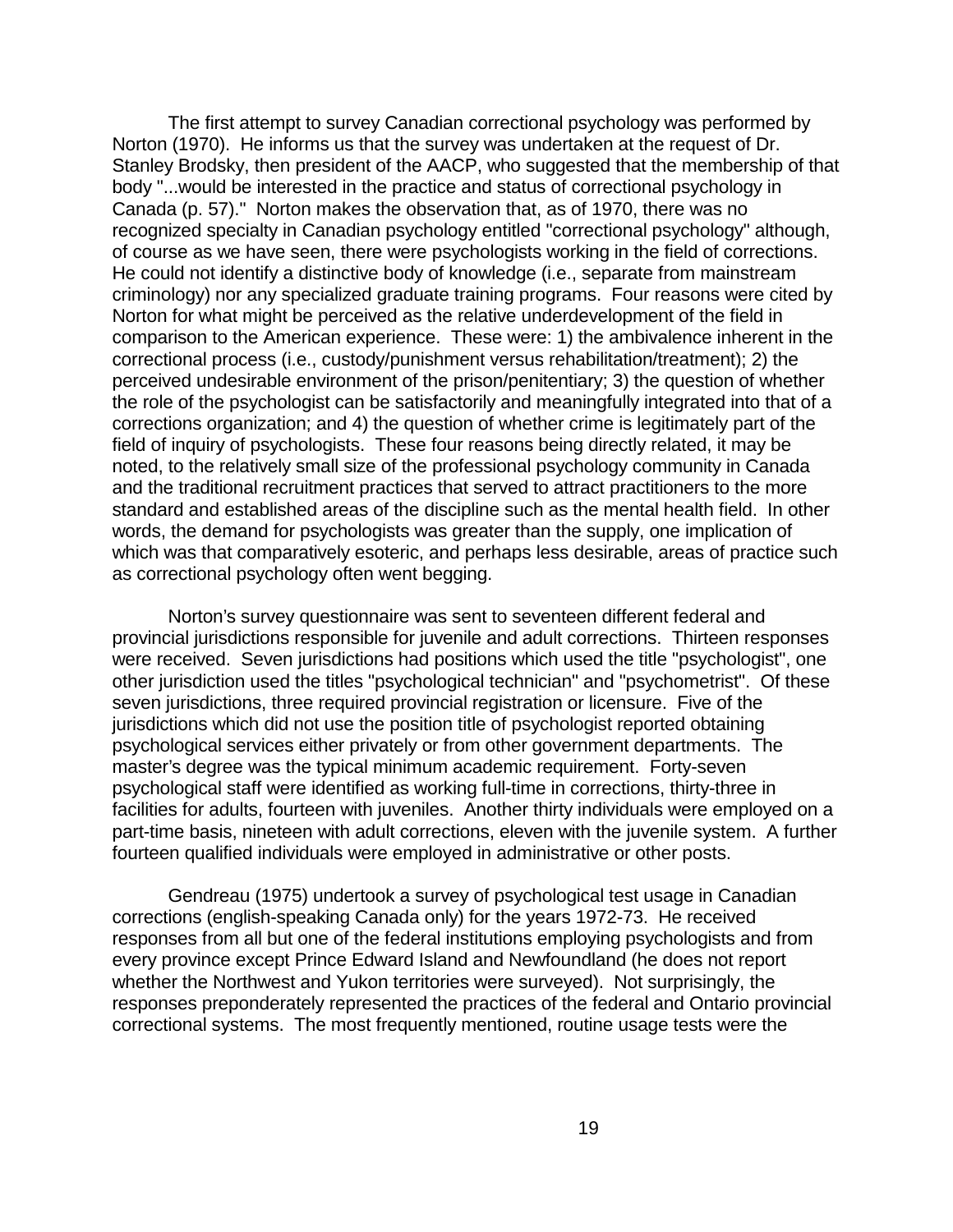MMPI, the WAIS and WISC, the 16PF and the BETA. In the special referral category, the Raven's Matrices, the Rorshach, the Bender-Gestalt, the Kuder, the T.A.T., the E.P.I. and the G.A.T.B. headed the list. Gendreau made the important point, based on the survey results and the time period sampled, that test usage in the practice of Canadian correctional psychology reflected the more traditional approaches typical of mental health settings, while psychological tests developed and applicable to adult and juvenile delinquents were conspicuous by their relative absence. He pointed out that this finding highlighted the tendency of psychologists working in corrections to fall back on their training in clinical and mental health psychology when it came to test selection and usage. It would also seem to underline, I think, the paucity or complete absence of special academic or practical training in correctional psychology representative of the period. The attendant consequence of this lack of specialized training was that recruits to corrections simply did not bring the available, requisite skills and tools (i.e., tests) with which they could have been equipped.

The final article to be considered in this section of the paper dealing with the history and early status of correctional psychology in Canada is that authored by Gendreau (1979) describing the results of a survey of administrative structures and patterns of the discipline. The survey was conducted in 1976. The ten relevant provincial departments and the federal authorities were contacted. Responses were received from twenty sites representing federal corrections, thirteen sites representing Ontario provincial corrections, and one site each representing corrections in the provinces of British Columbia, Manitoba, New Brunswick and Nova Scotia. One provincial jurisdiction did not reply while the other five indicated that either no services were provided or they were, at present, only in the process of developing such services. (Again, as in his earlier article on the subject of test usage, Gendreau gives no indication concerning the inclusion or exclusion in the survey of the two territories.) Noteworthy for the purposes of this paper, is the numerical difference between this survey and that of Norton (1970) in terms of the number of psychologists employed in corrections. Using Norton's apparent criterion of a minimum qualification level set at the master's degree, Gendreau's survey revealed that there were eighty-three correctional psychologists active in the field in 1976 (or ninety-four if bachelor degreed individuals are included - Norton's method of reporting his data is not clear on the point). This figure is contrasted to Norton's count of forty-seven, an increase of thirty-six (or forty-seven depending upon the academic criterion used) - not far shy of a one hundred percent increase over an approximately six year period! (And supportive of Faguy's [1973] contention that psychologists were being attracted to corrections in everincreasing numbers.) Interesting differences appeared between the provincial and federal administrative structures for psychology at the institutional level. The provincial systems generally opted for a hierarchical organizational model (e.g., Chief Psychologist in charge of the department) while the federal system generally employed a collegial system of departmental organization and administration (except for its specialized institutions - e.g., RMCs and RRCs) with one member of the department voluntarily agreeing to take on some of the required and unavoidable administrative duties.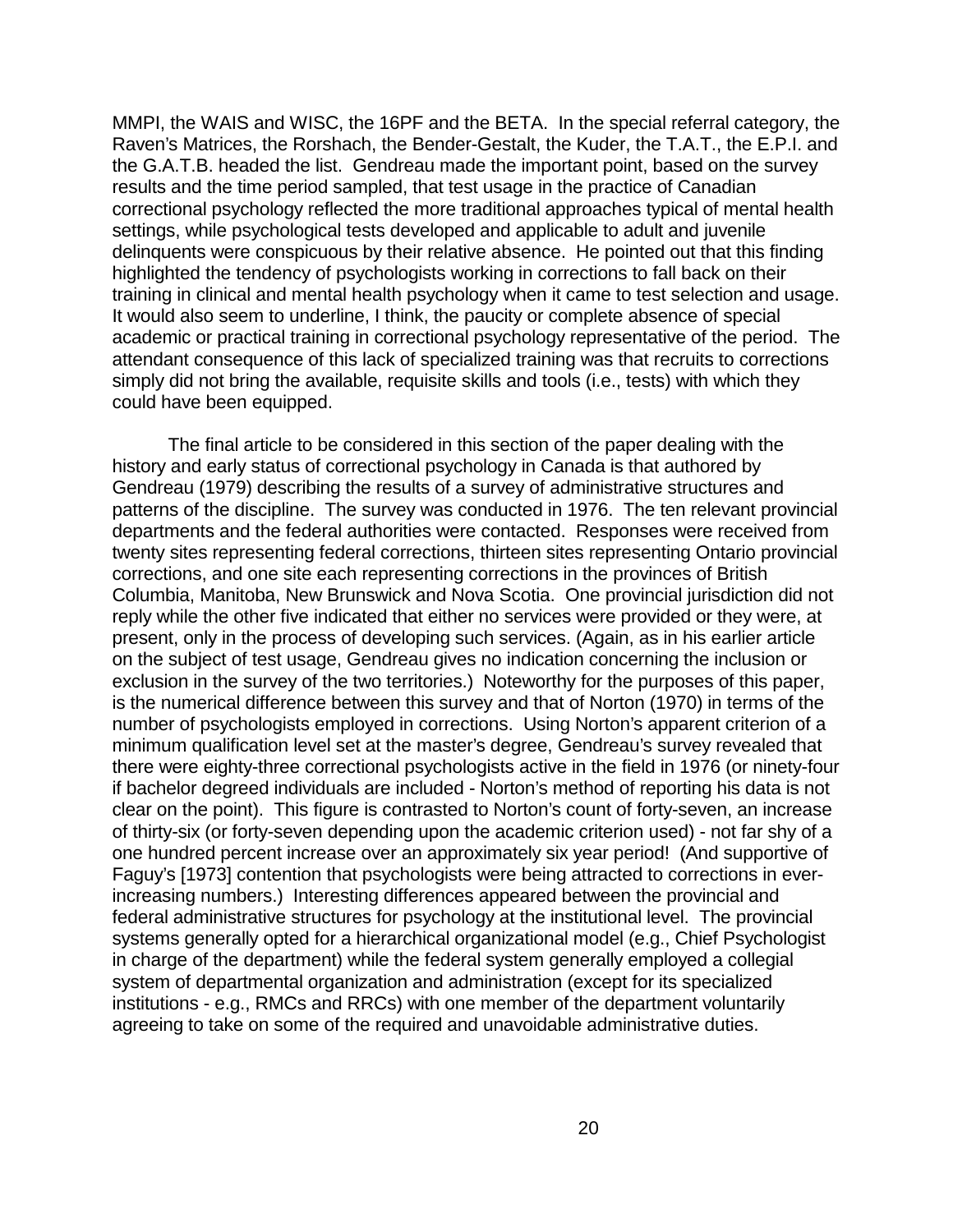(Parenthetically, eight of the sites reporting in the survey consisted of one-person departments.) Gendreau concluded the article on a positive note with the observations that correctional psychologists reported optimism with regard to their perception that they could make a positive contribution, that they were appreciated by management and that they considered themselves to have adequate authority over the practice of the discipline in the institution.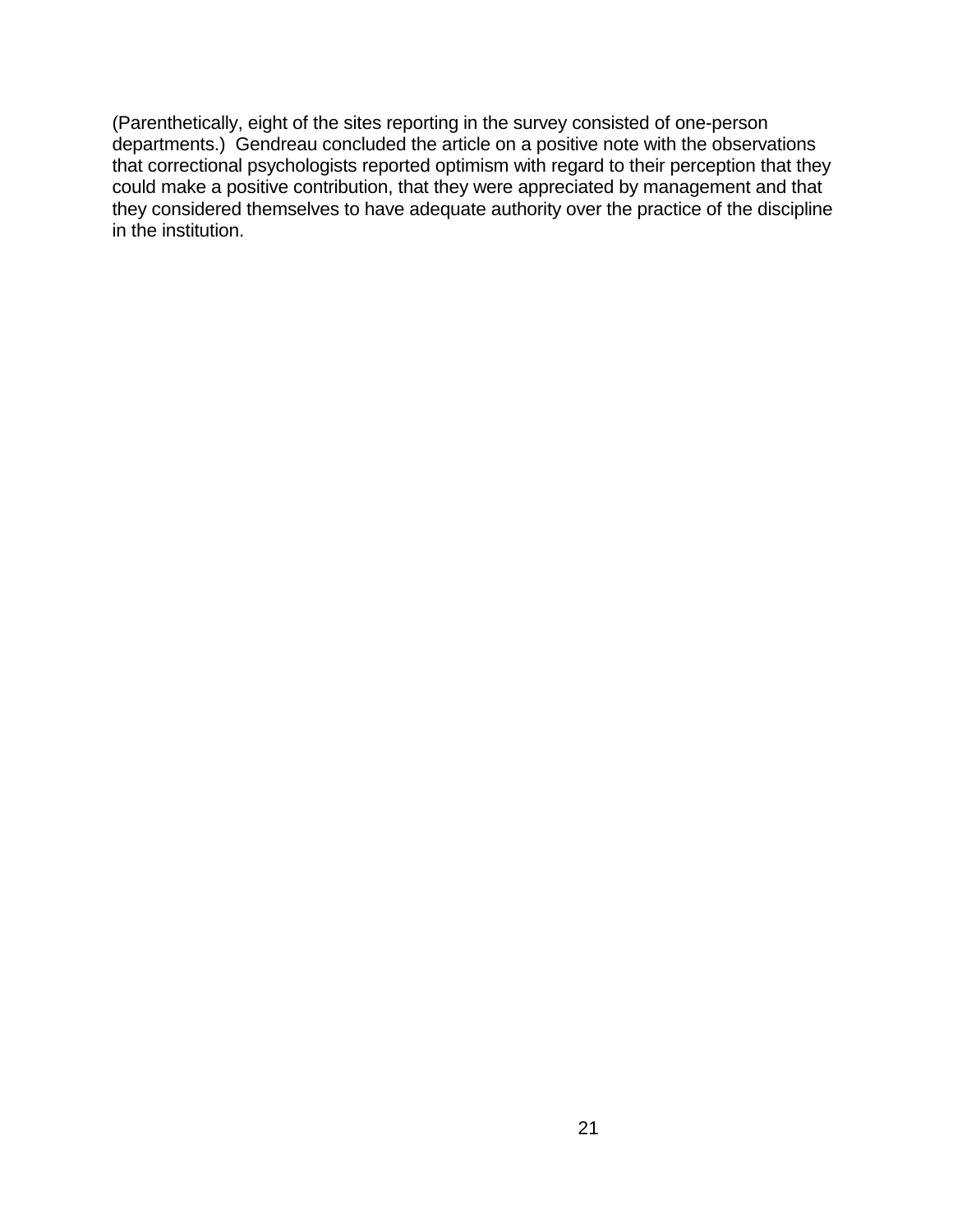# **The Role of Correctional Psychologists in Applied Settings**

To this point, the paper has concerned itself with an historical look at the origins and evolution of applied correctional psychology. The modern era of the discipline may be said to begin, for both Canadian and American practitioners, with the AACPsponsored publication entitled Psychologists in the Criminal Justice System (Brodsky, 1973). This work represents the first in-depth examination of the role and functioning of psychologists within all aspects of the system, that is, law enforcement, the judicial process, corrections, aftercare and victimology, and at all levels, for example, service delivery, policy formulation, program evaluation, etc. However, the chapters outlining the suggested role for applied criminal justice psychologists (e.g., see the relevant chapters by Brodsky [4, 6, 7, 8 & 13]; Gottfredson; Twain, McGee & Bennett; and Warren) were not the first attempt at role definition. Before dealing with the role prescriptions of Brodsky et al., it will be informative to review some of the other attempts.

#### **Early Conceptualizations of Role: The American Experience**

The 1934 symposium on the work of psychologists in penal institutions cited earlier provides a glimpse of the nature of the activities in which psychologists were involved at the time and the way in which the role was evolving from that of being simply a mental tester. Intake assessment and classification was a common theme (Giardini, 1934; Jackson, 1934; Limburg, 1934; Mursell, 1934; Papurt, 1934; Partridge, 1934; Rackley, 1934). Others functions, listed as either activities in which the psychologist could or should be involved (Glueck, 1934) or as functions actually being performed included remedial work (Hovey, 1934; Giardini, 1934; Limburg, 1934; Mursell, 1934; Papurt, 1934; Rackley, 1934), research (Hovey, 1934; Giardini, 1934; Mursell, 1934), and assessment for parole suitability (Giardini, 1934; Hovey, 1934; Jackson, 1934; Mursell, 1934; Rackley, 1934).

Giardini (1942) later listed in more detail the functions of a Pennsylvania prison psychology department as consisting of: 1) case study and classification, which he described as being investigatory, descriptive and diagnostic in nature and the results of which feed into various institutional board deliberations and decisions such as classification (the psychologist was a member of the board), work assignment, transfer and parole selection; 2) treatment, taking the form of assisting individuals to adjust to the institutional environment, "personality or habit treatment or guidance (p. 30)," improvement of family relationships, and planning for parole; and 3) miscellaneous, under which he included assisting in policy formation, training of supervisors and other personnel, supervision of student psychologists and research of both an administrative nature and in relation to one's own work and interests. Having outlined these functions, Giardini acknowledged that certain aspects of the role, as he described it, were more often aspired to than achieved under the existing penal conditions and practices. In the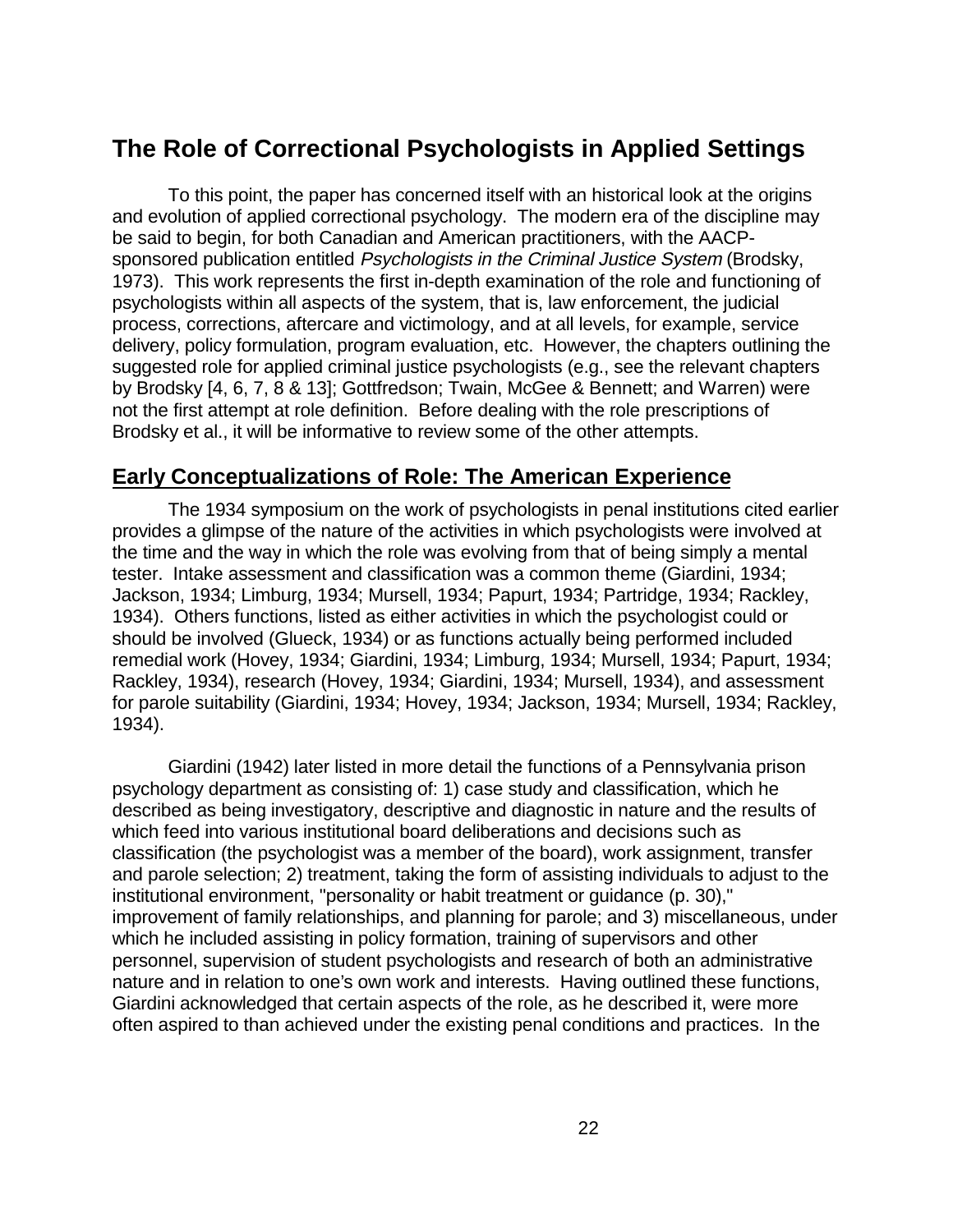light of modern practice, he can be seen to have anticipated many of the more positive and useful aspects of the role that would eventually gain acceptance. Finally, Giardini made reference to the dilemma of the treatment/punishment conflict inherent in the confinement of offenders in penal institutions (cf., the introductory comments of this paper regarding the relationship and importance of these latter two elements and the practice of correctional psychology). His proposed solution was the development of better classification criteria and improved treatment techniques which he felt could play a large part in leading corrections away from excessive punishment and more toward rehabilitation.

Corsini (1945) approached the role of an institutional psychologist in corrections more as an approximation to the role of the clinical psychologist in the mental health field. Thus we note an early and explicit example of the second major, and in this case post-World War II, influence of mainstream psychology on an evolving correctional psychology, that is, the influence of clinical/mental health psychology and the manner in which it could be enlisted to play a role in assisting attempts at personal reformation (cf., Bodemar, 1956; Park, 1956; Schenke, 1956; Sell, 1956). (The first influence, you may recall, being the discipline's earlier development of psychometric instruments designed to measure individual differences and their practical application via classification procedures.) Corsini noted three main functions of the institutional psychologist: 1) psychometrics; 2) personal, educational and vocational guidance; and 3) work in conjunction with the various officers and departments in the institution (i.e., what one might now term "consultation"). He saw the need for collecting data and compiling periodical statistics. Similar to the observation made by Faguy (1973) reported above, Corsini stressed the importance of the personality of the psychologist as a major contributing factor in establishing one's credibility with both staff and inmates and hence one's potential for effectiveness.

Corsini and Miller (1954) undertook a survey of prison psychologists in 1952. One of the questions asked centred on the type of activities in which the psychologists were engaged. Fourteen activities were thus identified; they are listed according to the frequency with which they were mentioned: 1) measurement of intelligence; 2) measurement of personality; 3) writing reports; 4) staff meetings; 5) personal counselling; 6) evaluation of aptitudes; 7) research; 8) administration; 9) group therapy; 10) scholastic evaluation; 11) personnel work; 12) teaching the staff; 13) teaching inmates; and 14) lecturing to outside groups.

With Lindner's (1955) description of the psychologist's role, we are introduced to a relatively new concept in corrections - the centralized reception and diagnostic centre. He noted that since World War II, the trend has been to designate one institution (or a section of an institution, depending upon the size of the correctional jurisdiction or its geographical dispersion) for such purposes. (The concept was much later in coming to federal corrections in Canada - it wasn't until the early 1970s that reception centres were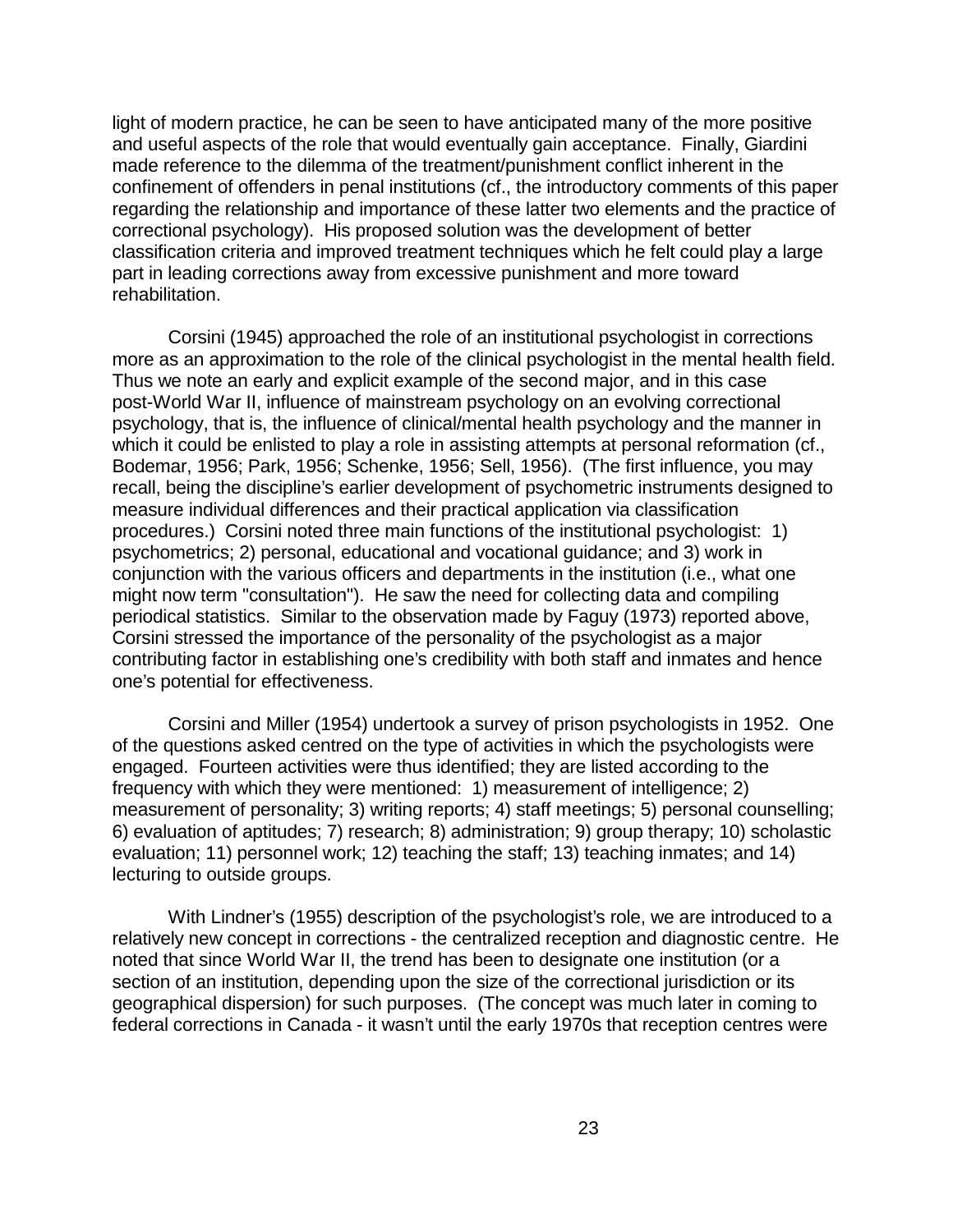established in two of the regions of the CPS.) Lindner suggested that the intakediagnostic function was the major responsibility (if not the primary justification for the employment) of psychologists in corrections (cf., Brodsky, 1973, for a contrary viewpoint). He saw the intake function as consisting of the administration "...of a battery of mental tests and psychological interviews... (p. 362)" during the early stage of the inmate's "quarantine period (p. 363)" thereby serving as a sort of triage process, the goal of which was to identify and divert the seriously mentally ill, the significantly deviate and/or the mentally deficient. The diagnostic function occurred during the latter stages of "quarantine" and involved the administration of more individualized test batteries covering the areas of personality, aptitudes, interests, organicity, etc. The psychologist then made a clinical appraisal of the inmate integrating the test results with the his/her interview impressions. The clinical appraisal served as input into decisions affecting the inmate such as cell assignment (e.g., single, multiple or dormitory), security classification, and work, training and educational placements. Secondary aspects of the role included psychotherapy, counselling and guidance, and research - a unique attribute of the psychologist, Lindner maintained. One receives the impression that Lindner suggested these latter aspects of the role as being secondary due to an appreciation of the reality that insufficient psychological resources were available in corrections to do no more than scratch the surface, as it were, of the multitudinous personal and psychological problems that abounded below.

Bodemar (1956) enumerated the functions of psychologists with the Wisconsin department of corrections psychiatric field services team as being: 1) contributing to traditional intake evaluation (via psychometric testing) and placement decisions, specification and anticipation of areas of difficulty and maladaptation, and suggesting "particularized (p. 10)" approaches to deal with such cases; 2) individual and group therapy; and 3) so-called emergent services more concerned with "institution-functions than inmate-functions (p. 11)" including such activities as inmate classification, sitting on pre-parole committees and on disciplinary courts, and offering training to staff both of a formal and an informal nature. Thus Bodemar was one of the first practitioners to conceptualize and state explicitly in the literature the notion that a correctional psychologist may have to serve more than one client group. He perceived a triad-like relationship in the institution involving inmates, administration and psychologists (i.e., the psychiatric field team) which gave rise to conflict and tension but through which the traditional custody/treatment dilemma was transformed by casting the professional in the role of intermediary between the other two groups. In such a manner, he maintained, was the inmate helped to learn to deal more realistically and effectively with the stress of the real world by learning to deal with the demands, rules and regulations of institutional management. Bodemar also noted the importance of research both as a service to administration and as a contribution to knowledge in the criminal justice field in general; as well, he spoke of the future need to establishment internship programs in concert with university graduate training programs.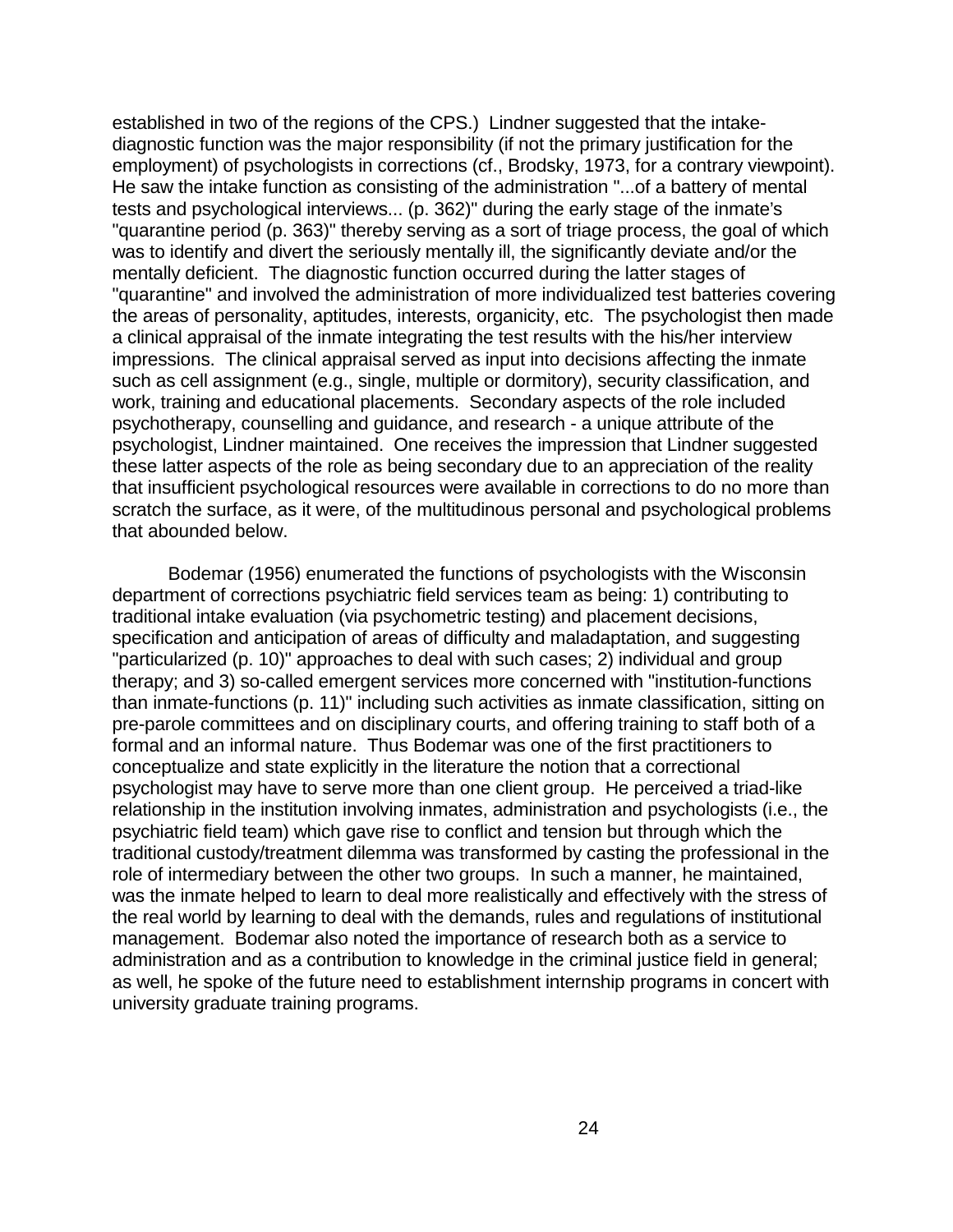In California corrections of 1956, the role of the psychologist varied according to the institution in which an individual was employed and the function it served in the overall state system (Park, 1956). The various types of activities included diagnostic testing (using IBM automated scoring systems where applicable) and interviewing, group psychotherapy, counselling, providing in-service training, research, supervising psychology interns and the usual administrative tasks such as report writing, attending various boards, etc. Sell (1956) itemized the functions of the correctional psychologist employed with the Ohio department of corrections as consisting of the following: psychometric testing and inmate orientation; diagnosis and classification; preparing reports for the Ohio Pardon and Parole Commission; preparing pre-transfer reports; group and individual psychotherapy; pre-parole counselling; vocational guidance; providing consultation to administration, to the hospital, to industries, to the institutional court and to the inmate upon self-referral; and, interestingly enough, psychometric testing and evaluation of staff (see additional comments on this practice below). As noted earlier, Ohio was the first jurisdiction that I am aware of to undertake a rationalization of correctional psychological services through the compilation, organization and publication of a manual (Sell, 1955).

There have been other attempts in the history of American applied correctional psychology, both before and after the Brodsky/AACP work, to outline and/or define the role of the applied correctional psychologist (e.g., Brodsky, 1980; Benson & Eshbaugh, 1964; Crespi, 1990; Crespi & Brennan, 1988; Krause, Dimick & Hayes, 1972; Lawrence, Kreiger & Bascue, 1977; Milan & Evans, 1987; McColskey, 1980; Lederman, 1965; Newman & Price, 1977; Otero, McNally & Powitsky, 1981; Pelc, 1977; Powitsky, 1978; Raines, 1967; Toch, 1981; Williams, 1974). Most tend to take the form of variations or elaborations on a theme, that is, on the discernible theme (see below) which is beginning to emerge from the above reported material. Two of the more interesting/unusual will be briefly reviewed before moving on to a review of the Canadian experience.

A paper by Srivastava (1962) represents somewhat of an historical curiosity in that it presents the views of a practitioner who seemingly combines the paternalistic, impersonal (and I would argue, outmoded) approach of Lindner and colleagues (1947, and noted above) with what might be described as some very useful and thematic (in relation to the thesis of this paper) insights. The paper is a queer mixture of expressions of uncritical and complacent acceptance of psychological fads, misconceptions and truisms prevalent at the time, with enlightened and prescient insights. Examples of the former would be: "A criminal of any type is socially ill [p.49]"; the so-called "modern" discovery of "Psychiatry" that a criminal has a conscience [p. 49]; and his non-empirical classification of inmates into the categories of "conformist", "innovator", "ritualist", "retreatist" and "rebel" and the invariant behaviour that supposedly stems from membership in these categories [p.50], etc. Examples of the latter include his assertion that inmates must be involved in the development of their own programs (i.e., must be given the opportunity to make decisions about their rehabilitative needs), the recognition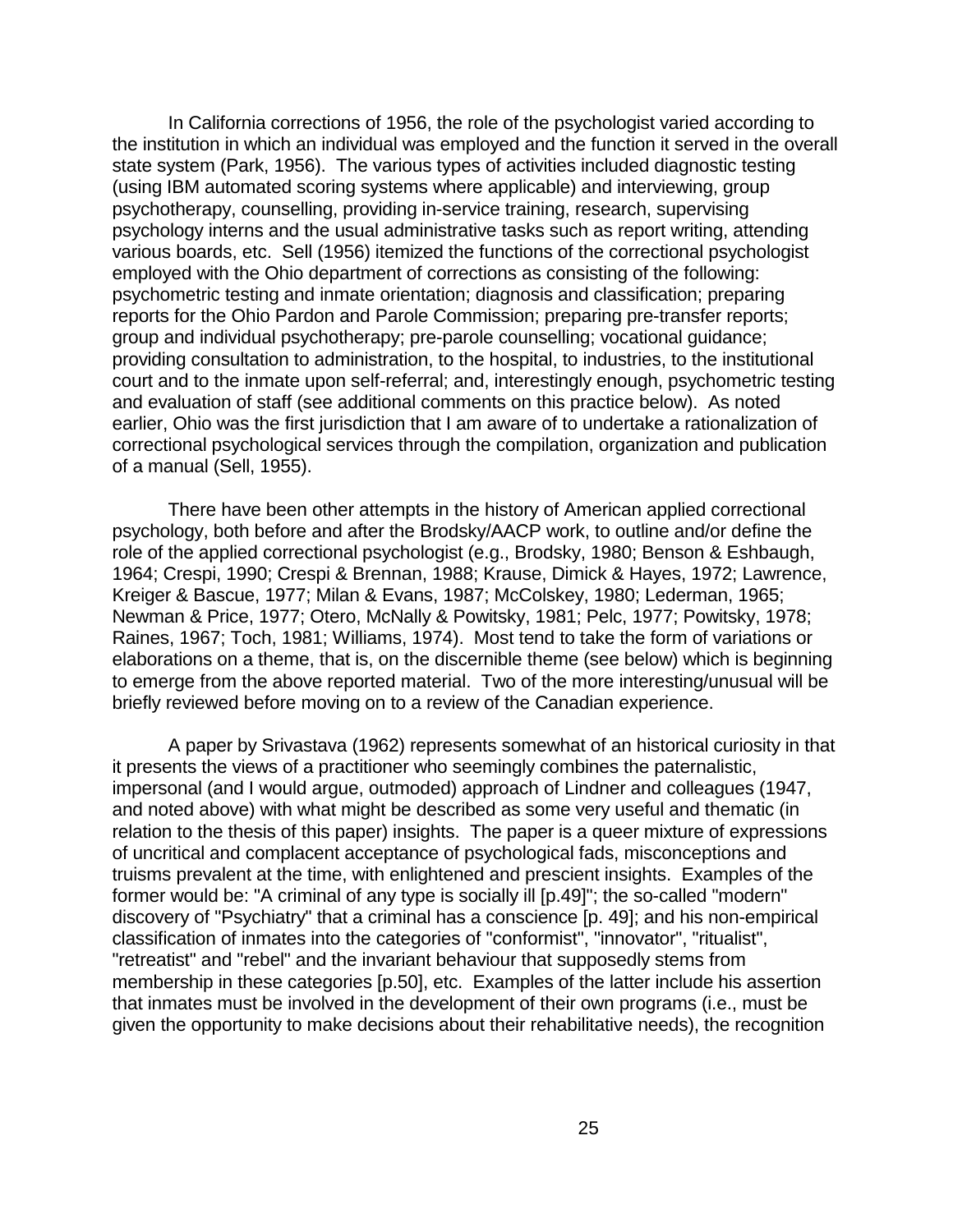of the importance of group therapy, the necessity of the positive involvement of the community in institutional programs and the importance of pre-release planning and community follow-up. Srivastava recognized the fact that the correctional psychologist had a responsibility to the inmate, the institution and the community at large. His role prescription included the diagnostic classification of inmates using psychometric tests and interviews, being a member of the institutional disciplinary board wherein the task was to balance the nature of an inmate's personality with the structure and needs of the institution, helping administration predict and deal with inmate behaviour, and training custodial officers to be more professional and better informed regarding the causes of inmate behaviour.

Rahn (1971) is the first author that I am aware of to question the mental health basis, or what he terms "the medical model assumptions", of the correctional psychologist's role. (Parenthetically, he noted that there was no division of correctional psychology extant in the APA of the day, and therefore concluded that it constituted neither a professional entity nor did it have an accepted role definition.) He offered an alternative conception of the role by approaching it from an industrial psychology perspective and posited a psychosocial model for behaviourial change within the framework of this conceptualization. In his view, industrial work in the institution should be viewed as the means through which an inmate can receive life skills and vocational skills training instead of being seen as an adjunct to the treatment of so-called disordered behaviour (i.e., the medical model). Such skills training, he maintained, would more effectively prepare an individual for successful community living.

### **Early Conceptualizations of Role: The Canadian Experience**

Although Karrys (1952) did not attempt to outline or define a role for correctional psychology per se but rather was intent simply on providing a description of the activities (she uses the term "duties") in which she was engaged at the Ontario Training School for Girls, a summary of those activities anticipates, in broad outline, the basic thematic role that was evolving in the United States and which culminated in the role prescription of Twain et al., (1973) and others (cf., Brodsky, 1973). The duties she outlined included: assessment (i.e., psychometric testing); consultation with the members of the counselling department, administration and members of the community; counselling and psychotherapy; staff training; and research. Karrys noted that by far the majority of her time was spent on the assessment portion of her duties.

Ciale (1957-58) itemized the functions performed by the psychologist in a federal penitentiary in the following manner: 1) diagnosis, evaluation and consultation wherein diagnoses based upon psychometric evaluations and interviews were utilized as diagnostic aids for the institutional psychiatrists, for the classification department and to assess an individual's suitability for various programs such as vocational training, and where consultation and evaluation services were offered to institutional management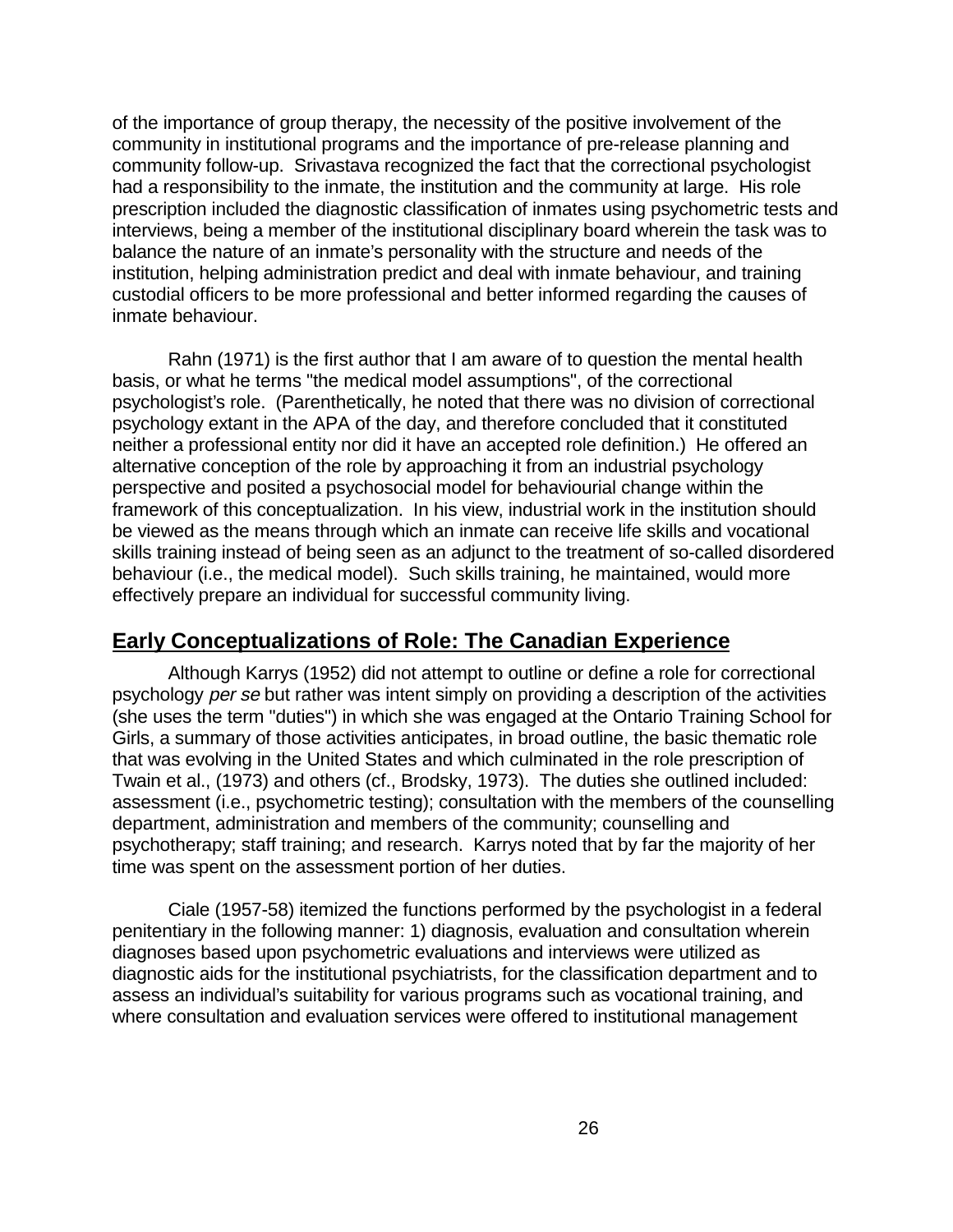concerning problem cases, to the National Parole Service (NPS) ticket-of-leave program and to aftercare agencies, and to the inmate himself upon self-referral; 2) treatment, including counselling and therapy, generally provided only to immediate adjustment and emergency cases and to pre-release cases; 3) research and teaching in conjunction with the McGill University Department of Forensic Psychiatry; and 4) training of custodial staff from a behaviourial science perspective. The latter two functions are mentioned more as recognized needs rather than as services offered due to the lack of recognition of teaching and research as legitimate aspects of the institutional psychologist's role and the unavailability of adequate resources to provide the training. Ciale also noted two other functions for which he foresaw a future need: a centralized reception process (cf., Lindner, 1955); and the recruitment of more treatment personnel which would enable the establishment of group therapy programs.

Garneau (1967) made the point that the role of the applied psychologist as simply "mental tester" in the mental health field had been abandoned for several years (cf., Abt, 1992). He noted that this was equally true in the field of corrections (cf., Glueck, 1934). He then offered a list of thirteen duties which would typically occupy the time of a psychologist employed with the CPS. These duties easily fit into the five main categories outlined above as abstracted from the duties listed by Karrys (1952) although some of the specific circumstances differ. (It is, perhaps, instructive to note that in Garneau's list, research activities were to constitute no more than 25% of the psychologist's time. This explicitly stated limitation could be seen, on the one hand, as an attempt by administration to exert some control over how the professional was to spend his time, that is to say, to limit the amount of time spent (indulged?) on research (idiosyncratic interests?) but, on the other, to provide some room for the undertaking of research given the daily pressure of more routine activities. Most of the CPS field psychologists, who had an interest in doing research would have considered the 25% limit an unrealistic luxury however.) Garneau went on to note that correctional psychologists offered services to both the "normal" and "abnormal" (in the mental health senses of the words) segments of the penal population; a practitioner was expected to attempt to modify the asocial or antisocial attitudes of so-called normal inmates as well as respond to the needs of the acutely or chronically mentally ill in the inmate population. Interestingly, from this vantage point, psychologists of the day were also asked to assess applications from prospective employees. This activity has long been abandoned by the Public Service Commission of Canada at the behest of the unions responsible for the staff involved on the grounds that such work constituted a form of invasion of privacy (cf., Sell, 1956).

In the 1970 Norton survey of Canadian correctional psychology, the role abstracted from the survey data consisted of the following activities: 1) testing, assessment and report writing (consuming 48% of the psychologist's time); 2) so-called remedial work including counselling, psychotherapy and behaviour modification (30%); 2) staff training, in-service conferences, departmental committees, etc., (13%); and 4) research projects and surveys (8%). Norton noted that some jurisdictions were reporting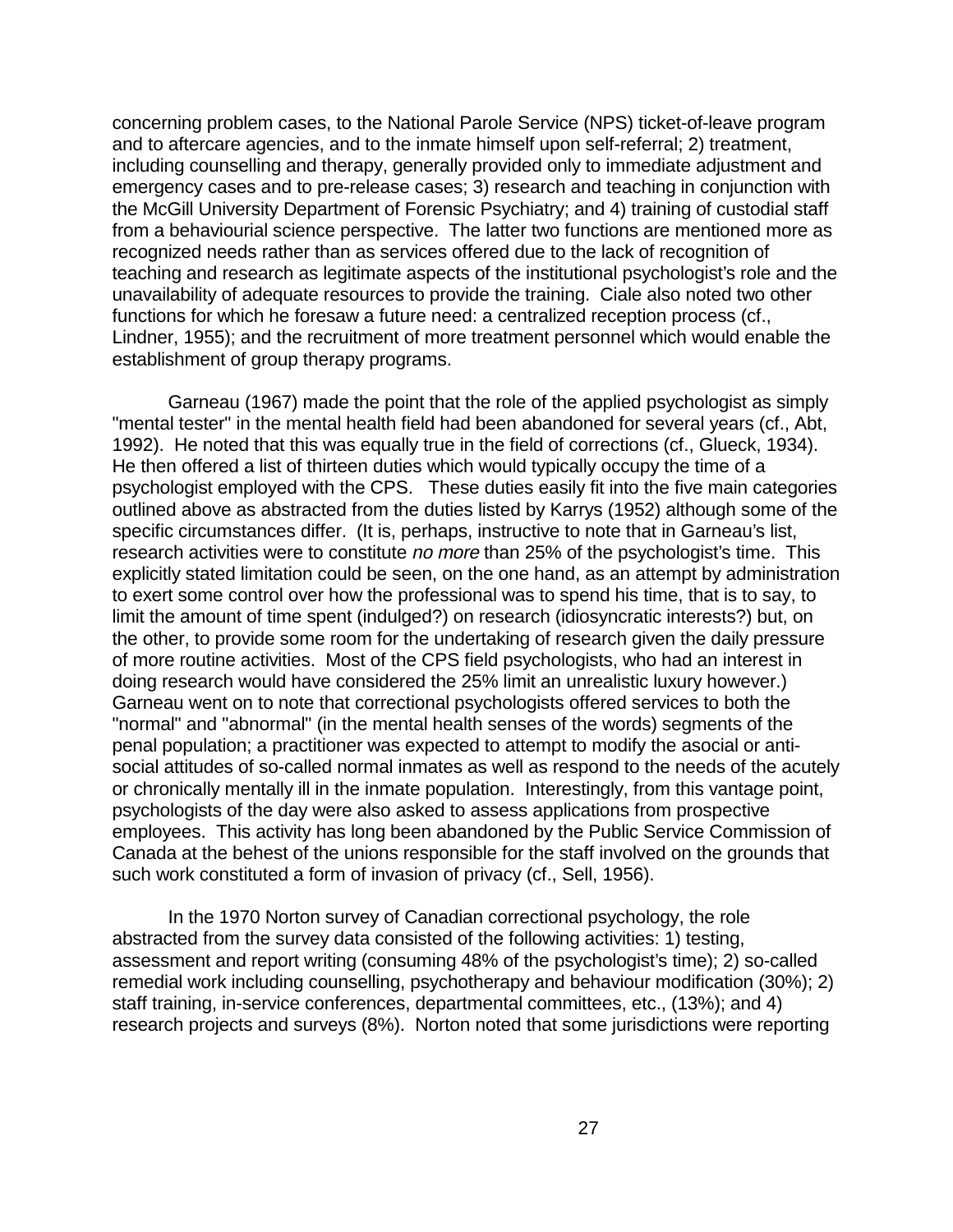an increasing demand for the delivery of consultation services to management/administration. By way of contrast however, several of the respondents noted that because of limited resources and consequent heavy caseloads, the necessity for concentration on basic services was being experienced. Comments received from correctional administrators noted the improvement in the quality of services over the past decade.

The contribution of Bayer and Brodsky (1972) to correctional psychology in the province of Manitoba was noted earlier. These authors, who developed a consultant service and operated on a fee-for-service basis as opposed to salaried employees of the correctional service, described their role as consisting of: selecting residents for specific treatment units in consultation with the relevant staff and monitoring their progress; providing direct service to crisis cases; and providing assessment and evaluation of program proposals generated by institutional staff. They perceived future roles to include the establishment a community follow-up capability and the creation of a volunteer counselling program. Two other items of interest in the article relate to their conceptualization of the prison as a triangular social system and to the perception of staff as forming divisions along functional lines that lead to the creation of tensions and difficulties. The triangular social system consisted, in their view, of the inmate population, the custodial staff and the treatment staff, each with their own priorities and preoccupations of which one must take cognizance when attempting to introduce change. Similarly, the different interests and obligations of custodial, treatment and administrative staff must be taken into consideration if introduced change is to have the positive impact intended. Finally, in terms of the nature of the role played by psychological consultants in the field of corrections, it is worth noting that Bayer and Brodsky take a different view of the process from Gendreau and Andrews (1979). They suggested that the consultant's role was to enable others to do while the consultant acts as a backup resource to the doer, whereas Gendreau and Andrews recommended a more direct action model in which the consultant has hands-on involvement in program and/or service delivery. The latter contended, upon evaluating several years of offering consultancy services to various federal and provincial (Ontario) correctional sites, that the hands-on approach is more effective in terms of ensuring program/service enablement and continuance upon the departure of the consultant(s).

Faguy (1973) noted that in the early 1970s the CPS embarked upon a program of recruiting applied social psychologists (in additional to the usual practice of recruiting clinical psychologists). The impetus for such a move was the implementation of the Living Unit Program (e.g., see Henriksen, 1976) - a derivative of the therapeutic community concept developed by Maxwell Jones (e.g., 1962, 1979). Inmates and frontline staff were to form communities within the larger penitentiary based upon physical housing arrangements or "units". The objectives of the living units were, among other things, to enhance open communication between inmates and staff members, to foster a supportive atmosphere through which inmates could encounter social learning and social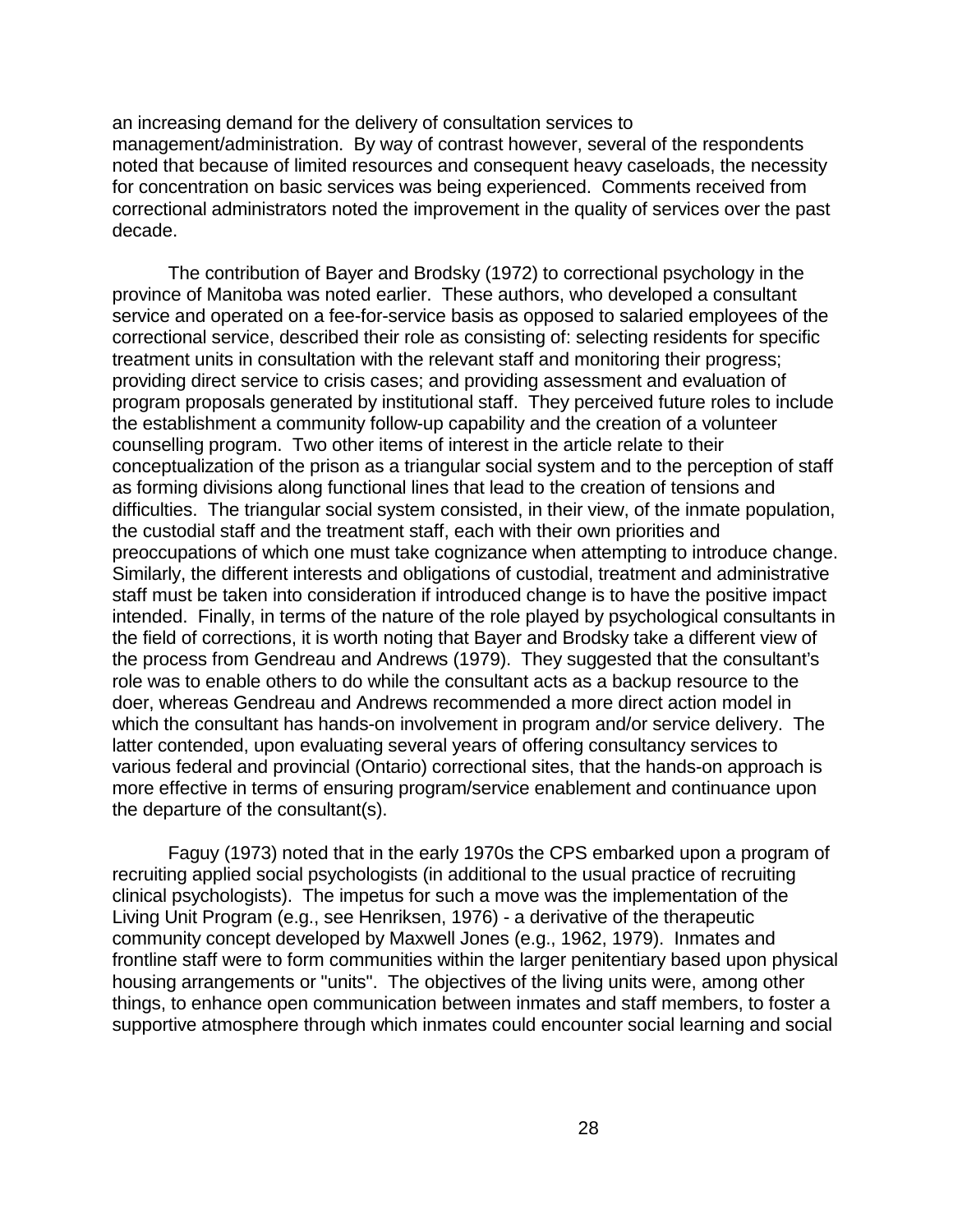growth opportunities, and to enable the selective reinforcement of positive and negative behaviours (Henriksen, 1976; Watkins, 1978). Frontline staff were to take on quasitherapeutic roles; more emphasis was to be put on group work. The correctional psychologist, under this regime, was to serve more of a back-up, consultative support function to staff than had heretofore been the case. Given the social learning orientation of the program, academic training in applied social psychology was considered desirable and appropriate. The more general functions of CPS psychologists outlined by Faguy included the, by now, familiar breakdown of: assessment and diagnosis; therapy and counselling; program consultant (new); staff training; and research. Faguy did note that, due to pressures on the psychologist's time, he foresaw research being more frequently assigned to outside resources on a contract basis.

Reynolds (1976) took an interesting approach to the custody/punishment versus treatment/rehabilitation dilemma. In describing a model for the operation of a psychology department in a correctional setting, he perceived psychology as providing three types of service to the institution and to the correctional service in general: the performance of those functions which are shared in common with all other institutional staff (safety and security of the institution, staff and inmates one presumes); the performance of those functions which require psychological expertise; and the training of other staff in order to acquaint, and hopefully to provide, them with some of the psychological knowledge that will render their interactions with inmates more positive and effective and be of genuine benefit to the correctional process in the truest sense of the term. Reynolds defined the areas of expertise that psychologists bring to corrections as consisting of the following: clinical psychology - assessment and treatment; counselling psychology - e.g., living skills; developmental psychology - the understanding of behaviour and moral development as the consequence of parenting styles and family relationships; learning theory - eg., operant conditioning, reinforcement theory and behaviour therapy; organizational psychology - training supervisors and program managers in an appreciation and application of good management and communication skills; psychophysiology - e.g., biofeedback, mediated affect-arousal behaviours; and social psychology - e.g., group dynamics, attitude change, consultation work with line staff, etc. Within the context of the three areas of service and the domains of psychological expertise outlined above, Reynolds described the functions of the psychology department as consisting of administration, assessment, public relations, research, security, teaching and treatment. In so doing, he has extended the role of correctional psychology far beyond the traditional areas of the measurement of individual differences and the provision of mental health services.

The role and functions of an "empirical clinical psychology department" have been outlined by Gendreau (1976) and were summarized earlier. Gendreau and Andrews (1979) outlined a series of functions performed in various provincial (Ontario) and federal (Ontario region) correctional institutions on a consultancy basis. They offered a model of the "scientist-consultant" which incorporated what they termed three basic elements of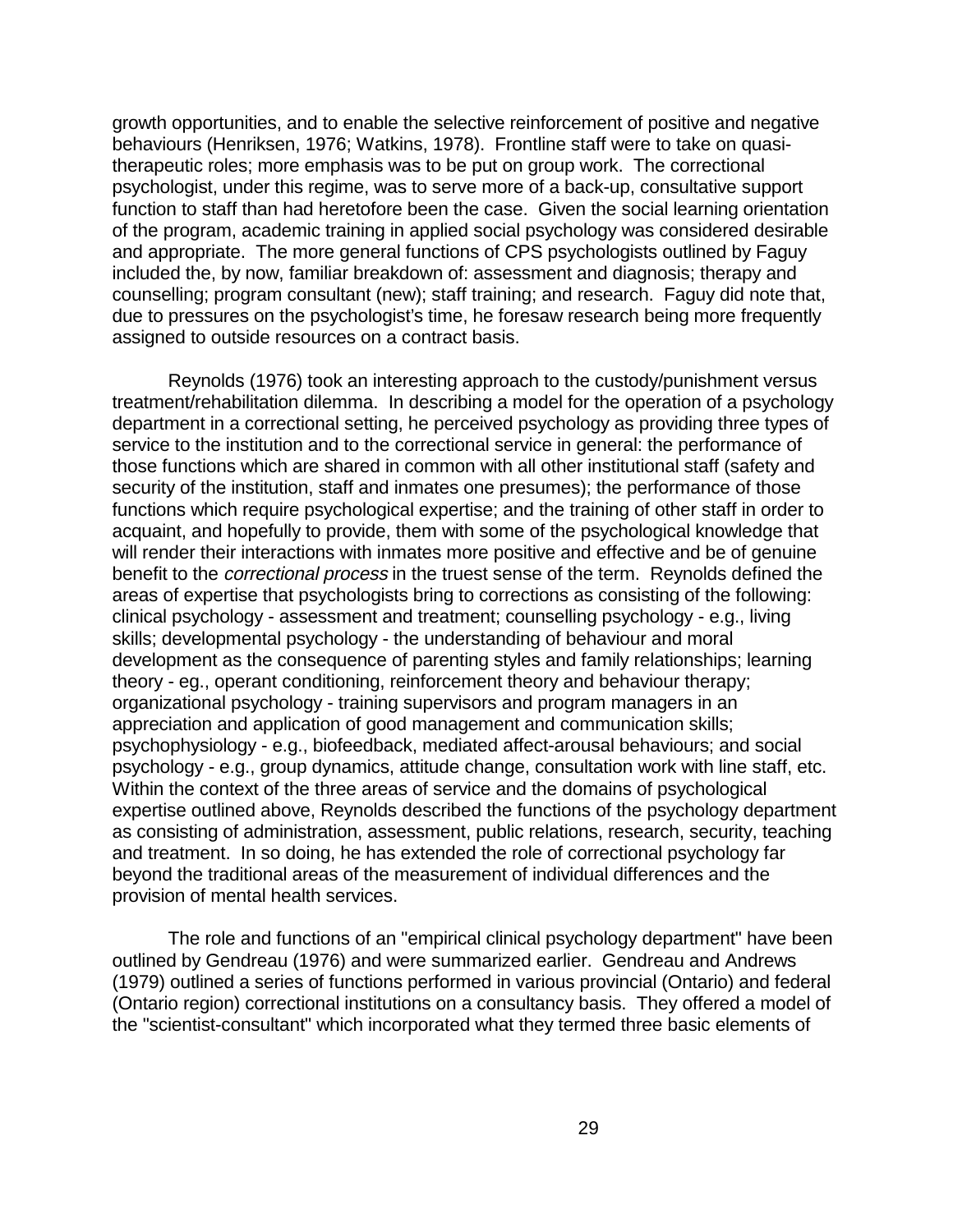applied science: exploration of the problem and assessment of the controlling variables; design and implementation of an intervention plan based on the definition of the problem; and evaluation of the "applied value" of the program. They identified three important phases of the consultation process - entry, participation and exit - each with its own set of variables, which can contribute to, or detract from, the success of the consultation enterprise. As noted earlier, success was defined as being program (or function) continuance after exit of the consultant(s). Of particular interest, in the context of this paper, are the type of functions, programs and services undertaken. These included, in addition to the five main thematic areas of assessment/diagnosis, treatment/counselling, consultation to staff and management, research and training, the following: program development (e.g., establishing an inmate volunteer program directed toward the elderly and the mentally retarded); program evaluation (e.g., examination of the effects of socalled "solitary confinement"); counselling of remand cases (i.e., detained but not-yetsentenced individuals); crisis intervention; and community volunteer aftercare services. This work has served to add new dimensions to the role and functions of correctional psychology (cf., Bonta et al., 1983; Dotzenroth, 1982) expanding it into the area of community psychology (cf., Milan & Evans, 1987).

#### **Modern Conceptualizations of Role**

The importance of the publication of Psychologists In The Criminal Justice System (Brodsky, 1973) has previously been alluded to. For the purposes of this paper at least, it may be said to serve as the demarcation point for the coming of age of the discipline of forensic psychology and the component of it which is of primary interest to us: correctional psychology. Twain et al., (1973) along with other contributors to the work (e.g., Brodsky, Gottfredson, and Warren) were the first to explicitly identify and elaborate upon the five thematic and generic functions of the psychologist's role, namely, assessment, treatment, training, consultation and research (including theory building). Their approach can be said to have been adopted by the AACP when its standards committee produced the Standards for Psychology Services in Adult Jails and Prisons (Levinson, 1980) in which, among other things, standards are established for various aspects of the psychologist's role. They (i.e., Twain et al.,) also attempted to establish priorities governing the delivery of the functions by noting that, given limited resources, psychologists' efforts should be directed firstly toward problem definition and goal-setting (i.e., as in planning and program evaluation), secondly, to encouraging and assisting the development of computerized information systems in order to respond to information needs of planning and program evaluation activities and for the establishment of data bases, and lastly, to direct service to clients. Ironically, this prioritization schema often ran counter to the practical and established priorities of institutional management of the day.

The CPS undertook a major review of the role of its psychological services group in 1978-79. The review process constituted an extensive and democratic exercise involving consultation with all of the psychologists employed with the Service; institutional,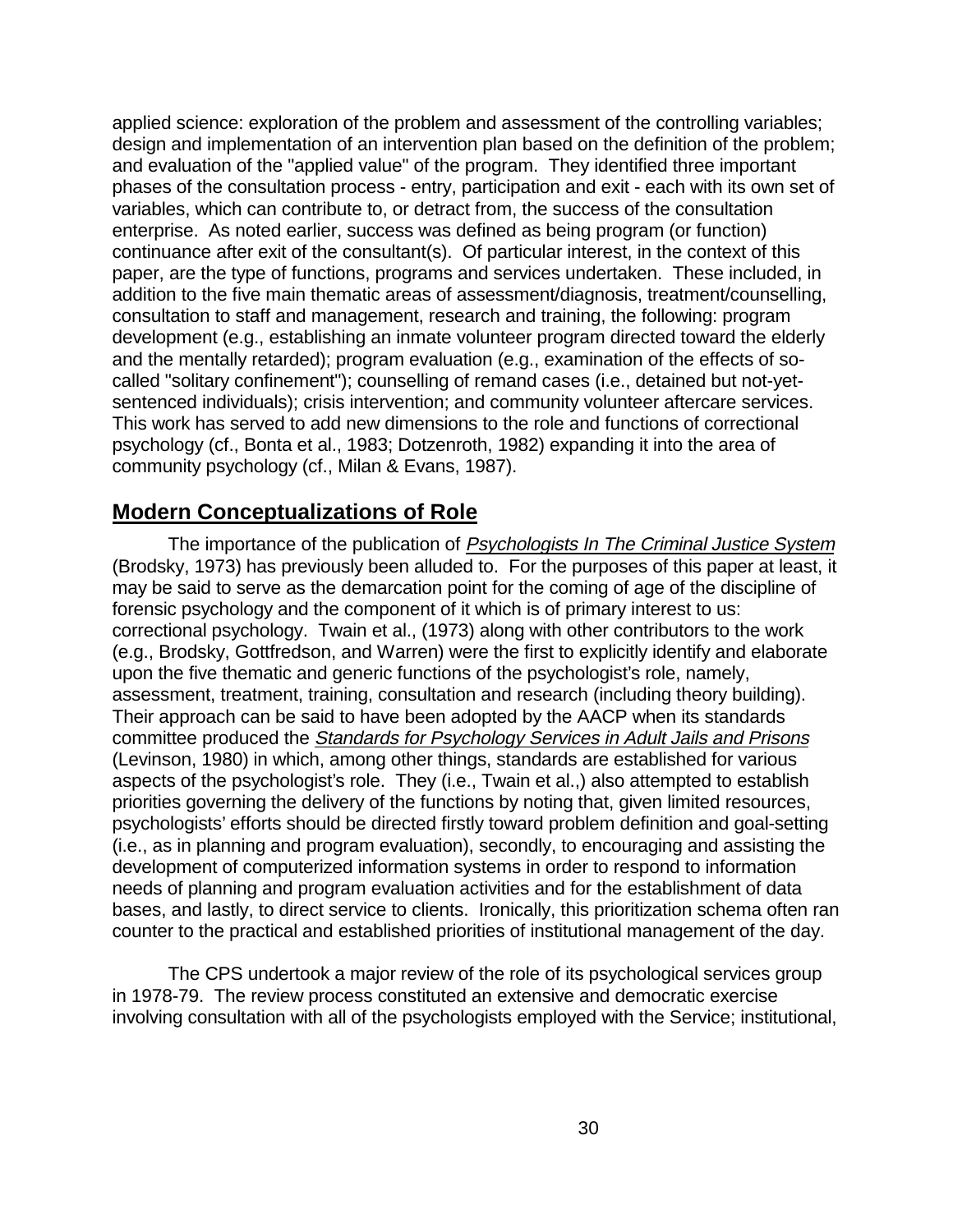regional and national headquarters management representatives; and any other staff or professional groups whose activities had some interrelationship or contact with psychology (Hebert & Watkins, 1979). Interestingly, the activity areas outlined in the review, and recommended for promulgation in the relevant policy documents of the Service as the formal role for psychology, reflected the thematic and generic functions delineated by Twain et al. (1973). The functions included psychological diagnostic/assessment services; counselling and therapeutic intervention services; case consultant services and consultation services to management; staff training services (both formal and informal); and research involving basically applied research, program development and evaluation. The purpose for the delivery of psychological services was defined as:

To provide psychological diagnostic and assessment services at key points during the inmate's sentence to case managers, health care staff and decision makers; to help inmates resolve social/emotional problems and to learn and adapt more socially appropriate behaviour patterns; to provide counselling, therapeutic and crisis intervention services to inmates; to assist in the design, development and implementation of staff training programs; to participate in the design, coordination and assessment of applied research projects, program implementation/evaluation projects and other special projects; to offer case consultation services to the Case Management Team and behaviourial science consultation services to CSC staff and management (Watkins, 1982, p. 36).

The policy and procedures documents, in retrospect, may look overly detailed and potentially somewhat confining from a practitioners point of view; however, one must keep in mind the environment of the period. It was felt necessary, on the one hand, to justify the role of the psychological services group and thereby ensure its continued existence and vitality in times of economic recession and competition for resources, and, on the other, to spell out in rather specific terms to managers and administrators the comprehensiveness of the role correctional psychology can and should play. (Another intended outcome of the providing a comprehensive description was to assist the field psychologist in becoming, and being perceived by institutional management and other staff as, part of the mainstream of the organization [i.e., institution]). From a management perspective, the documents provided an improved measure of accountability over anything that had previously existed.

Megargee (1982), in an article based upon an address given to the CPA in Quebec City in 1979, approached the delineation of functions within forensic psychology in a slightly different manner. He posited a matrix-like conceptualization of the role wherein three basic services - assessment, staff training, and treatment - form the columns of the matrix and the four branches (according to Megargee) of the criminal justice system - the courts, corrections, law enforcement and victims - form the rows. Of interest is his handling of the two other functions of the so-called generic/thematic model,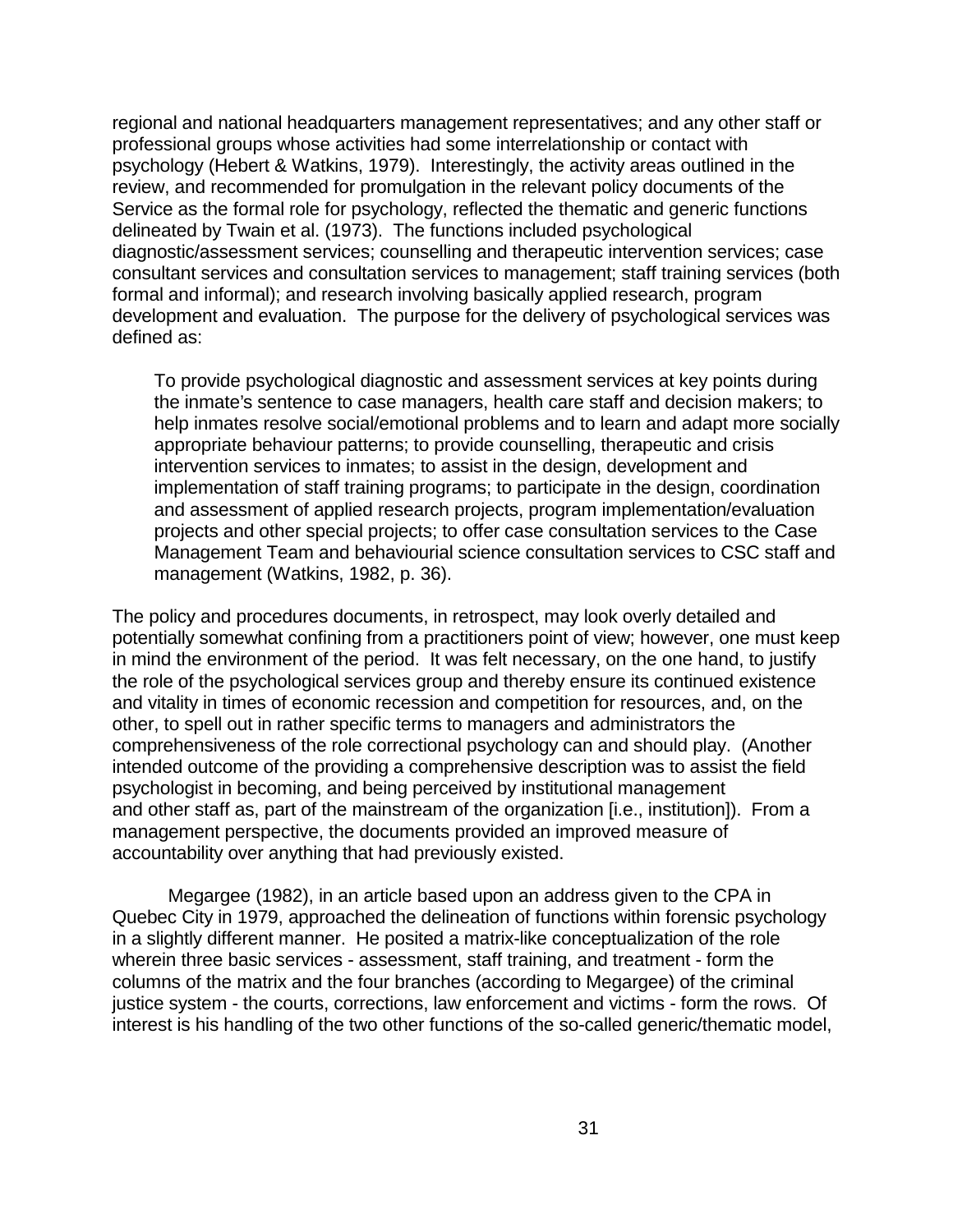he portrays research as being an integral aspect or component of the three basic services and makes no mention of consultation. It could be argued that he has made an implicit distinction between what may be called direct (i.e., the three basic functions) and indirect (i.e., research and consultation) services. Consultation, in this context, would seem to be of a different nature than the other services in that it is seen to constitute a manner of service delivery rather than a service per se.

In some respects, this approach anticipated a further study carried out by the Correctional Service of Canada (CSC) in relation to its psychological services group (Gerry & Watkins, 1985). (CSC is the current appellation of the federal correctional service, coined following the amalgamation of the CPS and the NPS in the late 1970s.) In an effort to establish a more rational basis on which to determine the group's human resource needs than the ubiquitous, but often misleading, psychologist-to-inmate ratio, an attempt was made to gauge manpower allotments on service needs and service delivery demands. The study proposed two alternative models: the status quo typified by heavy demands for front-line therapist and assessment activities; and an alternative model which allowed for emphasis to be put on differing activities depending upon the nature and needs of the institution involved, for the increase and reallocation of resources to areas previously not covered by psychological services (e.g., minimum security institutions and parole offices), and for increased emphasis on activities such as case consultation, staff training, program development and evaluation, and the supervision of, and/or participation in (depending upon time available), group psychological intervention programs. It is interesting to note that no firm decision regarding either model was reached at the time of the submission of the study's findings to the senior management of the Service. The federal government of the day was in the midst of a broad review of the federal public service. The stated mandate of the review was to reduce government spending. The timing of the submission of the study was therefore not propitious. However the spadework was done and the foundation laid for the eventual reorientation and growth of the Service's correctional psychology group (cf., Report of the Task Force on Mental Health, 1991).

Smith and Sabatino (1990) recently surveyed the membership of the AACP on the subject of the role and functions of psychologists working in American correctional institutions. They defined the role as consisting of the following eight functions: 1) diagnostics; 2) case management activities; 3) counselling/ psychotherapy; 4) consultation - both internal and external to facility; 5) in-service training - both internal and external to facility; 6) program administration; 7) program planning; and 8) research. (The manner in which they have defined items 2, 6 and 7 in the foregoing list would enable their inclusion under the more general rubric of consultation in the thematic/generic model.) Thus one can see that the perception and definition of the role of the correctional psychologist had reached some degree of agreement, consistency and stability in the literature, at least, since the appearance of the watershed AACP publication (Brodsky, 1973).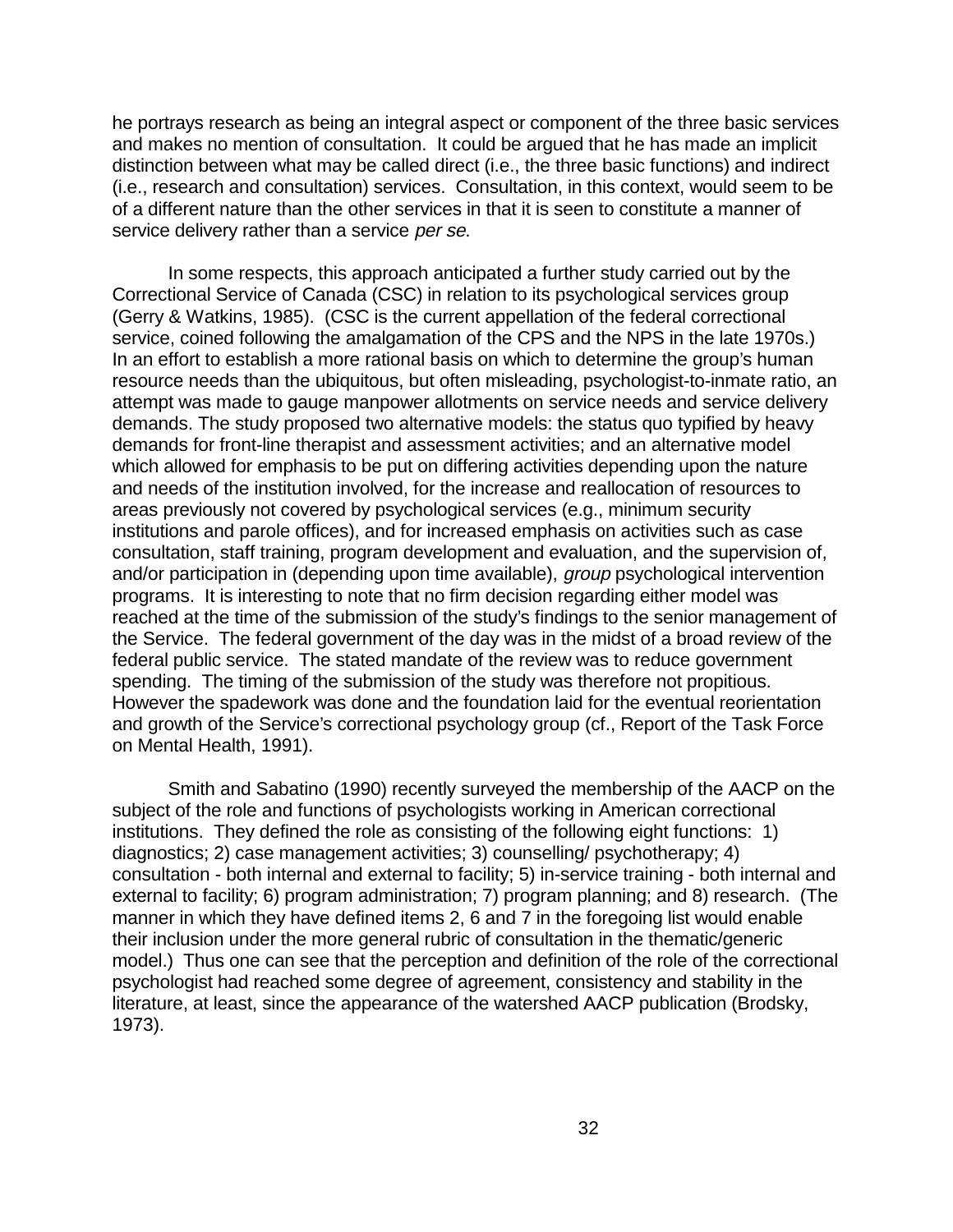It is of interest to note that Smith and Sabatino compared the actual amount of time spent performing each of the functions listed with the respondents' perception of the ideal allocation of time to them. Table 1 presents the data. It can be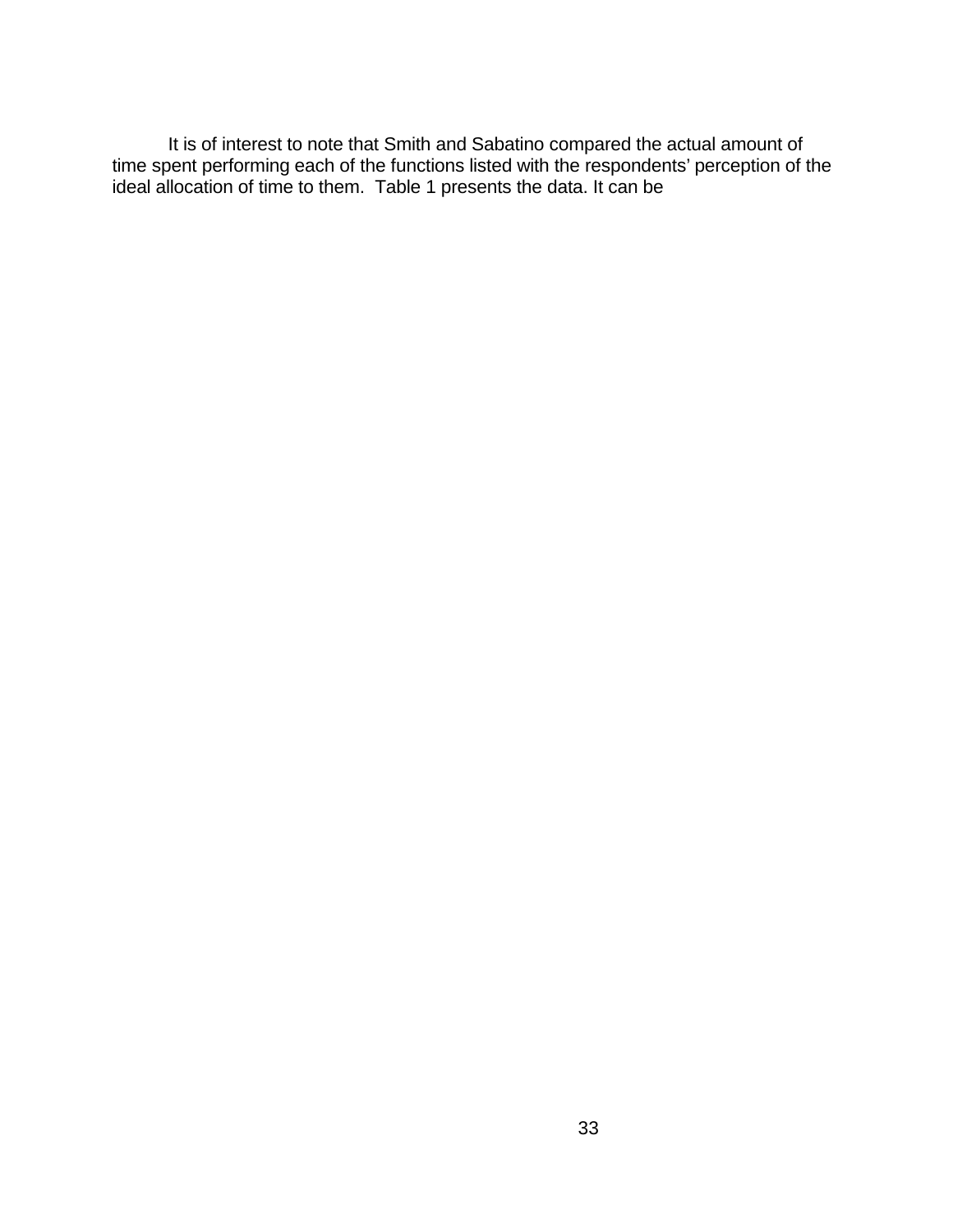| Function                     | Actual Time (%)     | Ideal Time %)       |
|------------------------------|---------------------|---------------------|
| <b>Diagnostics</b>           | 24.00<br>(Mean)     | 19.00<br>(Mean)     |
|                              | $0 - 90$<br>(Range) | $0 - 80$<br>(Range) |
| 2) Case Management           | (Mean)<br>11.00     | 10.00<br>(Mean)     |
| <b>Activities</b>            | $0 - 40$<br>(Range) | $0 - 40$<br>(Range) |
| 3) Counselling/Psychotherapy | (Mean)<br>20.00     | 23.00<br>(Mean)     |
|                              | $0 - 80$<br>(Range) | $0 - 80$<br>(Range) |
| 4) Consultation              | (Mean)<br>9.00      | 9.00<br>(Mean)      |
|                              | $0 - 40$<br>(Range) | $0 - 40$<br>(Range) |
| 5) Training                  | (Mean)<br>5.00      | 7.00<br>(Mean)      |
|                              | $0 - 20$<br>(Range) | $0 - 30$<br>(Range) |
| 6) Program Administration    | 19.00<br>(Mean)     | 11.00<br>(Mean)     |
|                              | $0 - 99$<br>(Range) | $0 - 60$<br>(Range) |
| <b>Program Planning</b>      | 6.00<br>(Mean)      | 8.00<br>(Mean)      |
|                              | $0 - 40$<br>Range)  | $0 - 40$<br>(Range) |
| 8) Research                  | 5.00<br>(Mean)      | 9.00<br>(Mean)      |
|                              | $0 - 99$<br>Range)  | $0 - 99$<br>(Range) |
| Totals**                     | 99%                 | 97%                 |

**Table 1: Time in Percentages for Each Role Function\***

\* Adapted from Smith & Sabatino (1990, pp. 168 - 170).

\*\* Less than 100% due to rounding.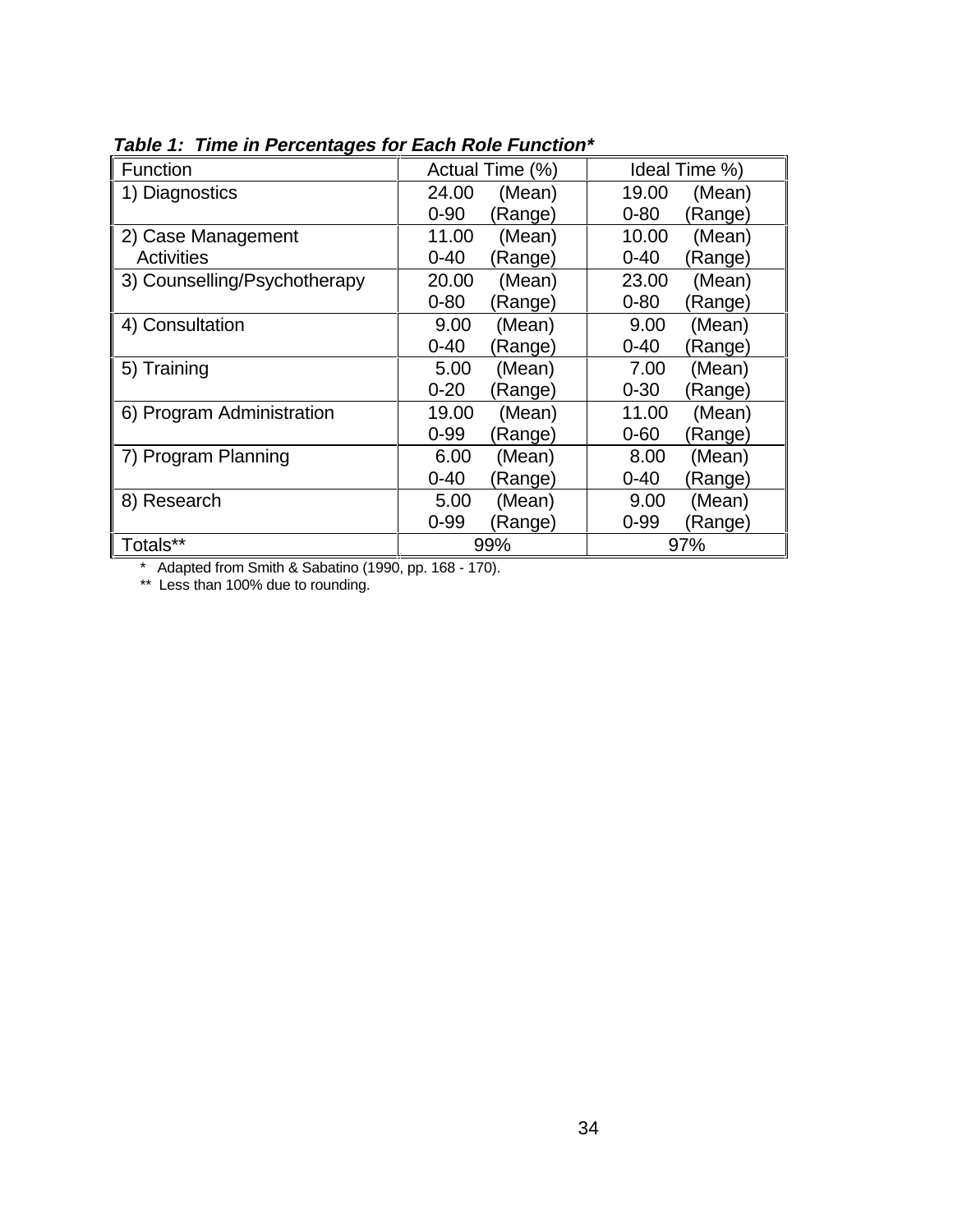seen that there were discrepancies between the actual and the ideal times. The largest of these occurred for the program administration (19% actual vs. 11% ideal), diagnostics (24% actual vs. 19% ideal) and research (5% actual vs. 9% ideal) functions. The respondents felt that they spent too much time on program administration and diagnostics activities and not enough time doing research. They wanted to spend marginally more time involved in counselling/psychotherapy, training and program planning activities while spending slightly less time on case management duties. Their perception of the amount of time they would like to spend on consultation activities matched the actual time so spent. Three functions occupied over sixty percent of the psychologists' job time diagnostics, counselling/ psychotherapy and program administration.

The range of scores for each function provides an interesting insight into the various forms both the actual and the ideal role of a correctional psychologist take. For each function outlined, the lower end of the range is represented by a score of zero percent signalling that not all functions are performed by all the respondents nor are all functions considered to be important (or perhaps desirable) by them. The authors interpreted their data as indicating that the role of correctional psychology in the institutional setting has shifted from a "direct diagnostic-intervention model" to one wherein the practitioner is more "...immersed in the environment of the institution, providing information and professional help to and for a variety of people (p.172)." Furthermore, they conclude, the modal role for correctional psychology now emphasizes less the clinical/mental health model in comparison with a social learning approach.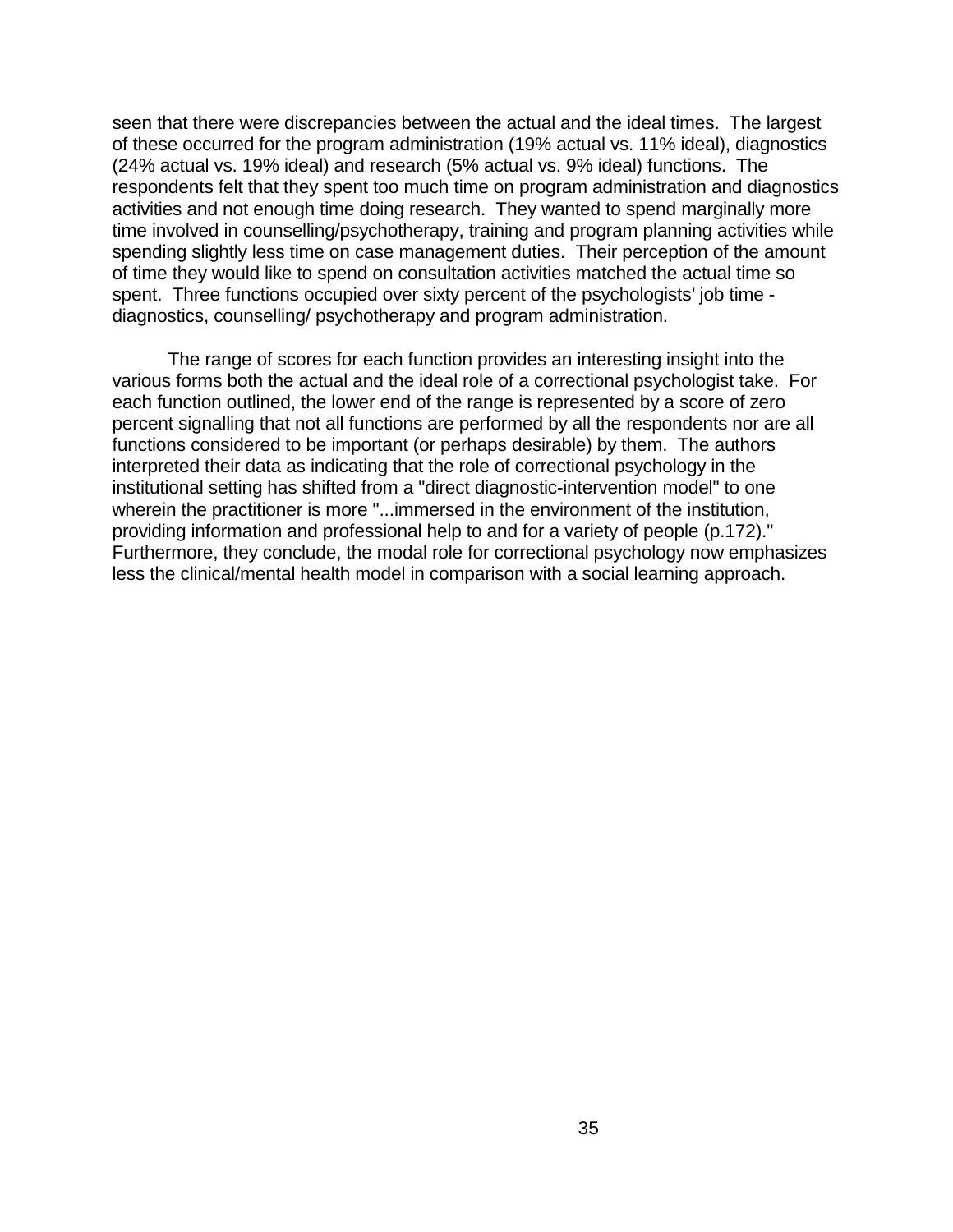# **Critique of the Role**

At the same time that correctional psychology was emerging as a distinct entity and beginning to find its place among the panoply of specialities in the general field of psychology, serious doubts were being raised concerning the effectiveness of rehabilitative efforts, particularly in the form of treatment programs, within correctional settings (e.g., Logan, 1972; Martinson, 1974; Martinson, 1976; Schlesinger, 1979). The upshot of this critical examination was - as Toch (1981; see also Wick, 1974) has remarked in another context referring to the number of resources (minimal) allocated to the rehabilitative enterprise and to the climate (often inhospitable) in which it was attempted - the demise of the so-called "age of rehabilitation" before it ever had a chance to really begin! The demise, furthermore, was only in the eyes of some (Andrews, 1990; Andrews & Bonta, 1991; Andrews & Wormith, 1989). Others, integrally involved in the enterprise, offered hope, encouragement, and theoretical and program-evaluative guidance to field practitioners through re-examination and reformulation of the treatmenteffectiveness literature (e.g., Andrews & Bonta, 1991; Andrews, Zinger, Hoge, Bonta, Gendreau & Cullen, 1990; Gendreau & Andrews, 1990). What follows is a review of the literature critiquing the role and practice of correctional psychology (as opposed to a review of what works and what doesn't work in terms of the effectiveness of different types of correctional treatment programs).

#### **Assessment**

Corsini (1959) provided an early glimpse of the difficulties a psychologist encountered in corrections with regard to the expectations of non-psychologists concerning psychometric testing, the trap a practitioner might fall into by letting his/her role be defined solely by the psychometric demands/needs of others (cf., Corsini & Miller, 1954), the misapplication of tests by both psychologists and non-psychologists and the misinterpretation of test results especially in a culturally-mixed population such as that often found in prisons. In the former instance, the impossible or the nonsensical would often be asked, while in the latter, the danger lay in finding a too-comfortable niche that, in the long run, was neither challenging nor productive (one is reminded of Glueck's [1934] caution and Brodsky's [1973, pp., 77-78] description of the "straw man" prototype of an institutional psychologist which he contrasted to the "positive involvement" prototype). In terms of misapplication and misinterpretation, the professional qualifications on the one hand, and the professional currency on the other, of the individuals involved were subject to question leading to concerns about the type of practitioner attracted to (or by) employment in the correctional field and who subsequently stayed for any length of time.

Corsini was essentially addressing the psychometric domain of intelligence testing. Another aspect of the domain that had been targeted for criticism was, and is, the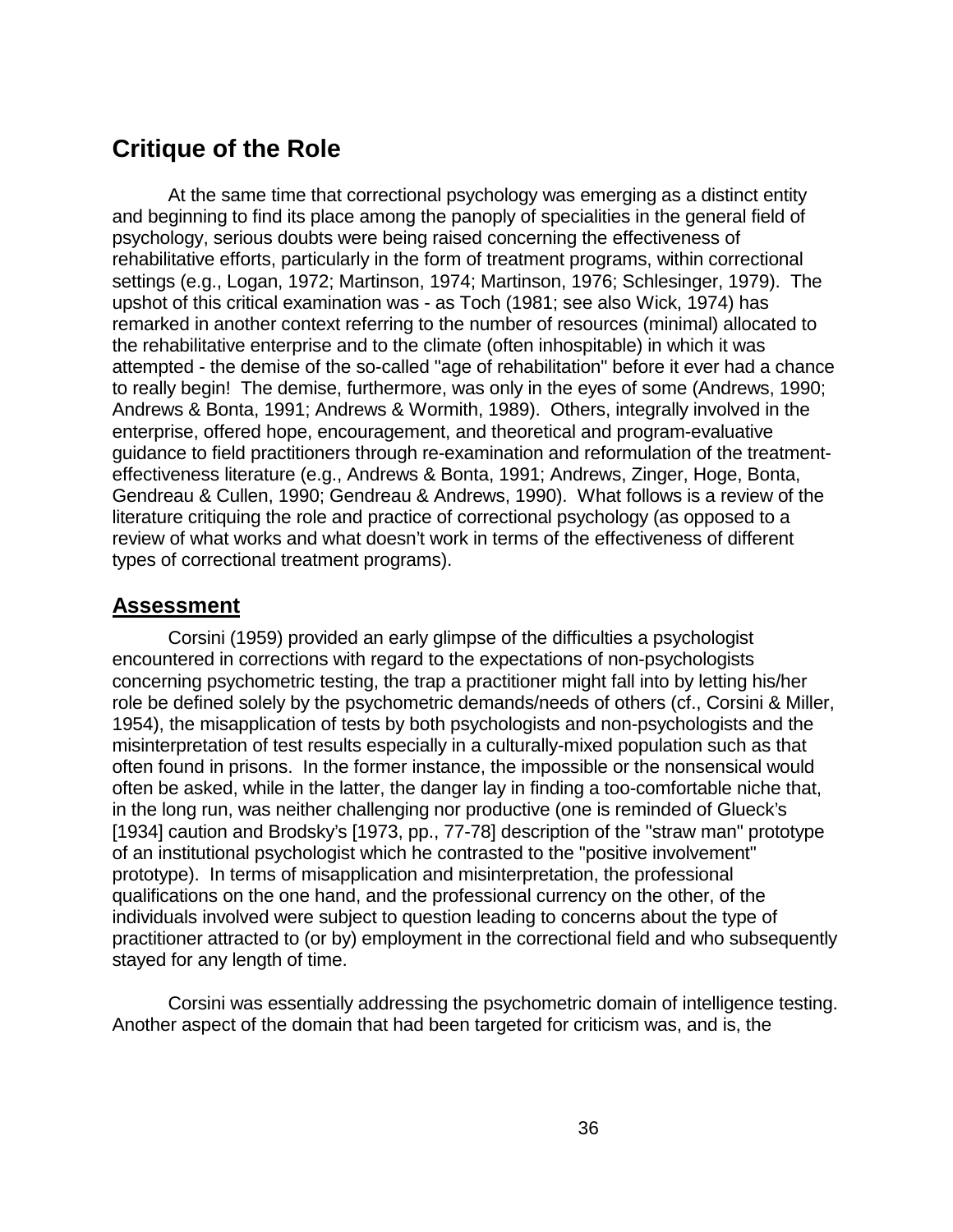assessment or prediction of dangerousness (or future violent behaviour) to which psychologists have all-too-often fallen heir (Cormier, Gainer, Bonta and Cyr-Haythornthwaite, 1991; Brodsky, 1973; Clingempeel, Mulvey & Reppucci, 1980; Milan & Evans, 1987; Monahan & Monahan, 1977; Nassi, 1975; Tapp, 1976). Two factors are generally cited which render such an undertaking tentative at best and counter-productive at worst - the low base-rate of the phenomenon (Clingempeel et al., 1980; Tapp, 1976) usually resulting in overly conservative offender release strategies (i.e., too many false positives), and the seemingly inherent quality of vagueness (Tapp, 1976) and/or arbitrariness which plagues any attempt to satisfactorily, operationally define dangerous or violent behaviour in the context of statutory documents such as criminal codes. Thus the position that psychologists should refrain from performing such assessments (Monahan & Monahan, 1977) or that they should only do so with utmost caution (Brodsky, 1973, 1980) and explicit specificity as to the purpose of the assessment, the conditions under which it applies and the factors upon which it is based (Brodsky, 1980; Cormier et al., 1991; Monahan, 1978, 1980, cf., Recommendation #9).

### **Who is the Client?**

Brodsky (1973) crystallized several concerns that were coming to the fore in correctional psychology. One issue was the problem of who, in fact, constituted the practitioner's client. Was it the incarcerated offender? Was it the correctional agency or system (or perhaps the society at large) that employed the psychologist? Or was an answer to be found on some middle ground between these two extremes? Brodsky personified these three different positions, respectively, by what he termed the "system challenger", the "system professional" and a "mid-point" position between the two.

The "system challenger" was characterized as taking the position that treatment could not be effective in a punitive system; furthermore that, in a system that had the power of granting or withholding freedom based upon performance in response to the administration of (or acquiesence to) treatment, it would be unavoidable that treatment would become a negative or coercive factor in an inmate's life. (This latter claim was a particular criticism directed toward the practice of imposing indefinite sentences in some American state and the federal correctional system(s) [see also Clingempeel et al., 1980; Haney, 1982; Nassi, 1975; Silber, 1974]. It is useful to note that the use of such sentencing practices was much more restricted in Canada.) In addition, a psychologist who practised in the employ of a correctional system could not help but be co-opted by the demands characteristics of the situation and the agency (see also Emmons, 1976; Milan & Evans, 1987; Nassi, 1975; Nietzel & Moss, 1972; Quijano & Logsdon, 1978). No professional activity carried out within such an arrangement could be totally objective and value-free (cf., Arcaya, 1987; Schlesinger, 1979). The personal and professional ambitions of the psychologist would also play a role in the co-opting process.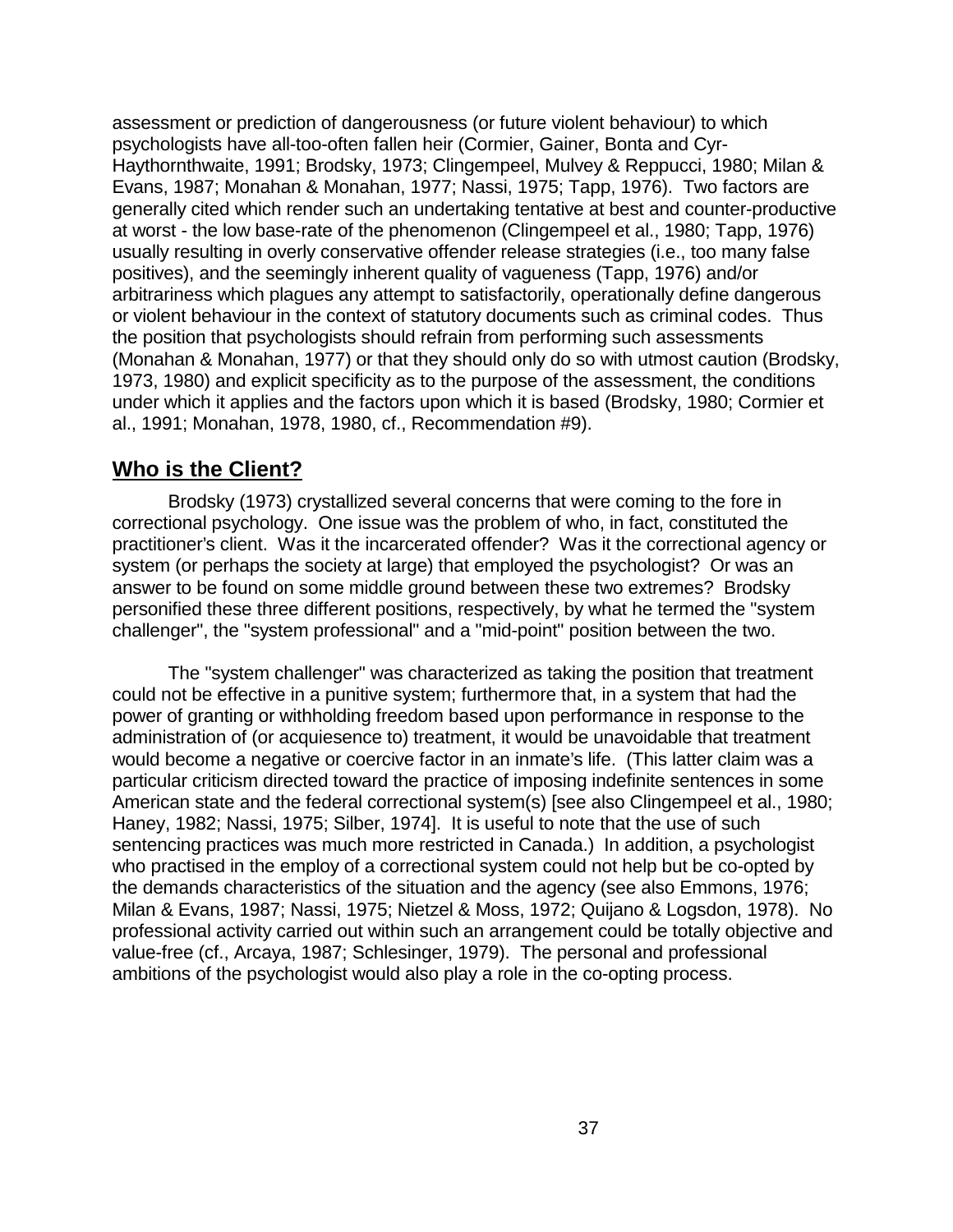The "system-professional", on the other hand, was presented as taking the view that treatment was more effective than punishment (therefore psychology should be involved in the correctional process), that the professional could contribute to the definition of goals and objectives of the agency - could in fact influence policy and practices, that personal and professional ambition could co-exist with the goal of "doing good" for the offender, and that one should attempt the "do-able", that is, do one's best for the offender, keeping his/her interests in mind, while working within the established parameters of the system. The "mid-point" position was represented as appreciating the fact that treatment was appropriate for some, but certainly not all offenders (and by extension, one presumes that indefinite sentences would be appropriate for some, but not all), that a practitioner could function effectively given (and within) the clout and credibility of the system while, at the same time, not lose one's ability to experience and express indignation and dissatisfaction with its obvious faults and inequities, and finally, that both society and the offender had rights that must be respected and somehow balanced (see also Cornell, 1987).

The crucial elements for providing effective service, Brodsky suggested, were for the psychologist to remain as objective as possible, to be a conceptualizer, to make oneself aware of the organizational structure within which one functioned and to not allow oneself to be co-opted by a faulty correctional system. This discussion, of course, anticipated, and perhaps helped initiate, further work on the professionalization of the discipline. The APA established a task force in 1975 to examine this and other issues (Monahan, 1978, 1980). The task force made twelve recommendations concerning the practice of forensic psychology which, for all practical purposes, have become a set of ethical standards of the profession - although not to everyone's satisfaction (e.g., McColskey, 1980). In broad outline, a case can be made that the recommendations represent Brodsky's hypothetical "mid-point" position on defining who is the client as well as incorporating the crucial elements for the provision of effective service he suggested and which are noted above.

#### **Mental Health Model**

Several authors have commented on the inappropriateness of the mental health model for correctional psychology. (It should be noted that in some of what follows, the mental health model and the medical model are dealt with as interchangeable constructs.) Some have argued that the model cannot properly be practised in settings that are essentially custodial, punitive and anti-rehabilitative in nature (Arcaya, 1987; Emmons, 1976; Toch, 1961; also cf., introductory remarks - this paper); others contend that there are too many demands on the institutional psychologist's time for him/her to be in any way effective within the model's precepts (Milan & Evans, 1987); others, who take a "system challenger" stance, maintain that the employee-psychologist has, ipso facto, violated the client-therapist relationship on many fronts not the least of which involves the issue of confidentiality (Nassi, 1975; Nietzel & Moss, 1972; Schlesinger, 1979); others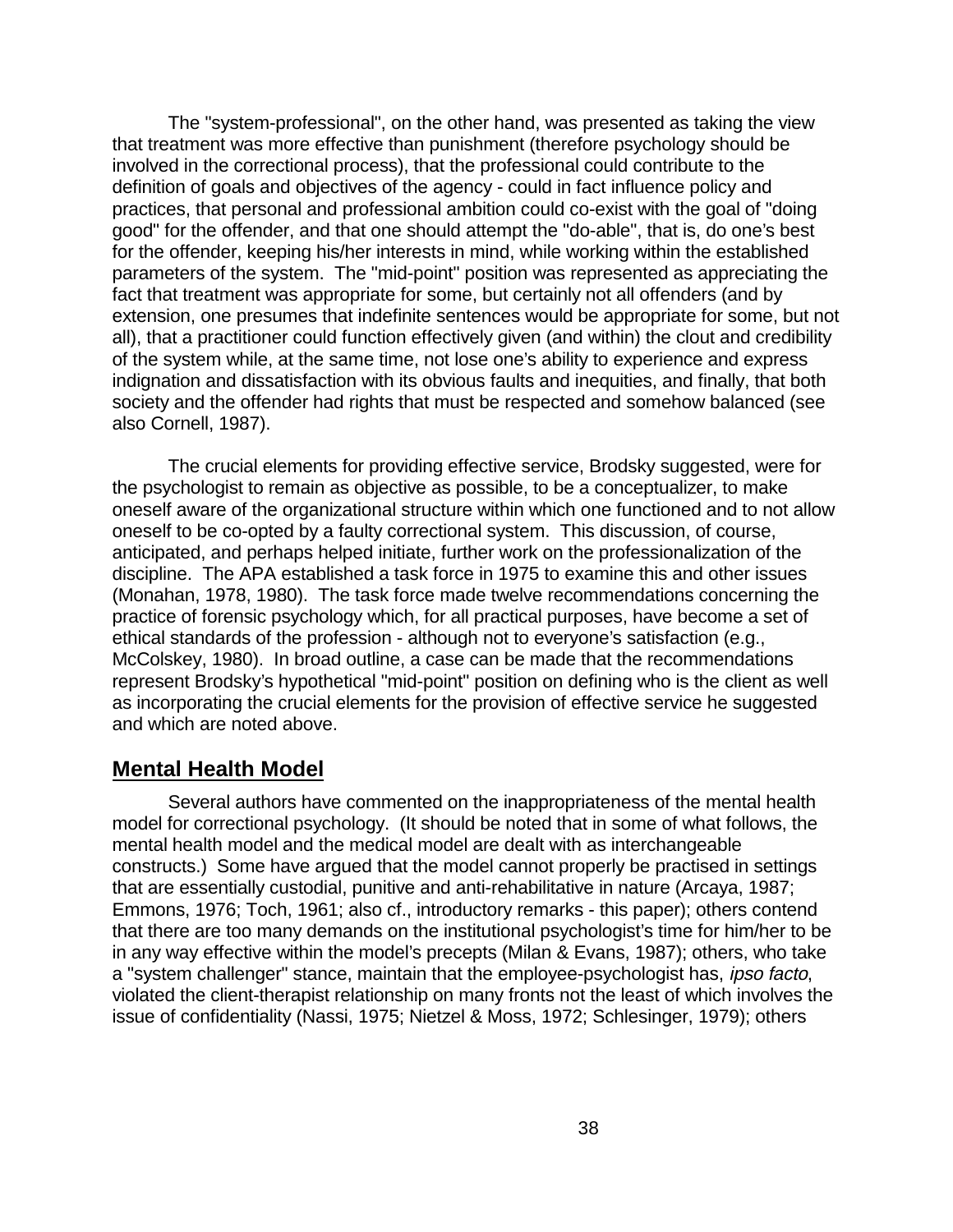who believe that the model is perverted when applied in a correctional setting which puts the responsibility for deviancy (and for change) solely on the individual rather than also focusing on the system (society) that helped shape the individual and hence contributed to the deviancy (Haney, 1982; Nassi, 1975; Nietzel & Moss, 1972); still others who level the charge that the application of the model reflects a middle-class bias toward the causes of crime and criminality (Bazelon, 1973; Nietzel & Moss, 1972); and finally, those who see a place for the mental health model but only as one alternative among many (e.g., situational or behaviourial models, atheoretical empirical approaches, industrial psychology approaches, etc.) that may also lead to positive change in an individual (Brodsky, 1973; Rahn, 1971; Silber, 1974).

Certain of these criticisms have been responded to with the riposte that practising within the precepts of the mental health model in corrections creates no more difficulty for the practitioner than doing so as employees, say, of publicly funded mental health institutions, the military, corporations, or being involved in civil disputes such as child custody cases, etc., (Megargee, 1982; Cornell, 1987). (And the making of this point, it should be noted, in no way diminishes the difficulties that exist for any of these practitioners.) There is now no shortage of useful ethical and practice guidelines published by the various relevant professional bodies (i.e., the AACP, the American Correctional Association [ACA], the APA, the CPA) for the reference, use and benefit of the practitioner engaged in correctional psychology just as there are (and there is the perceived need) for other areas of the discipline. Others of the criticisms, while valid, do not constitute ironclad rationalizations militating against the practice of correctional psychology. Brodsky (1980) has perhaps best summarized the situational realities faced by the correctional psychologist and the caveats that must always be kept in mind while practising the discipline. He noted three emerging (at the time) principles of practice: 1) the practitioner (or the system) cannot take away an individual's basic rights and then use them as (say) reinforcers in treatment (see also Tapp, 1976); 2) informed consent must always be obtained whether for assessment, treatment, research or any other activity; and 3) the client's (inmate's) participation in whatever the activity must be voluntary. He advocated a due process model for psychological service delivery in corrections stemming from these principles and consisting of the following seven components: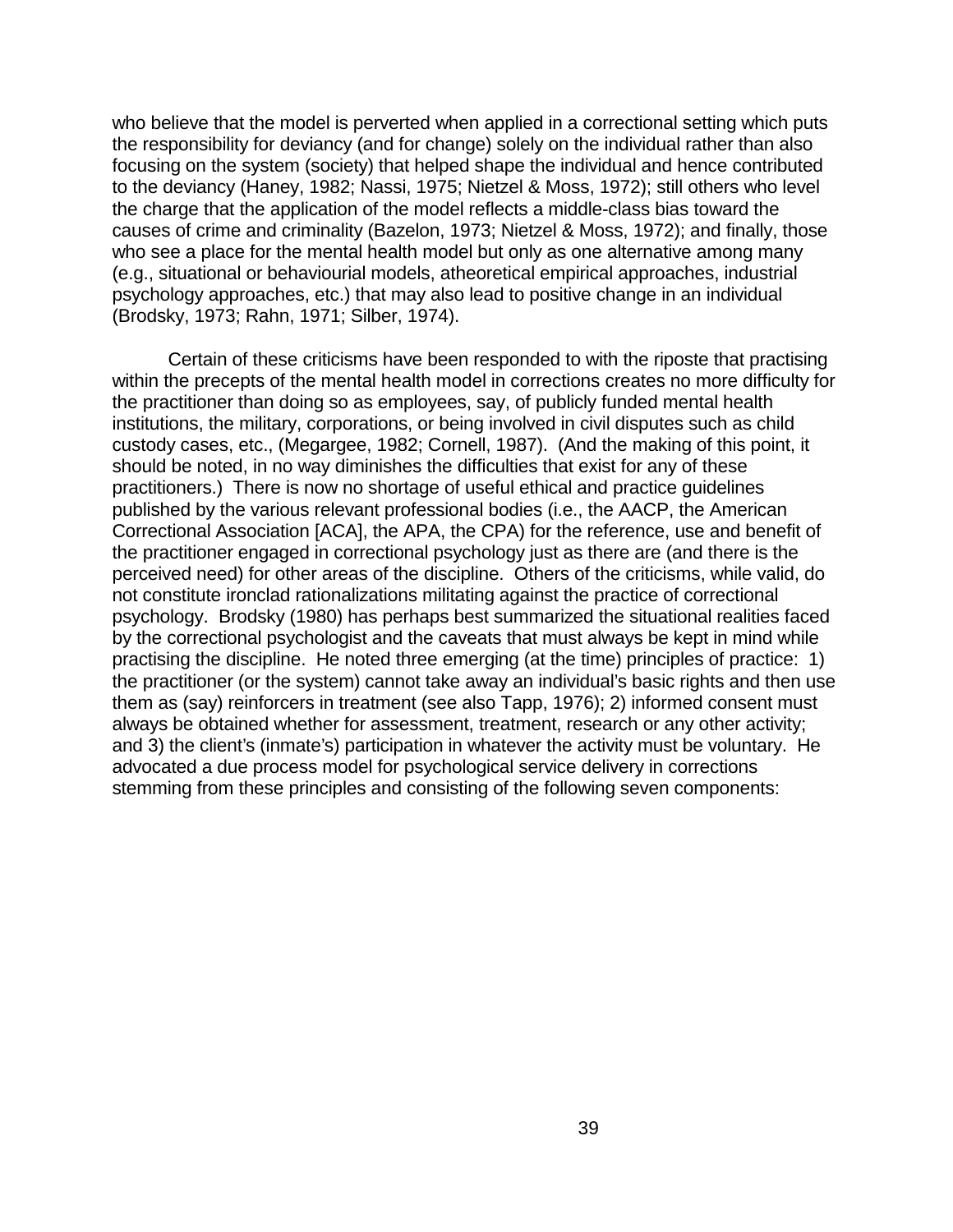- 1) the assumption of the prisoner's nondangerousness unless proven otherwise;
- 2) the assumption of the prisoner's normality unless there is compelling evidence to the contrary;
- 3) the affording of the opportunity for the client to confront psychological information and accusers;
- 4) assessment, treatment and research decisions should be routinely open to review by professional and citizen committees (appellate review);
- 5) explicit written procedures should be available to all clients in understandable, lay language;
- 6) the client has the right to refuse treatment;
- 7) the client has the right to remain silent in the assessment procedure.

(Adapted from Brodsky, 1980, pp. 91-92).

It was assumed that such a service model would enable the ethical practice of correctional psychology (and no doubt serve to deflect and/or deflate criticisms such as the ones enumerated above) whether or not it was based upon mental health principles.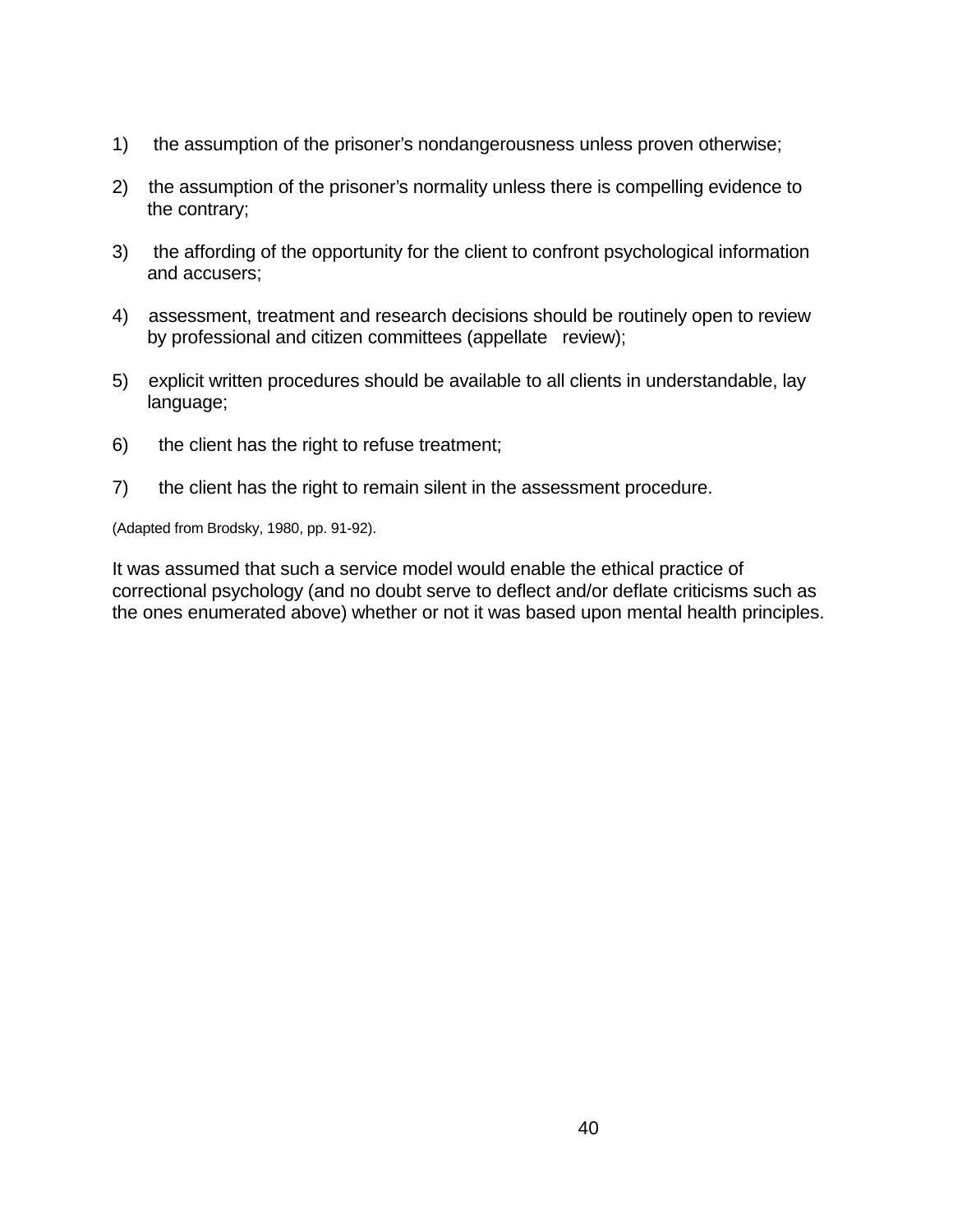# **Other Considerations in the Delivery of Psychological Services in Correctional Institutions**

#### **Resource Standards**

Bazelon (1973), a United States Court of Appeals judge who was initially instrumental in ensuring that mental health services were available to incarcerated individuals in penal institutions, accused psychologists of making the assumption that the profession can make an important contribution to the field of corrections then, without examining the validity of the assumption, proceeding to ask for more and more human and fiscal resources to enable and to enhance its involvement. He questioned, in this context, whether psychology was really interested in doing "good" for the offender or in simply doing well for itself. This accusation has since been responded to (see below under Unique Contributions of Psychology), however it serves as an apt introduction to the issue of establishing appropriate resource standards for the effective delivery of psychological services.

The lament for more resources first surfaced in the literature when Giardini (1942) noted that in 1939 there were three hundred and twenty-six state and federal institutions in the United States housing over two hundred thousand inmates. Only a small minority of these institutions had any psychological services with adult corrections faring more poorly than its juvenile counterpart (Giardini, 1942). Corsini (1945) reported an estimated psychologist/inmate ratio for the year 1945 of 1:2000 while Lindner (1955), a decade later, estimated the ratio to be 1:3000. Corsini and Miller (1954), in their 1952 survey of prison psychologists asked the respondents to provide information on psychologist-to-inmate ratios including their perception of an ideal ratio. The average actual ratio reported was 1:750 while the national ratio, based upon the number psychologists known to be working in the field compared to the number of state and federal correctional institutions and their aggregated populations, was estimated to be 1:3300. The median ideal ratio was 1:250 with the response range spanning a continuum of ratios from 1:51 to 1:500. It is of interest to note that the psychologist/inmate ratio eventually became the accepted yardstick by which resource levels and resource needs were measured (e.g., American Correctional Association, 1966) although it has long been recognized that such a calculus leaves much to be desired (Brodsky, 1973).

The ACA Manual of Correctional Standards (1966) established a minimum staffing standard for prison psychology of one psychologist per two hundred "normal" inmates and three psychologists per seventy-five inmates with special needs such as repetitive sex offenders or "the severely disturbed". Since the publication of these standards, several surveys of correctional psychology utilizing varying methodologies of have been undertaken with somewhat interesting results. In 1972, Gormally and Brodsky (1973)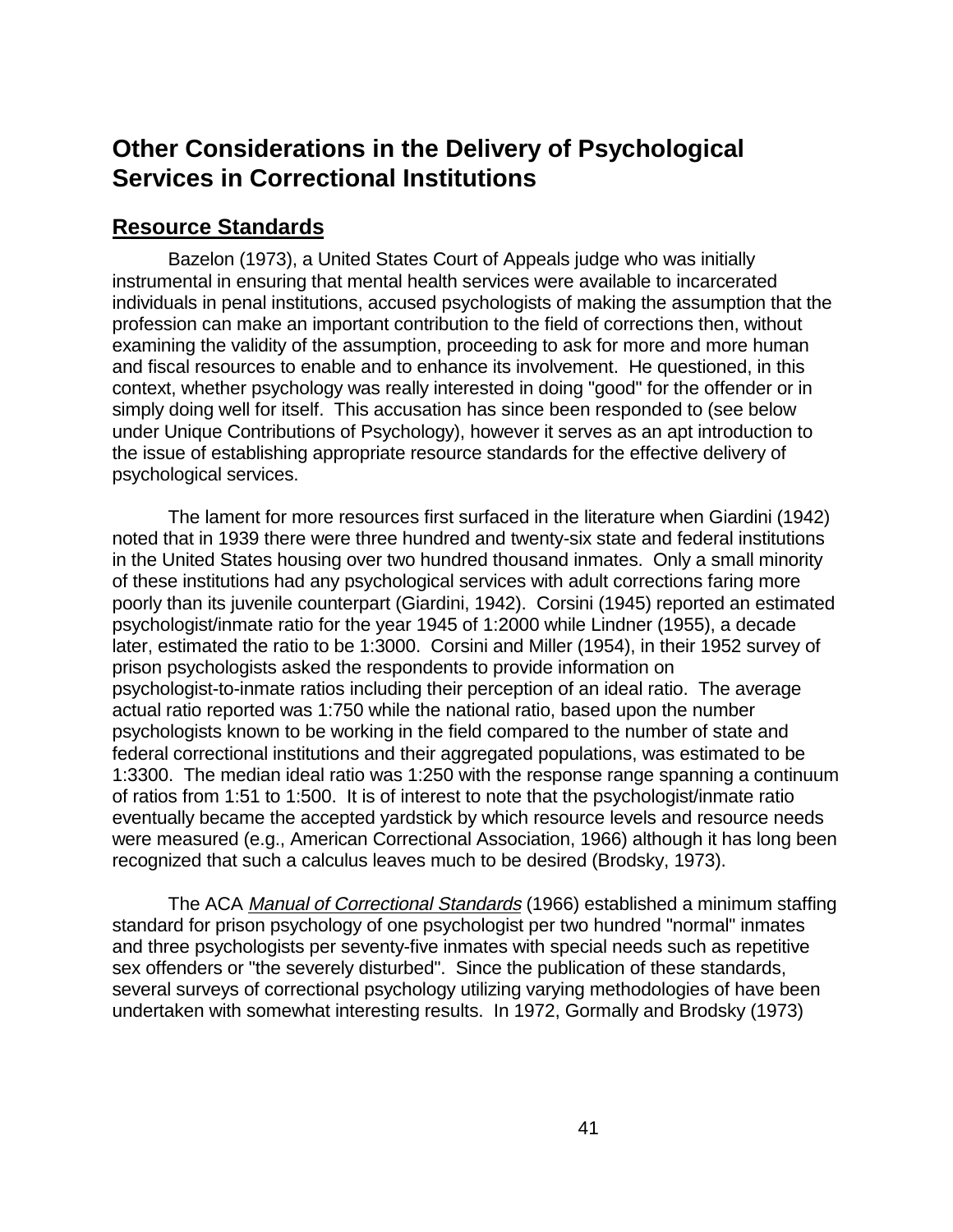surveyed American state correctional systems. They received responses from thirty-one states representing a total inmate population of approximately one hundred and four thousand. The thirty-one states employed a total of two hundred and twenty-one full-time psychologists and forty part-time psychologists for a psychologist-to-inmate ratio of just under 1:400. They noted a high degree of variability among the state systems regarding staffing standards.

Pallone and LaRosa (1979) examined the employment of various mental health personnel in both the state and federal correctional systems using data collected by various U.S. federal government agencies in 1977 and 1978. Based on their figures, the psychologist/inmate ratio in federal corrections for those years was 1:254 while in the state correctional systems the ratio was 1:515 (note that the ratio is based upon all states reporting as contrasted to the 31 state response rate of the Gormally & Brodsky [1973] survey). One of the interesting general conclusions reached by the authors was that, while many state correctional facilities report extensive mental health programs, inspection of the number of full-time mental health professionals (i.e., psychiatrists, psychologists, social workers and correctional counsellors) employed reveals the fact that there are insufficient resources available to enable such program delivery. (In a subsequent article [Pallone, Hennessy & LaRosa, 1980], they posit the possibility that the programs are in fact offered by para- or "sub-professionals" whom they calculate to possess an average level of educational attainment of eight years! - cf., Struckoff, 1978, for a similar critique of the deprofessionalization of corrections.)

Monahan (1980) reported data for U.S. federal corrections that enabled an estimate of a psychologist/inmate ratio of 1:300. This represents a slight decrease in the number of federal prison psychologists when compared to Gormally and Brodsky's (1973) data. Otero, McNally and Powitsky (1981) undertook an omnibus survey of correctional psychology in the United States (federal, state and territorial) and Canada (federal only). They received replies from forty-six of the sixty-three jurisdictions contacted for a response rate of seventy-two percent. The results indicated that there were six hundred and seventeen psychologists employed with the correctional systems represented (352 at the master's level, 265 at the doctoral level). The psychologist/inmate ratio for this jurisdictional mix was reported as 1:376.

The AACP established its own set of general ethical and practice standards for psychological services in adult jails and prisons (Levinson, 1980). The question of resource standards was again addressed in terms of psychologist-to-inmate ratios. A ratio of one psychologist per two hundred to two hundred and fifty inmates was recommended. In specialized units or institutions (e.g., drug treatment), the recommended ratio was 1:100-125. Thus from the data yielded by the above-noted surveys, it can be seen that in "normal" institutions, the U.S. federal corrections system more closely approximated the human resource standards established by the ACA and by the AACP than did the various state systems in the 1970s and early 1980s.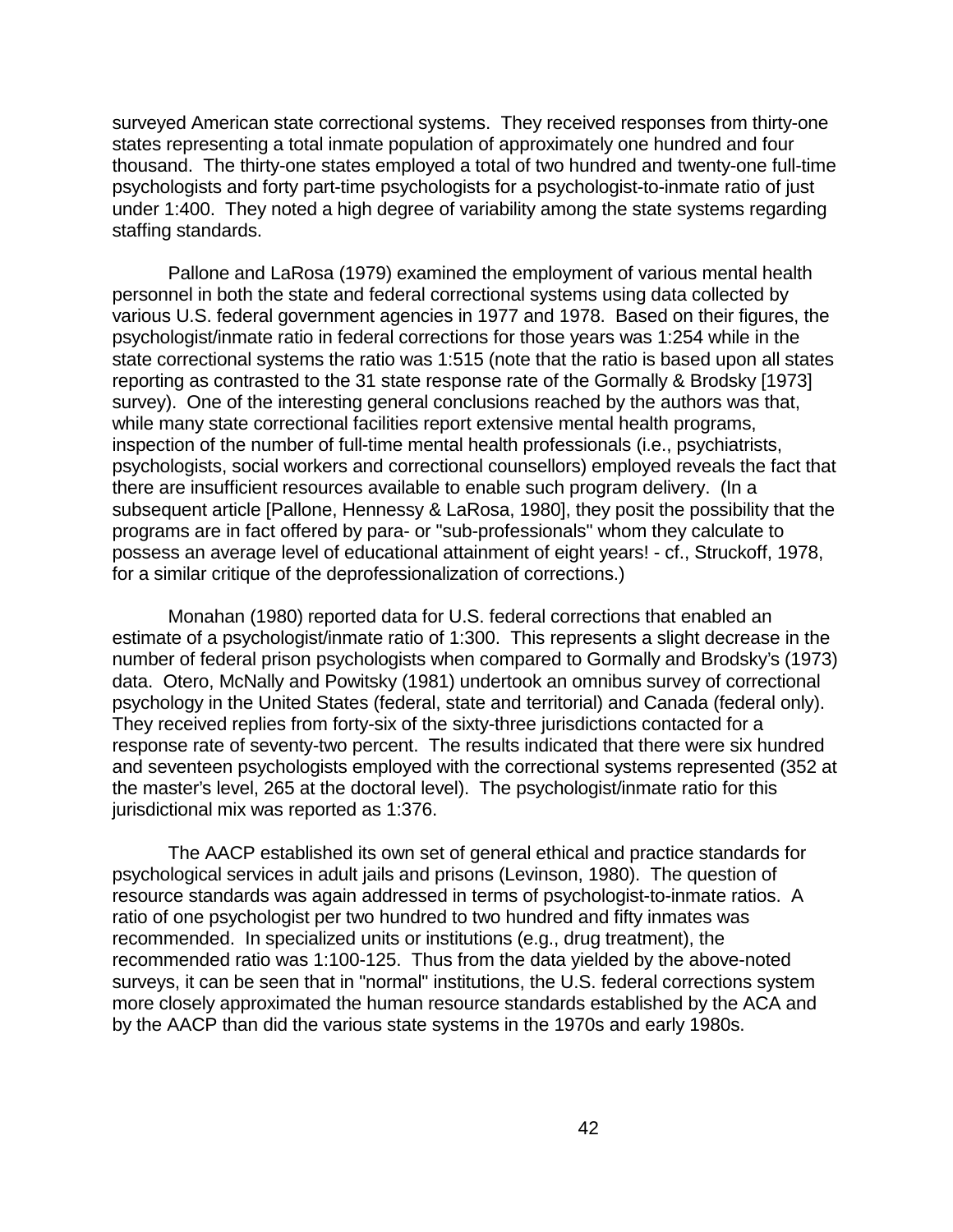In a Canadian context, the CPS informally and gradually (over a period covering the late 1960s and the early- to mid- 1970s) adopted an approximation of the ACA ratio guidelines. In 1973, Faguy reported to the Montreal meeting of the APA a ratio guideline for the CPS of 1:150-200 for so-called "normal" maximum and medium institutions and 1:40 for specialized institutions such as Regional Reception Centres and Regional Medical Centres. Prior to this, in the late 1950s and early 1960s, the ratio was as high as 1:800 (Faguy, 1973). The Watkins and Hebert (1978) report later recommended the establishment of a fixed ratio of 1:150 for the staffing of psychological services groups in maximum and medium institutions and the extension of services to minimum security institutions.

The work by Gerry and Watkins (1985) represented an attempt by the CSC to establish a more empirical and substantive approach to the rationalization of human resource level needs by tying them to the type or nature of service to be delivered (i.e., needs related) on the one hand, and to a closer examination of where the needs actually existed and where they were not being met (e.g., minimum security institutions and parole offices), on the other. Current staffing levels in the CSC would seem to reflect a combination of the pre-existing psychologist-to-inmate ratio and the approach taken by Gerry and Watkins (cf., CSC Report of the Task Force on Mental Health, 1991; Graham, 1990) although there are regional differences in implementation; the overall psychologistto-inmate ratio now more closely approximates 1:100 than 1:150.

#### **Organization**

Three issues generally arise when contemplating the organization of psychological services in corrections: 1) the nature of the organizational structure of the psychology department itself; 2) the degree of autonomy of the department in relation to other professional and case management services; and 3) to what level in the organization of the institution and in the overall correctional system should the discipline report.

In terms of the first issue, two models were encountered in the literature - a hierarchial model wherein a chief or a director heads the department (assuming it to consist of more than one person) with responsibility for both professional and administrative matters, and a collegial model in which the member psychologists function on a peer basis with one member, usually on a rotational basis, performing the necessary administrative functions required to function within a bureaucratic structure. The hierarchial model is by far the most common. Moreover, the one example of the collegial model, that of the CSC psychological services, seems to be on the verge of converting to an hierarchical version (CSC Report of the Task Force on Mental Health, 1991). (It may be argued that the collegial model which prevailed in the federal service was nothing more than an artefact of a ruling made by the Treasury Board (TB) Secretariat of the federal government concerning classification, and hence salary, levels of psychologists in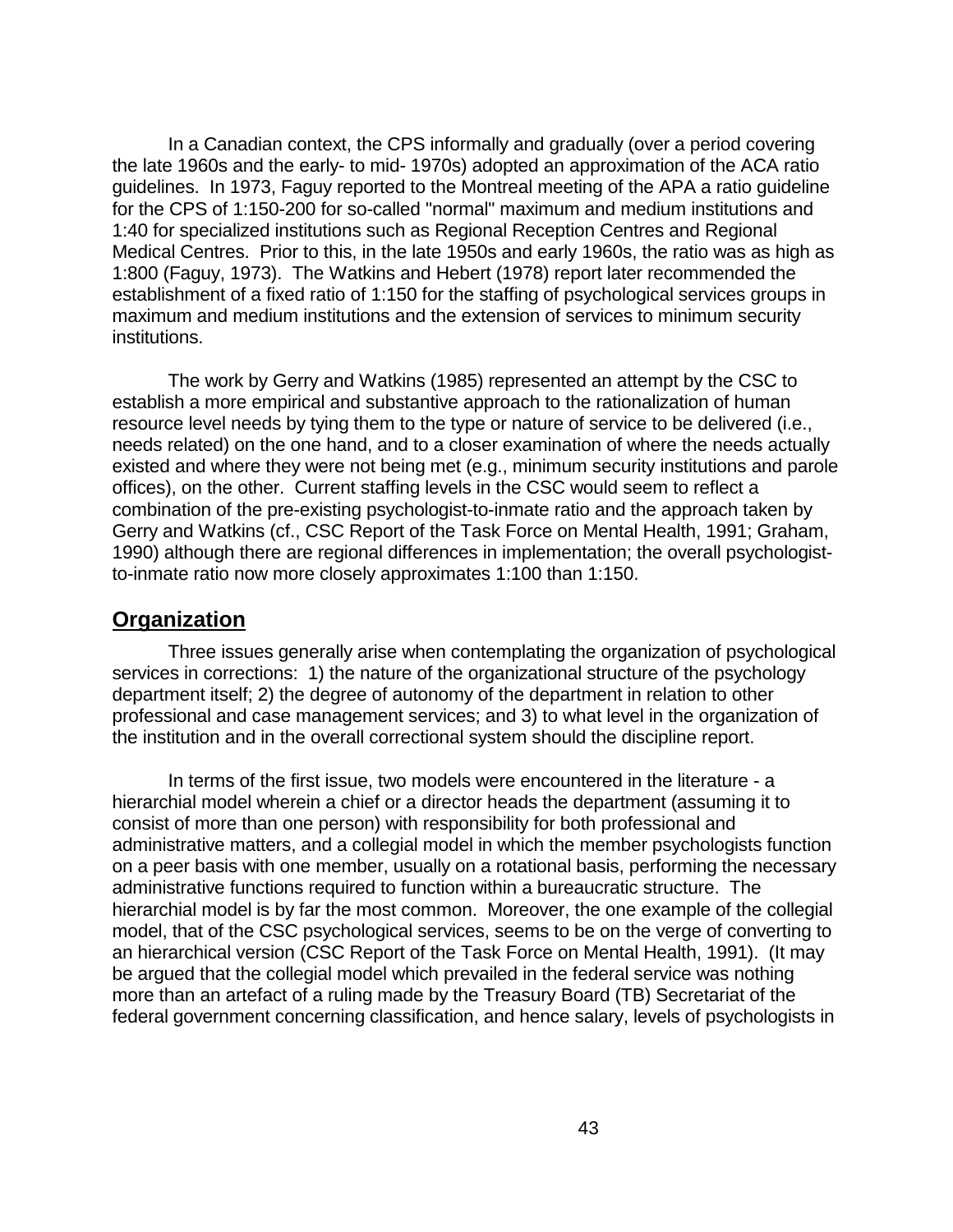institutions with hierarchically organized departments. The TB rulings made such an organizational structure disadvantageous to the junior psychologists in the department in terms of salary and would have made recruitment even more difficult. The author does not subscribe to the "artefact" view totally however. The collegial approach had inherent value and provided benefits to the department and to the larger organization aside from salary considerations of department members.)

In relation to the second issue, the autonomy of the institutional psychology department relative to other professional and case management services, there would appear to be evidence for an evolution toward professionally autonomous psychology departments reporting to a senior institutional administrator (Gendreau, 1979; Levinson, 1980; Powitsky, 1978). Some of the earlier writings depicted psychologists as either reporting to medical or psychiatric department heads (e.g., Corsini & Miller, 1954) or that such an arrangement represented the preferred option (Lindner, 1955). In federal corrections in Canada, psychology has always functioned independently of medical or psychiatric departments at the institutional level (Garneau, 1967; Faguy, 1973; Hebert & Watkins, 1979 - the single exception being the early organizational structures of the Regional Medical/Psychiatric/Treatment Centres).

Insofar as the reporting level aspect of organizational considerations is concerned, little explicit discussion of the topic occurs in the literature. However some recognition was expressed early on that it was important for psychology to report to a sufficiently senior level of management in order for it to have an impact on policy and procedures and to ensure an appropriate level of professional autonomy (Garneau, 1961; Gendreau, 1979; Lindner, 1955; also Garneau, 1992, personal communication). It would seem that, in some jurisdictions at least, psychology initially enjoyed the benefit of such reporting relationships (Corsini, 1945; Dorken, 1959; Faguy, 1973) along with other professional entities such as medicine, psychiatry and chaplaincy.

There appears to have been a retreat from that position (again one can only speak of the situation experienced in some jurisdictions) in that the literature later indicates a dissatisfaction with the profession's status and reporting relationships in both the U.S. (Otero et al., 1981) and Canada (Faguy, 1973). In the Canadian federal context, the situation has since improved. Psychologists in the nonspecialized penitentiaries now report at the Deputy Warden level despite attempts in the most recent institutional reorganization to have the discipline located much further down the chain of command.

Two reasons may be posited for the apparent pressures that affect the reporting level of psychology. One relates to control and the perception of management and other staff that too much autonomy means too little accountability (cf., Faguy, 1973; Garneau, 1961). The other relates to what may be termed bureaucratic gamesmanship, that is, the classification of management positions (and hence salary) is dependent, among other things, upon the type of staff reporting to the position. Responsibility for professional staff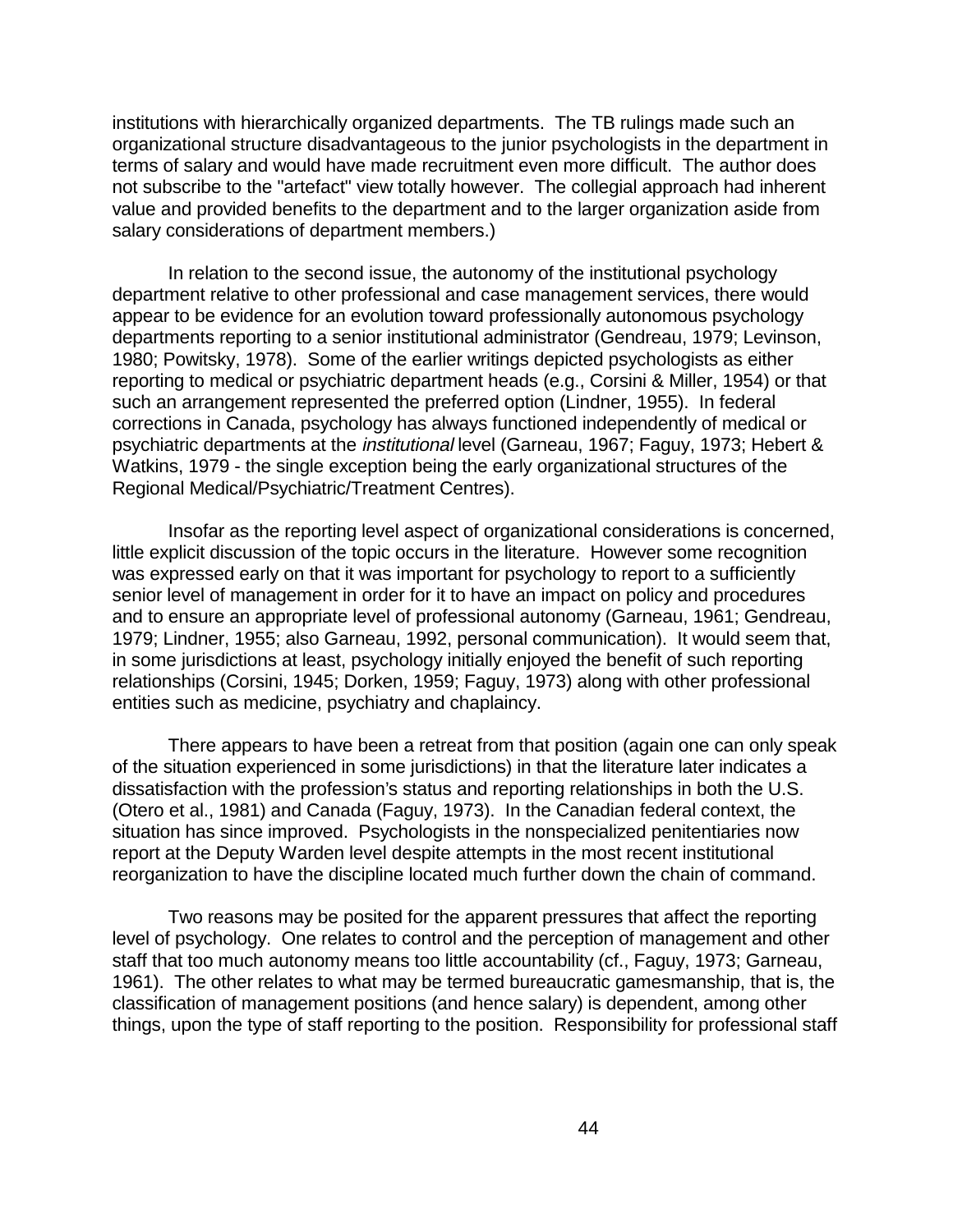is therefore highly prized. Competency, efficiency and demonstrated effectiveness will generally counteract the first pressure (e.g., Gendreau, 1976), small "p" political astuteness the latter. (The latter pressure becomes even more relevant at the regional and national headquarters levels in those correctional systems large enough to warrant such bureaucratic structures and where the contribution of the discipline is sufficiently well-regarded and/or appropriately well-represented that there is a clear line of professional direction and responsibility throughout all levels of the organization.)

Of course, in the best of all possible organizational worlds, reporting levels, hierarchical versus flat organizational structures, etc., should not be important. Flexible, flat and open organizations which could exploit the symbiotic relationship between power and responsibility through the sharing of accountability, the fostering of team work, allowing creativity to be informed by multiple input channels, empowerment, information sharing and a collegial approach to problem solving perhaps could render many of the above organizational considerations and concerns obsolete. Whether correctional system bureaucracies, not particularly known for being positioned on the cutting edge of organizational change, will ever evolve in such progressive directions remains to be seen.

## **Training**

Spielberger et al., (1973) reviewed the state of graduate training in the U.S. available for psychologists interested in pursuing a career in corrections (i.e., training in the sub-specialty of correctional psychology). The findings were not overwhelming although encouragement was taken from the fact that four programs had recently been established (e.g., Fowler & Brodsky, 1978). (A subsequent survey by Brodsky & Gormally [1973] reported the existence of 8 graduate training programs - including 3 of the 4 noted above - of varying degrees of specialization and interdisciplinary involvement.) Norton (1970) reported that there were no graduate correctional training programs offered by psychology departments at Canadian universities as did Gendreau (1979; cf., also Dotzenroth, 1982). This provides a substantive basis for Megargee's (1982) typification of psychologists working in the field (i.e., post World War II until only recently) as pioneers (cf., Wick, 1974). Demand continued to outstrip the supply of sub-specialty trained professionals well into the 1980s as evidenced by the survey of American and Canadian Chief Psychologists in federal corrections concerning the training needs of new recruits (Levinson, 1985).

The early surveys in both the U.S. and Canada (Corsini, 1945; Corsini & Miller, 1954; Gendreau, 1979; Norton, 1970; Otero et al., 1981) indicated that individuals working in the field and answering to the title "Psychologist" possessed varying levels of academic qualifications. Reported earned degrees ranged from the bachelor level (no doubt there were sub-bachelor level practitioners as well) to the doctoral level. It was recognized that, in the early years at least, it would be impossible to produce a sufficient number of sub-specialty Ph.D.s to meet the demand for practitioners. Nevertheless,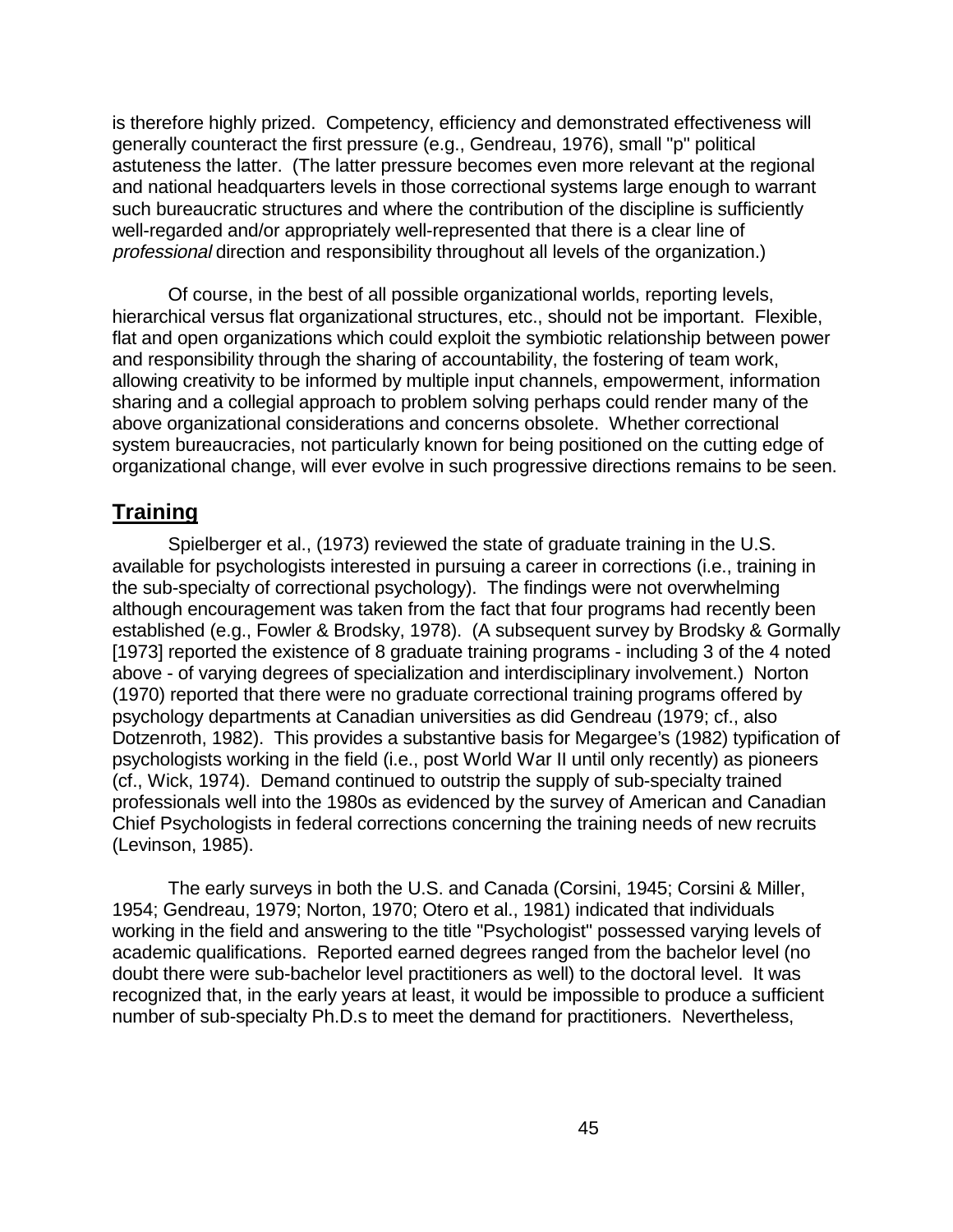there was concern that a minimum qualification level be established and that the master's degree constitute the minimum qualification (Spielberger et al., 1973).

Recent literature (e.g., Heilbrun & Annis, 1988; Melton, 1987) indicates a veritable mushrooming of university- based, forensic psychology, graduate training programs in the United States. Although I was unable to locate an update dealing specifically with the state of sub-specialty, correctional psychology training programs in the literature, it seems reasonable to assume that it is sharing proportionately in this increase in training opportunities. The Canadian picture is somewhat clearer.

Simourd and Wormith (1992) recently completed a survey of psychology graduate training programs at Canadian universities. Twenty-seven departments were contacted in the survey representing the existing english-language, graduate training programs (as identified through information received from the CPA). Responses were received from twenty-three for a response rate of slightly over eighty-five percent. Of the twenty-three respondents, eleven (48%) indicated no involvement with corrections or the criminal justice field, four (17%) indicated involvement in the general of area criminal justice (i.e., forensic psychology) but not specifically corrections related, while eight (35%) reported corrections relevant content available to graduate students registered in their training programs. Three (37.5%) of these latter programs were of a structured nature, that is, a specific program of study was to be followed, whereas the other five (62.5%) involved primarily self-directed study and training. Thus relative to the state of training in correctional psychology in 1979 (Gendreau, 1979) - and possibly 1982 (Dotzenroth, 1982) - with the situation today, the availability of training programs has gone from nonexistent to a comparative embarrassment of riches within a ten-year period! Correctional training opportunities also exist in other contexts, for example, the Faculty of Medicine, University of Manitoba, offers a postdoctoral fellowship in forensic psychology with sub-specialty training in correctional psychology constituting part of the program. Queen's University, in concert with the CSC, now offers correctional psychology training to incumbent CSC psychologists (Quinsey, 1992, personal communication).

### **Further Evidence of the Growth of Correctional Psychology**

In a sense, most of the foregoing sections of this paper have provided testimony to, initially, the increasing involvement of psychology in corrections and, subsequently, the development and growth of a correctional psychology sub-specialty. That evidence will therefore not be repeated here. There are however other indicators that are worthy of mention.

Brodsky (1973) presented data which indicated that nearly half of the research grants awarded in fiscal year 1972 by the Center for the Study of Crime and Delinquency, the U.S. National Institute of Mental Health, went to psychologists. This compares to an award rate of just over thirty-three percent in the years preceding 1972. Rice and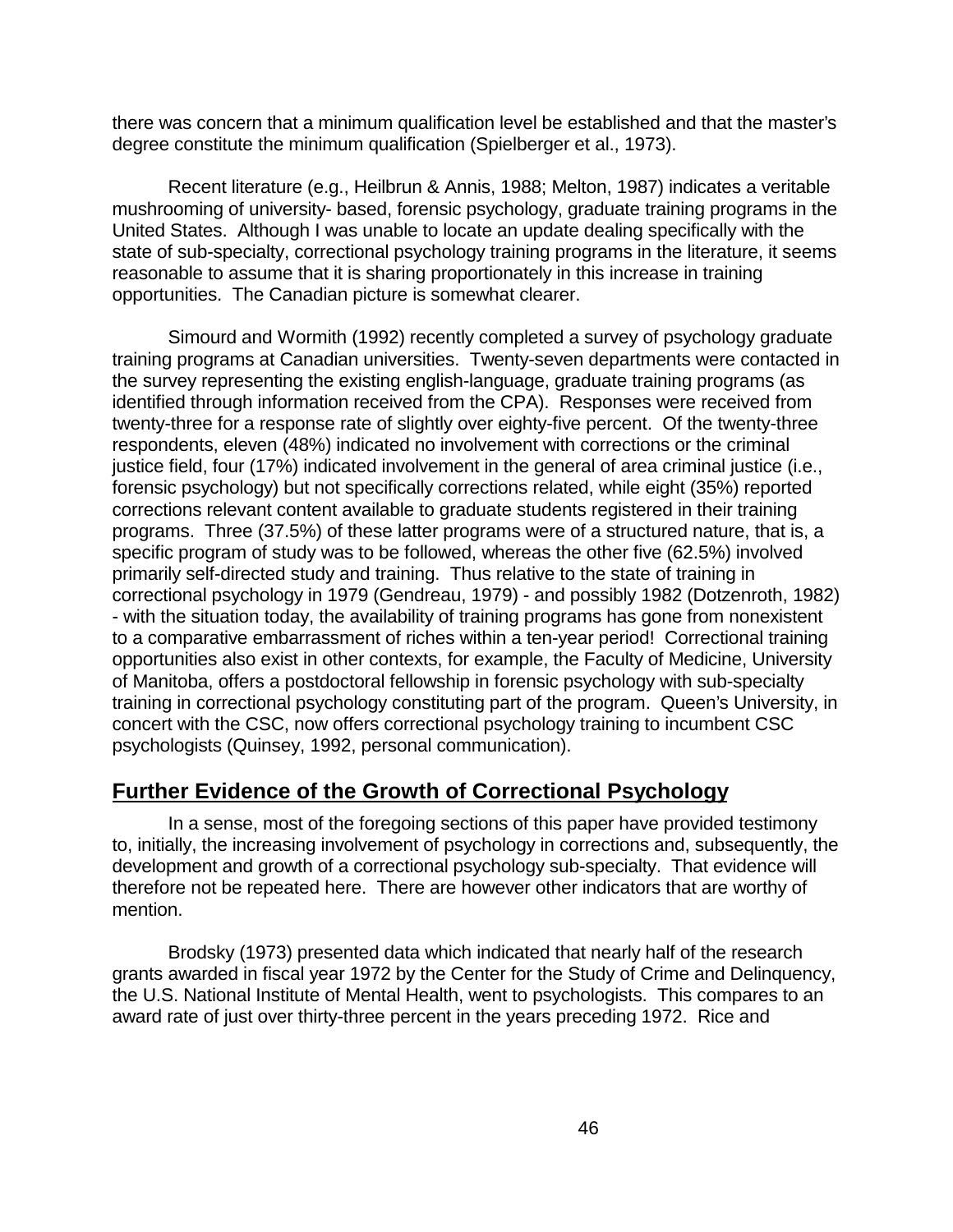Quinsey (1986), in their review article on the contributions of Canadian applied psychological research to correctional and psychiatric institutions, cited a total of two hundred and fifty-seven references. One hundred and four (40.5%) of this number are corrections related. Review of the publication dates of the articles cited reveals a steady growth in numbers over the years with real growth beginning circa 1972 and carrying on in an increasing fashion into the 1980s. (One should, however, be aware of the possibility of a confounding artefact relating at least to one aspect of this analysis in that computerized, literature-search, data banks such as PsychLit, go back to 1972 only, with the consequent implication that some pre-1972 articles may have been overlooked. Nevertheless, there remains the evidence of a trend of an increasing number of publications appearing post-1972.)

Gabor and Roberts (1991) performed a content analysis on correctional research appearing in what they termed "...the two leading Canadian criminological journals (p. 3)" - the Canadian Journal of Criminology and Criminologie. The content analysis covered a period of thirty years. The author's found that, of the total number of research studies focusing on corrections (150), fifty (30.3%) were undertaken by psychologists. The next, most frequently represented, academic discipline was sociology with thirty-nine (23.6%) studies. A similar picture is presented when the body of research examined deals with program evaluation - psychology accounts for over forty-seven percent (i.e., 47.7%) of these studies, the highest percentage of any of the disciplines represented. Unfortunately the authors did not analyze research activity trends over time in relation to academic discipline, therefore precluding the possibility of speaking, based upon their data, to the existence of increasing, decreasing or stable contribution rates. Finally, and again in term of the extant research literature, the work by Andrews, Gendreau and their colleagues (e.g., Andrews et al., 1990; Gendreau & Ross, 1987) on, respectively, the meta analysis of the effectiveness of correctional treatment programs and treatment program effectiveness in general for both adult and juvenile corrections, provides ample evidence of the growth and maturity of the research side of correctional psychology.

Another potential measure of psychology's increasing involvement in the area of corrections, and the criminal justice field in general, is the amount of program time allocated to, or the numbers of presentations made at, the relevant professional, annual general meetings. Brodsky (1973) noted the number of APA convention presentations on criminal justice rose from three or four in the mid-1960s to over twenty in the early 1970s. Fowler and Brodsky (1978) updated this latter figure to nearly thirty presentations in the mid-1970s. The CPA annual convention also bears witness to this increased activity. While I am not in a position to be able to present quantitative data, speaking as a former chairperson of the Section on Criminal Justice Systems and as a fairly regular attender at the conventions over the last fifteen or more years, I can personally attest to the steady increase in program time allotment and in the number of paper and poster presentations relating to correctional psychology.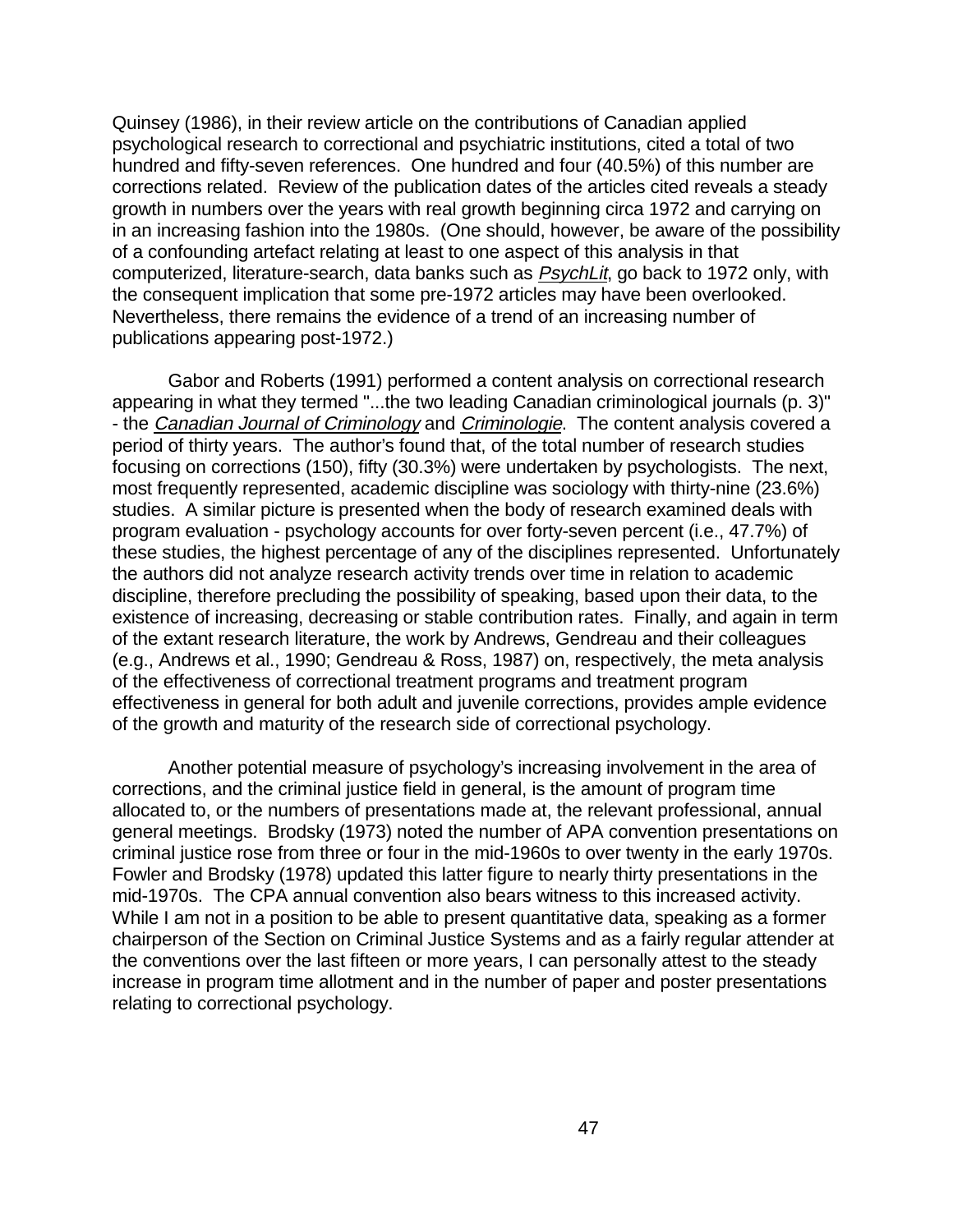### **The Unique Contribution of Psychology**

As noted earlier, Bazelon (1973) accused psychologists of making the assumption that they have something to contribute to corrections yet never making the attempt to validate it. Such an accusation called for examination and response and, if the accusation was shown to be false (or wrong-headed), an itemization of those attributes which the discipline, either uniquely or in concert with other disciplines, introduces into the correctional process. Koran and Brown (1973) provided such an examination and offered a response which suggested that psychology is good at: 1) applying the scientific method to the analysis of human behaviour, forming testable hypotheses and designing experiments to test them; 2) the assessment and evaluation of intelligence, aptitudes, skills and other assets and the designing of individualized treatment/rehabilitative programs based upon the needs identified by such assessment; 3) identifying dysfunctional parental and family behaviours which help to produce aggression and delinquency in children and offering guides to alternative behaviour patterns; and 4) objectively looking at social behaviour and interaction.

Megargee (1982) posited four areas in which psychology contributes uniquely to corrections: assessment, treatment, training (of paraprofessionals) and research. He added a caution in relation to what he termed two opposing myths which have been created over the years concerning correctional and criminal justice (forensic) psychology and which have relevance to the topic at hand. These are: 1) that the role of psychologist in the criminal justice system is unique; and 2) that the role of the psychologist in the criminal justice system is no different from any other setting. In a fashion, this juxtaposition of so-called myths responds eloquently to Bazelon's criticism of, or challenge to, the profession. Psychology is acknowledged to be a distinct academic discipline with a unique and growing body of knowledge about human behaviour (even if oftentimes "borrowed" and applied effectively by other academic disciplines and professions as their own). This body of knowledge can be, and is, applied to all aspects of behaviour. The correctional psychologist, if properly trained, brings with him/her this body of knowledge (or relevant aspects thereof - including corrections-specific psychometric assessment instruments and techniques, cf., Gendreau, 1975) and makes special application of it to the field of corrections. That crime and criminal behaviour has not been eradicated or perhaps even ameliorated, in terms of gross crime statistics, since the advent of correctional psychology is not, as Bazelon would seem to contend, an indictment of psychology's contribution (or lack thereof) to the correctional process. At best, such an indictment is patently unfair, at worst, it fails to recognize the myriad individual, social, economic, legal, political and other factors at play in the etiology and maintenance of crime and criminal behaviour.

It is maintained that another contribution of correctional psychology to the correctional process has been to help humanize and reform it (Powitsky, 1978; Tapp, 1976). Brodsky (1977) has described an example of this type of contribution in his report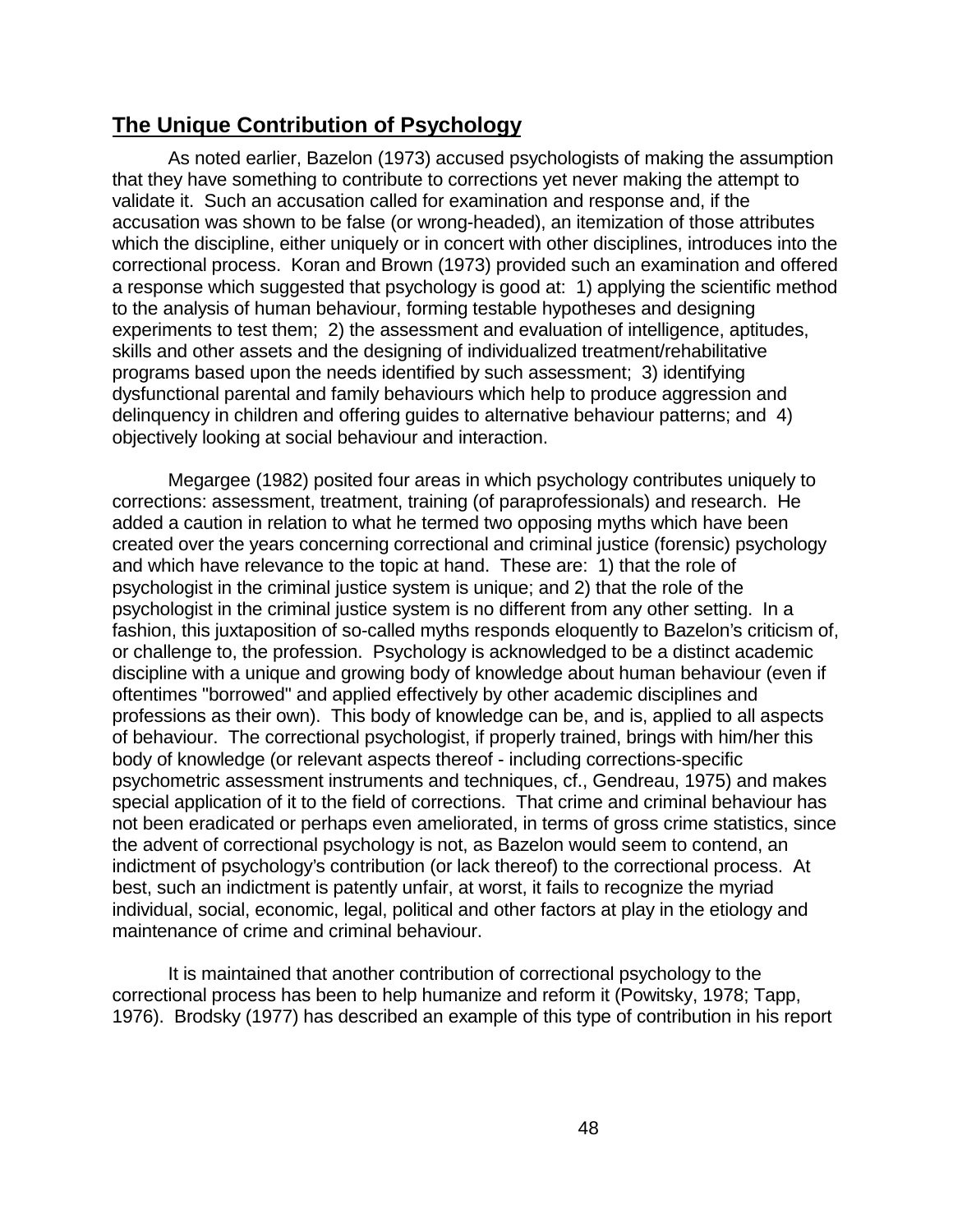on the intervention of the courts into the Alabama correctional system as a result of successful class action suits brought against it and the major role that the Center for Correctional Psychology, University of Alabama, played in helping to restructure the system. The Center was instrumental in establishing acceptable standards and procedures in relation to inmate classification, the training (i.e., professionalization) of staff, the provision of mental health services and the implementation of inmate training programs. Warren (1973) noted various unique elements that a psychologist as "action researcher" could bring to corrections and the criminal justice field in general. Included in her list were the detailed design and implementation of new programs, the description and evaluation of program processes and impact, and the utilization of these applied and research findings to encourage social and agency change. Thus it would seem that Bazelon's accusation has received adequate response on several fronts.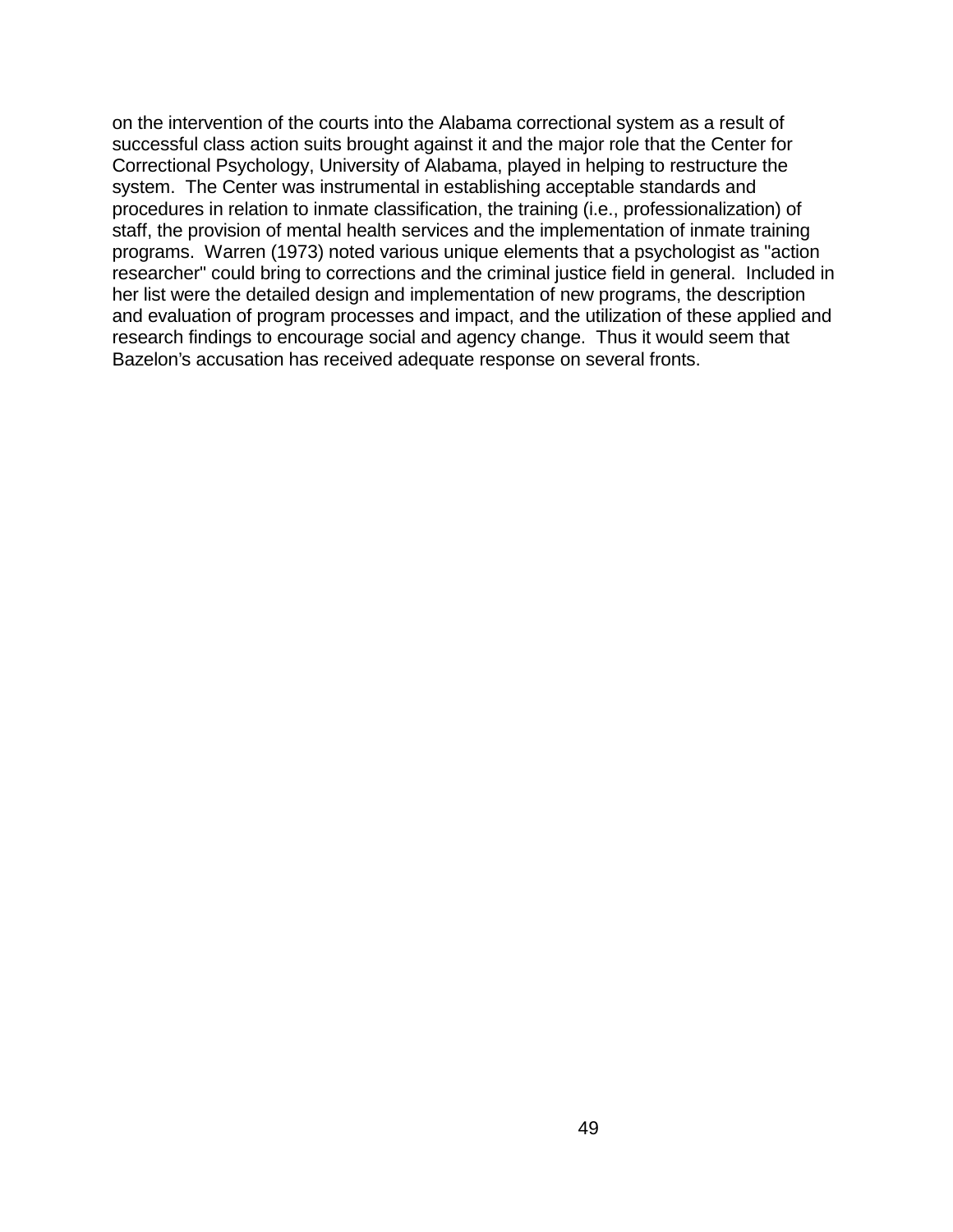## **Conclusion**

The purpose of this paper was to review the history and development of the discipline of correctional psychology. Particular interest was paid to the evolution of psychological practice in the applied correctional context. The emergence of a thematic/generic model of the role of the correctional psychologist was traced and the functions and activities that the role entailed - assessment, counselling/treatment, consultation, training and research - were noted. The historical antecedents were noted of two factors which affect, both directly and indirectly, the delivery and practice of correctional psychology and which, in the eyes of its critics, left (and leave) its purpose and effectiveness open to question.

The role of the psychologist in corrections has evolved from that of mental tester and classifier to one of involvement in almost all aspects of the correctional process. Certainly it has graduated from the application of basic intelligence tests to the utilization of the many varied techniques and methodologies developed by the discipline over the intervening years (many of them corrections specific). The discipline first appeared in corrections in the United States at the beginning of the century offering a means of inmate classification through the measurement of individual differences primarily in the area of intelligence testing. Growth and development was slow during the 1930s and 1940s with psychology often functioning as an adjunct or ancillary service to other professional areas. A second major influence on correctional psychology occurred following the second world war and was occasioned by the rapid growth and development of clinical psychology. A transition in the state of the discipline was noted in the 1950s and 1960s which entailed the appearance of articles and journals devoted to the topics of forensic and correctional psychology as well as the growth in the number of practitioners in the field, both developments signalling an increase of interest and activity in the area. The embryonic beginnings of Canadian correctional psychology was reported in the literature in the early-to-mid 1950s in Ontario provincial corrections and the federal penitentiary service.

Modern correctional psychology was seen to date from the early 1970s. It had no sooner begun to mature as a specialty when it found itself under severe attack by the "nothing works", anti-rehabilitation prison reformers in the United States. The argument was made that these attacks and criticism aided the profession in developing a more realistic approach to its difficult, but intrinsically interesting, task. Finally, the paper examined certain practical aspects of the operation and maintenance of institutional psychology units, and summarized further evidence of the growth of the discipline and the unique contribution it makes to the correctional process.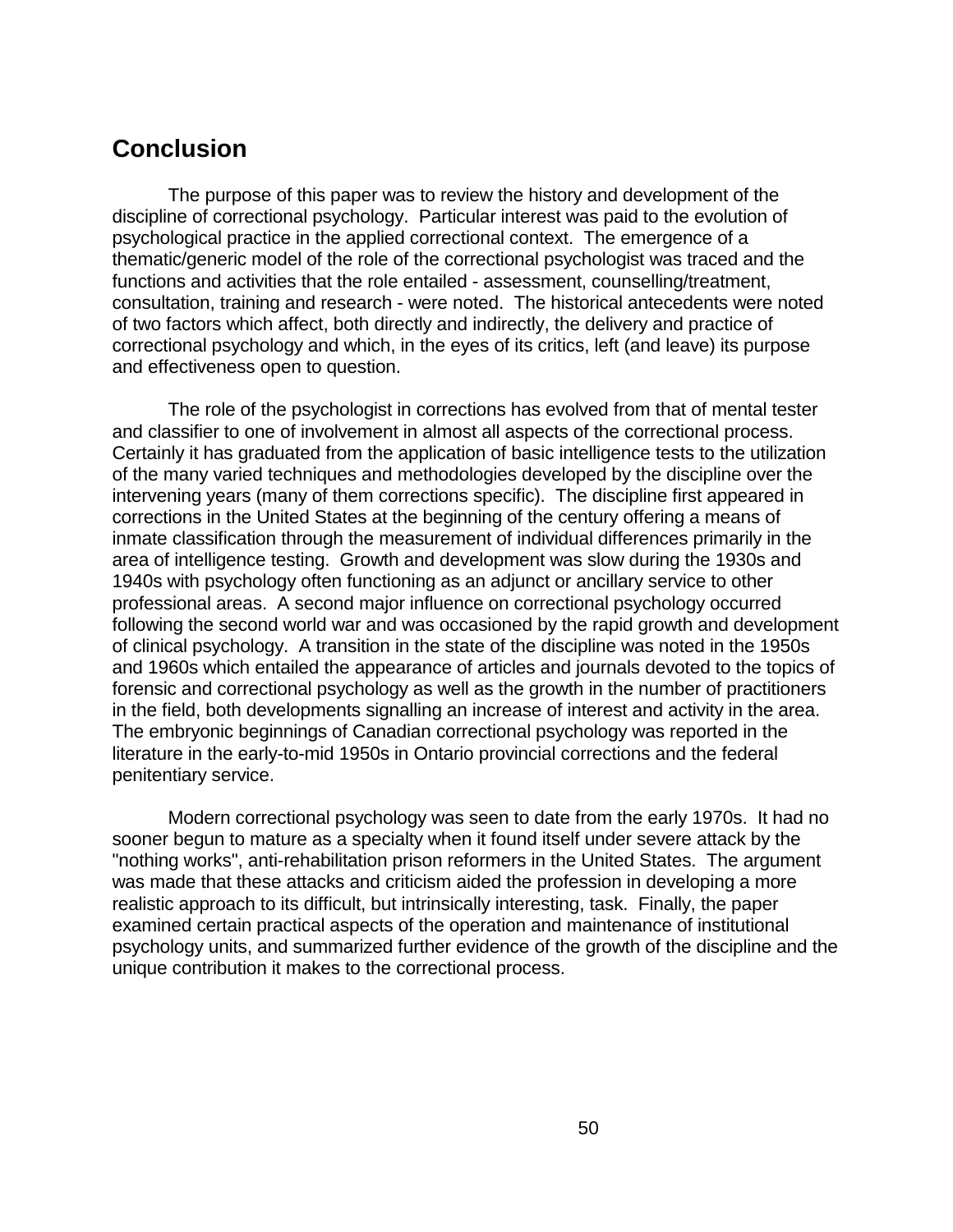This review should provide a useful starting point for further research on specific topics in correctional psychology. For example, a systematic examination of the specialty training needs of the next generation of correctional psychologists should be undertaken. In a different vein, an in-depth examination of the relationship between the nature of the role a psychologist or a psychological services group plays in a particular correctional system/institution and the perception of that role (or of that individual or of that group) by the managers involved and by the psychologists themselves would provide a useful contribution to the discipline and its practice. This issue has not lost its currency although its existence and importance have been raised and recognized in various contexts much earlier in the profession's history and development (e.g., Brodsky, 1973; Corsini, 1959; Faguy, 1973; Watkins, 1982). Finally, although there is evidence of consensus for a generic model of the role and functions of the correctional psychologist, there are outstanding issues that will no doubt be the subject of ongoing debate (and hopefully open to empirical examination) such as the appropriate focus and scope of the discipline. That is, what should it entail and under which circumstances should special aspects of it be emphasized? Should it concentrate solely on the criminogenic needs/risks of offenders and the prediction, prevention and/or correction thereof? Is there a place for clinical/mental health psychology within correctional psychology outside of the specialized institutions such as psychiatric/treatment centres? And so on.

Further descriptive research on the development of correctional psychology is called for. One important finding of this study, in the Canadian context, was that the published literature was largely confined to the federal and Ontario correctional systems. A further review of unpublished material would be required to document the history and development of the discipline in the other provinces and territories of the country. Similarly, following up on the work of Norton (1970) and Gendreau (1979), it would seem to be timely to conduct another survey of Canadian correctional psychology in order to obtain a current national snapshot of the discipline. A detailed analysis of the programs of the annual convention of the CPA over (say) the past twenty-five years would provide additional evidence of the growth and development of correctional psychology in Canada. At the international level, it would be interesting to compare the history, development and current status of the profession with that of North America. Some relevant literature on the topic was uncovered during the literature search for this paper (e.g., Australia - Wardlaw, 1983; Veno, 1978; Germany - Losel & Bliesener, 1989; New Zealand - Wardlaw & Millier, 1978; the United Kingdom - Black, 1982; Donald, 1970; Field, 1932; Richards, 1977).

In many ways, the times are propitious for the practice of the discipline in Canada. A statutory framework that provides a clear focus for, and impetus to, rehabilitative programming in corrections (and therefore to the domain of correctional psychology) has recently received government approval (Statutes of Canada, 1992). Specifically stated in the Act, as one of the purposes and principles of the federal correctional system, is the rehabilitation of offenders. Moreover, the Correctional Service of Canada provides an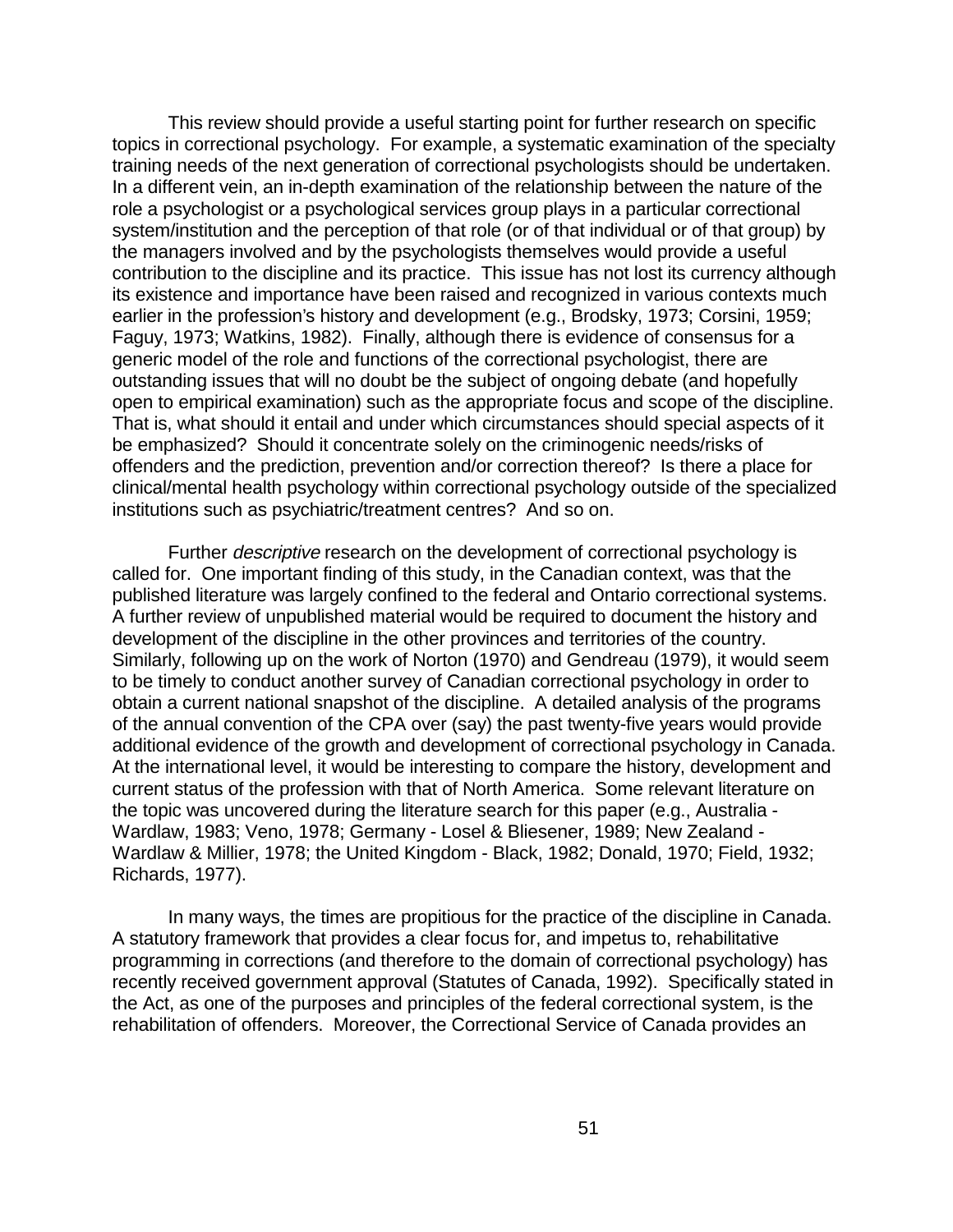example of a correctional jurisdiction which has established a mission framework. From the mission framework flow explicit values according to which the function and the operation of the correctional organization will be guided, and specific objectives the attainment of which it will strive to achieve (e.g., Correctional Service of Canada, 1990). Relevant objectives, from the perspective of this review, give explicit recognition to the potential for, and to the process of, behaviourial change on the part of the offender/inmate. Thus, not since the Archambault report of 1938 have such aims of the correctional system been explicitly stated and reinforced by government policy.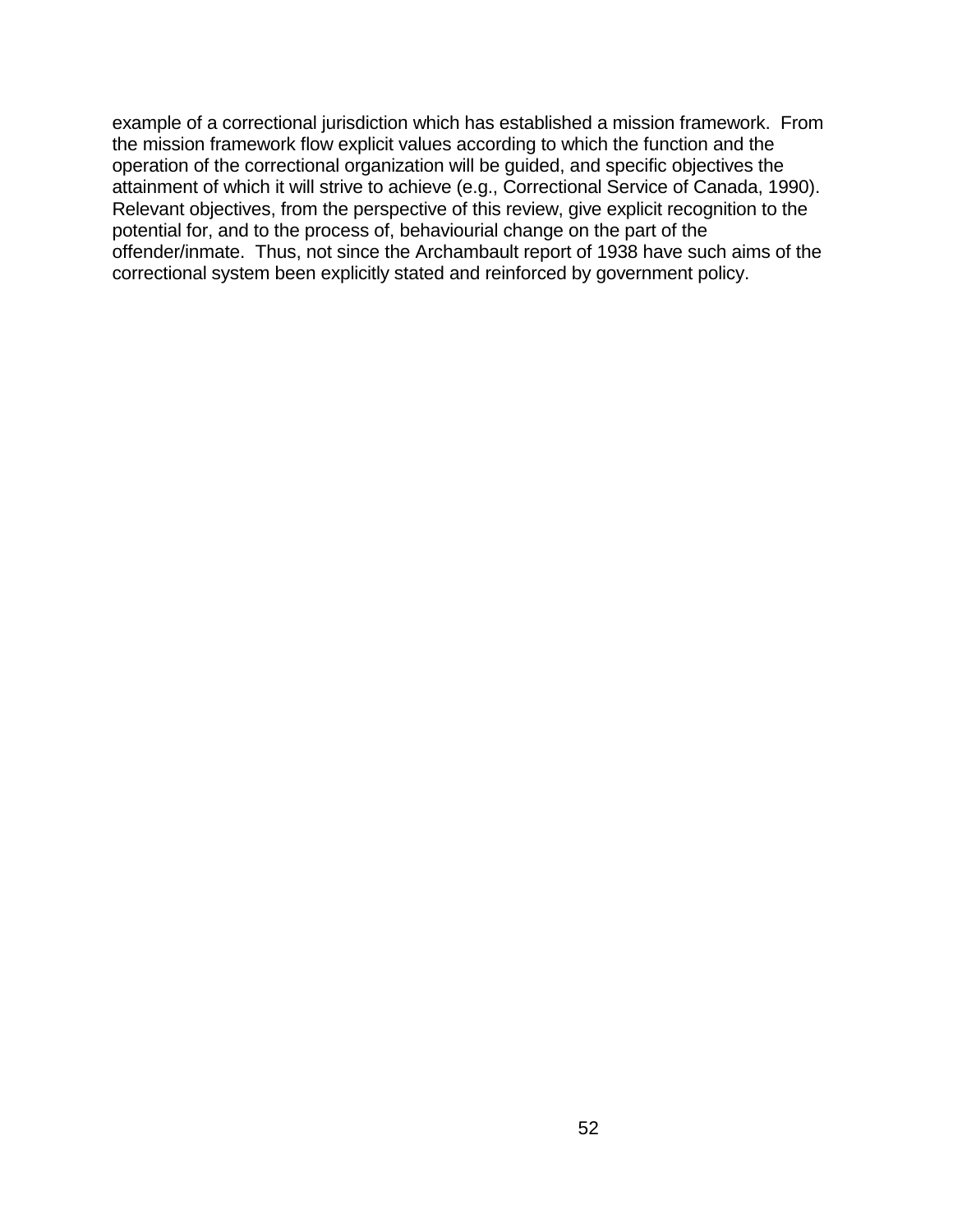### **References**

- Abt, L.E. (1992). Clinical Psychology and the Emergence of Psychotherapy. Professional Psychology: Research and Practice, 23, 176.
- American Correctional Association. (1966). Manual of Correctional Standards (3rd ed.). Washington: ACA.
- Andrews, D.A. (1990). Some Criminological Sources of Antirehabilitation Bias in the Report of the Canadian Sentencing Commission. Canadian Journal of Criminology, 32, 511-524.
- Andrews, D.A., & Bonta, J.L. (1991). Criminal Behaviour: Psychology 49.342 course notes. Ottawa: Carleton University.
- Andrews, D.A., Zinger, I., Hoge, R.D., Bonta, J., Gendreau, P., & Cullen, F.T. (1990). Does correctional treatment work? A clinically relevant and psychologically informed meta-analysis. Criminology, 28, 369-404.
- Andrews, D.A., & Wormith, J.S. (1989). Personality and crime: Knowledge destruction and construction in criminology. Justice Quarterly, 6, 289-309.
- Anonymous. (1952). Facts about OPA members. Ontario Psychological Association Newsletter, 5(1), 22.
- Arcaya, J.M. (1987). Role conflicts in coercive assessments: Evaluation and recommendations. Professional Psychology: Research and Practice, 18, 422-428.
- Archambault, J. (1938). Report of the Royal Commission to Investigate the Penal System of Canada. Ottawa: King's Printer.
- Atherton, A.L. (1987). The Pennsylvania system of discipline. The Prison Journal, 67(1), 4-16.
- Barnes, H.E., & Teeters, N.K. (1959). New Horizons in Criminology (2nd ed). New York: Prentice-Hall, Inc.
- Bartol, C.R., & Bartol, A.M. (1987). History of forensic psychology. In Weiner, I.B., & Hess, A.K., (Eds.). Handbook of Forensic Psychology. Toronto: John Wiley & Sons.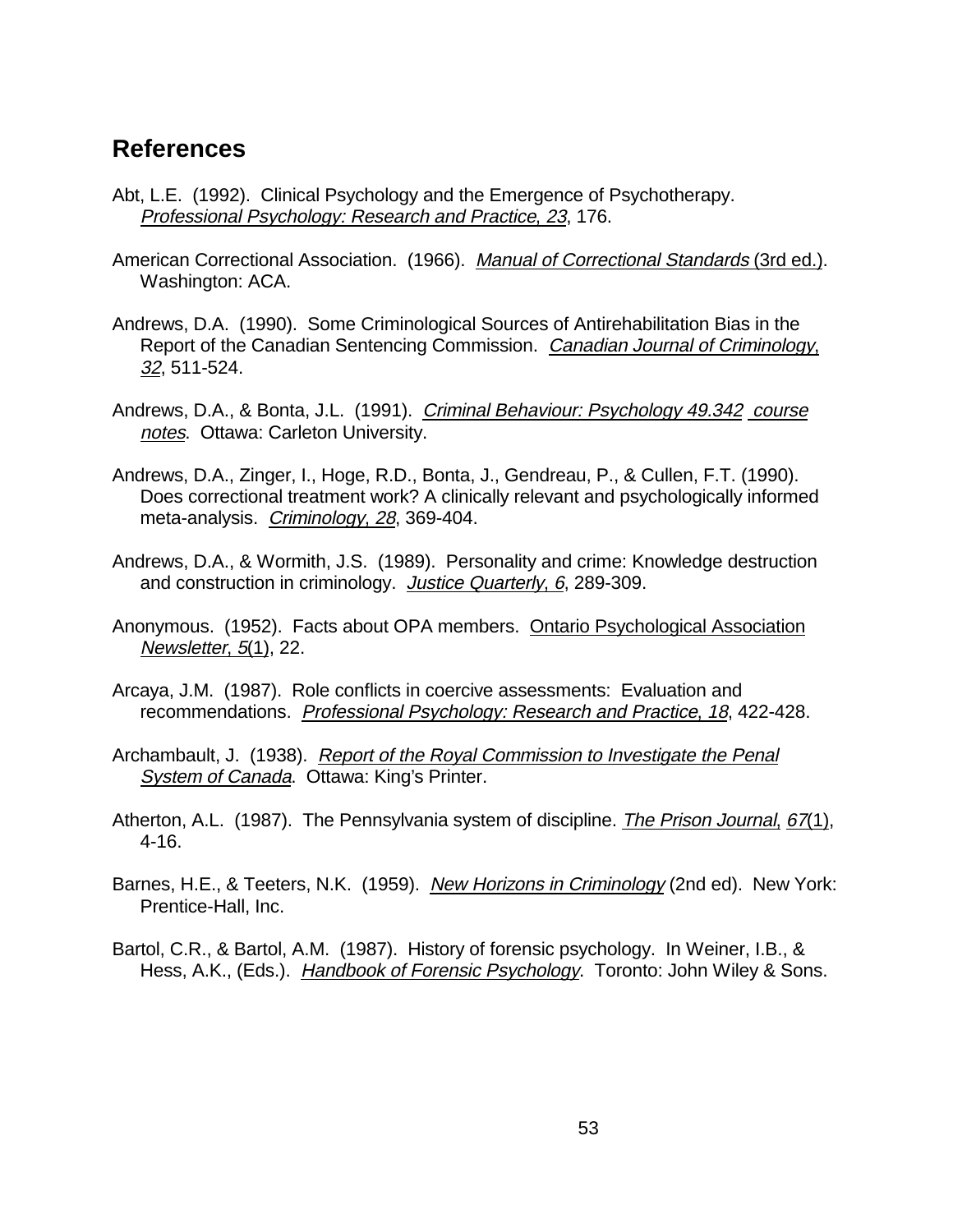- Bayer, C.A., & Brodsky, M.J. (1972). Prison programming and psychological consultation. Canadian Journal of Criminology, 14, 325-334.
- Bazelon, D.L. (1973). Psychologists in corrections are they doing good for the offender or well for themselves? In Brodsky, S.L., Psychologists in the Criminal Justice System. Urbana, IL: University of Illinois Press.
- Benson, R.R., & Eshbaugh, M. (1964). Forensic psychology within the Montgomery County Ohio juvenile court. Canadian Journal of Corrections, 6, 288-295.
- Bixby, F.L. (1934). The work of a psychologist in a penal institution a symposium. Psychological Exchange, 3, 50.
- Black, T. (1982). Symposium: Broadmoor Psychology Department's 21st birthday. Issues in Criminological and Legal Psychology, 2, 6-11. Leiscester, UK: British Psychological Society.
- Bodemar, O.A. (1956). Correctional psychology in Wisconsin. Journal of Correctional Psychology, 1 (3&4), 7-15.
- Bonta, J., Cormier, R., Peters, R.D., Gendreau, P., Marquis, H. (1983). Psychological services in jails. Canadian Psychology, 24, 135-139.
- Brodsky, S.L. (1973). Psychologists in the Criminal Justice System. Urbana, IL: University of Illinois Press.
- Brodsky, S.L. (1977). Prison reform. *Law and Psychology Review, 3,* 1-13.
- Brodsky, S.L. (1980). Ethical issues for psychologists in corrections. In Monahan, J., (Ed.), Who is the Client? The Ethics of Psychological Intervention in the Criminal Justice System. Washington: APA.
- Carlson, K.A. (1976). What happens to the abnormal inmate in Ontario prisons. The Ontario Psychologist, 8(1), 51-52.
- Carter, A.C., & Giardini, G.I. (1935-36). Reliability of psychological prognosis in the Western Penitentiary of Pennsylvania. Journal of Criminal Law, Criminology and Police Science, 26, 556-560.
- Chaneles, S. (1985). Prisons and Prisoners: Historical Documents. New York: The Haworth Press.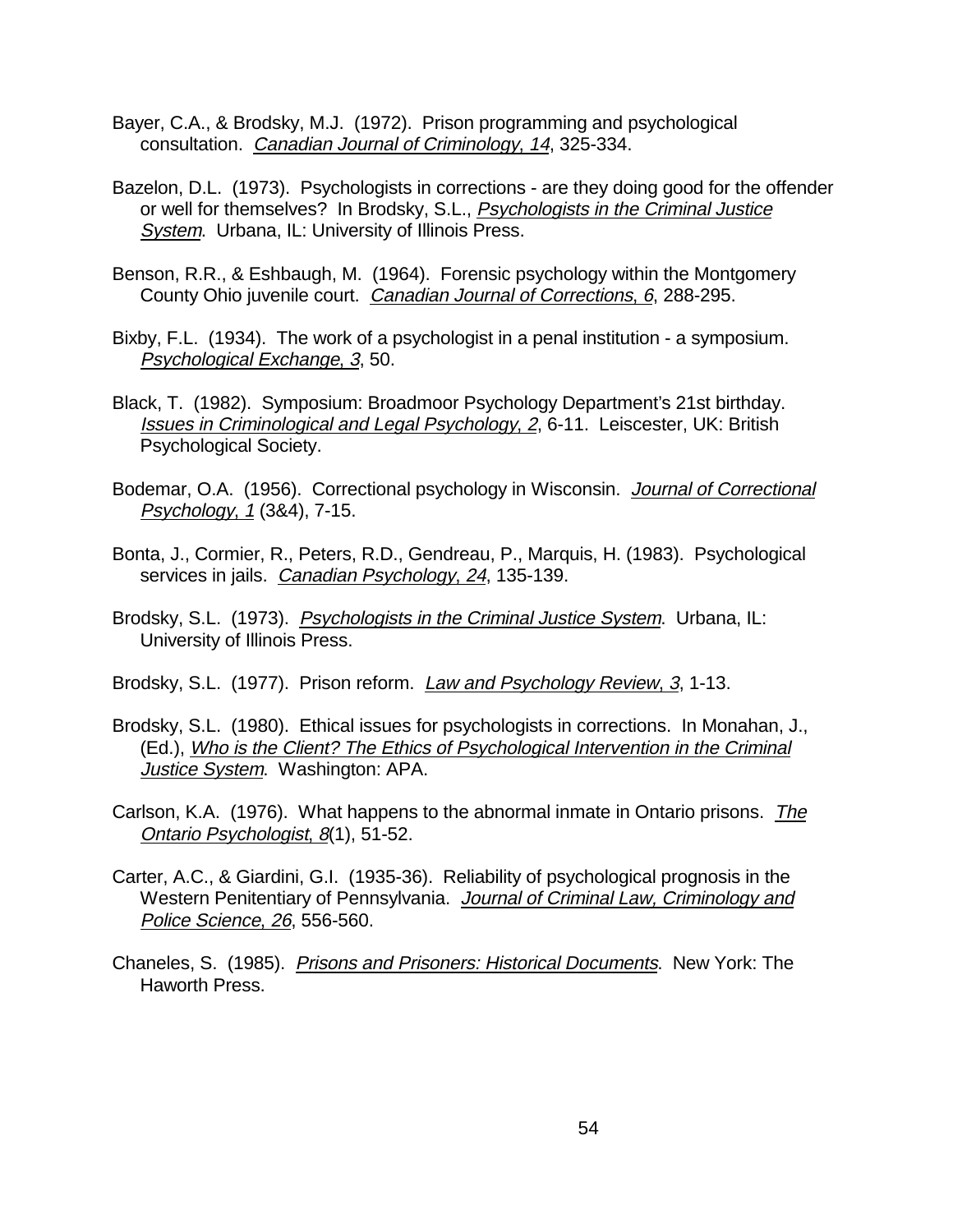- Ciale, J. (1958-59). Psychological services at St. Vincent de Paul Penitentiary. Canadian Journal of Corrections, 1, 15-20.
- Clingempeel, W.G., Mulvey, E., & Reppucci, N.D. (1980). A national study of ethical dilemmas of psychologists in the criminal justice system. In Monahan, J., (Ed.), Who is the Client? Ethics of Psychological Intervention in the Criminal Justice System. Washington: APA.
- Cormier, R., Gainer, C., Bonta, J., & Cyr-Haythornthwaite, C. (1991). Report on Forum on Assessment and Prediction. Unpublished document. Ottawa: Solicitor General Canada.
- Cornell, D.G. (1987). Role conflict in forensic clinical psychology: Reply to Arcaya. Professional Psychology: Research and Practice, 18, 429-432.
- Correctional Service of Canada. (1990). Mission of the Correctional Service of Canada. Ottawa: The Correctional Service of Canada.
- Correctional Service of Canada. (1991). Report of the Task Force on Mental Health. Ottawa: The Correctional Service of Canada.
- Corsini, R. (1945). Functions of the prison psychologist. Journal of Consulting Psychology, 9, 101-104.
- Corsini, R.J. (1959). Intelligence in prisons. Journal of Correctional Psychology, 4(2), 1- 9.
- Corsini, R.J., & Miller, G.A. (1954). Psychology in prisons, 1952. American Psychologist, 9, 184-185.
- Crespi, T.D. (1990). School psychologists in forensic psychology: Converging and diverging issues. Professional Psychology: Research and Practice, 21, 83-87.
- Crespi, T.D., & Brennan, J.K. (1988). School psychologists in the correctional system: Preliminary exploration. Professional Psychology: Research and Practice, 19, 239- 240.
- Crombag, H.F.M. (1989). When law and psychology meet. In Wegener, H., Losel, F., & Haisch, J., (Eds.), Criminal Behavior and the Justice System. New York: Springer-Verlag.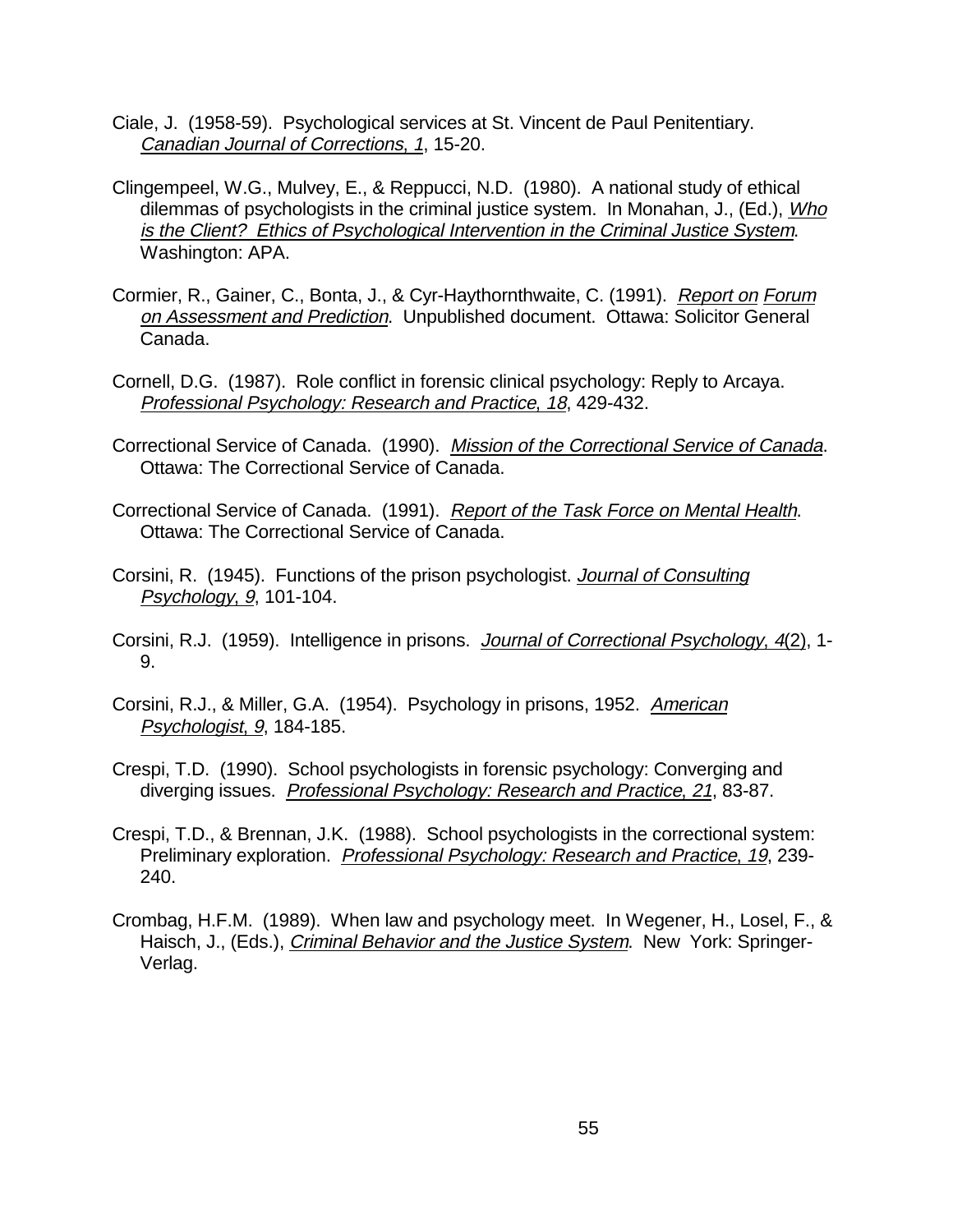- Curtis, D., Graham, G., Kelly, L., & Patterson, A. (1985). Kingston Penitentiary: The First Hundred and Fifty Years 1835-1985. Ottawa: The Correctional Service of Canada.
- Darley, J.G., & Berdie, R. (1940). The fields of applied psychology: A survey report to the committee on professional employment of the American Association for Applied Psychology. Journal of Consulting Psychology, 4, 41-52.
- Donald, J. (1970). Psychologists in the prison service. Occupational Psychology, 44, 237-243.
- Dorken, H. (1959). Sub-committee on conditions of employment: Annual report for 1957-58. Ontario Psychological Association Quarterly, 11(1), 18-25.
- Dotzenroth, S.E. (1982). On developing psychological services in community corrections: The role of the psychologist in probation and parole. Canadian Journal of Criminology, 24, 453-462.
- Emmons, T.D. (1976). Is there a niche for psychologists and psychiatrists in the prisons? The Ontario Psychologist, 8(5), 31-35.
- Faguy, P.A. (1973). The Role of the Behavioural Scientist in the Canadian Federal Penitentiary System. Unpublished document. Address given to the American Psychological Association, Montreal. NCJRS: 014884.
- Field, H.E. (1932). The psychology of crime. II. The place of psychology in the treatment of delinquents. British Journal of Medical Psychology, 12, 241-256.
- Fowler, R.D.,Jr., & Brodsky, S.L. (1978). Development of a correctional-clinical psychology program. Professional Psychology, 9, 440-447.
- Gabor, T., & Roberts, J.V. (1991). Correctional research in Canada: An historical analysis. Draft of a research report prepared for the Correctional Service of Canada. Ottawa: Crime and Justice Research Centre.
- Garneau, J. (1961). Conflict of custody versus treatment. Canadian Journal of Corrections, 3, 303-304.
- Garneau, J. (1967). The psychologist in the Canadian penitentiary. Correctional Psychologist, 3(2), 20.
- Gendreau, P. (1975). Psychological test usage in corrections in english-speaking Canada: 1972-73. Canadian Journal of Criminology and Corrections, 17, 215-220.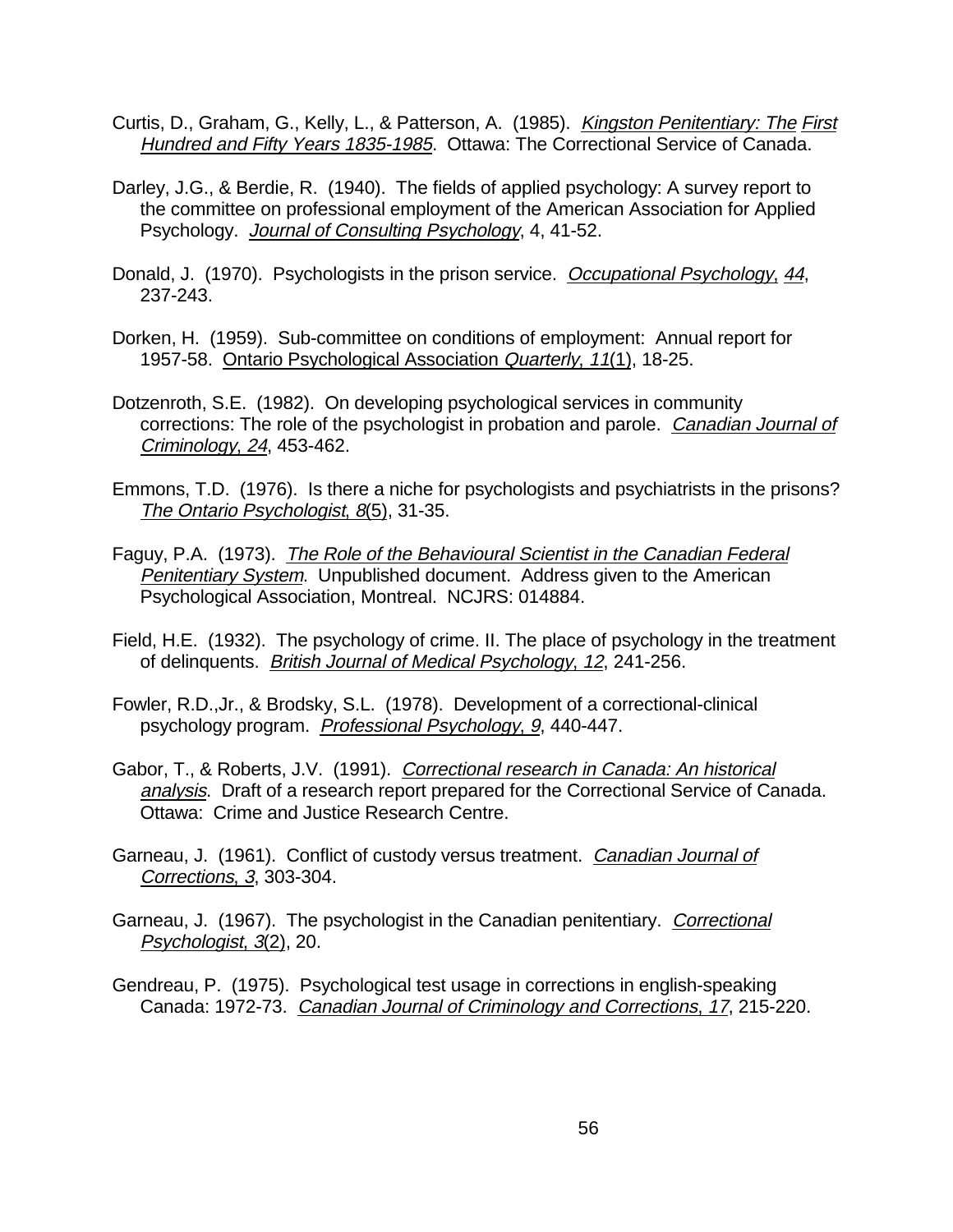- Gendreau, P. (1976). Psychological services in corrections: A preliminary report on an empirical model. The Ontario Psychologist, 8(1), 16-21.
- Gendreau, P. (1979). Administrative problems and patterns of correctional psychology departments in Canada. Professional Psychology, 10, 140-147.
- Gendreau, P., & Andrews, D.A. (1979). Psychological consultation in correctional agencies: Case studies and general issues. In Platt, J.J., & Wicks, R.J., (Eds.), The Psychological Consultant. Toronto: Grune and Stratton.
- Gendreau, P., & Andrews, D.A. (1990). Tertiary prevention: What the meta-analysis of the offender treatment literature tell us about "what works". Canadian Journal of Criminology, 32, 173-184.
- Gendreau, P., & Ross, R.R. (1987). Revivification of Rehabilitation: Evidence from the 1980s. Justice Quarterly, 4, 349-408.
- Gerry, J., & Watkins, R.E. (1985). Proposed Operational Standards and Staffing Formula for CSC Psychological Services - Senior Management Committee Submission. Unpublished document. Ottawa: The Correctional Service of Canada.
- Giardini, G.I. (1934). The work of the psychologist in a penal institution a symposium. Psychological Exchange, 3, 58-59.
- Giardini, G.I. (1942). The place of psychology in penal and correctional institutions. Federal Probation, 6(2), 29-33.
- Gleuck, S. (1934). The work of the psychologist in a penal institution a symposium. Psychological Exchange, 3, 51.
- Goldman, J.G. (1976). The female psychologist in an all-male correctional institution in Philadelphia. International Journal of Offender Therapy and Comparative Criminology, 20, 221-224.
- Gormally, J., & Brodsky, S.L. (1973). Utilization and training of psychologists for the criminal justice system. American Psychologist, 28, 926-927.
- Gottfredson, D.M. (1973). Five challenges. In Brodsky, S.L., Psychologists in the Criminal Justice System. Urbana, IL: University of Illinois Press.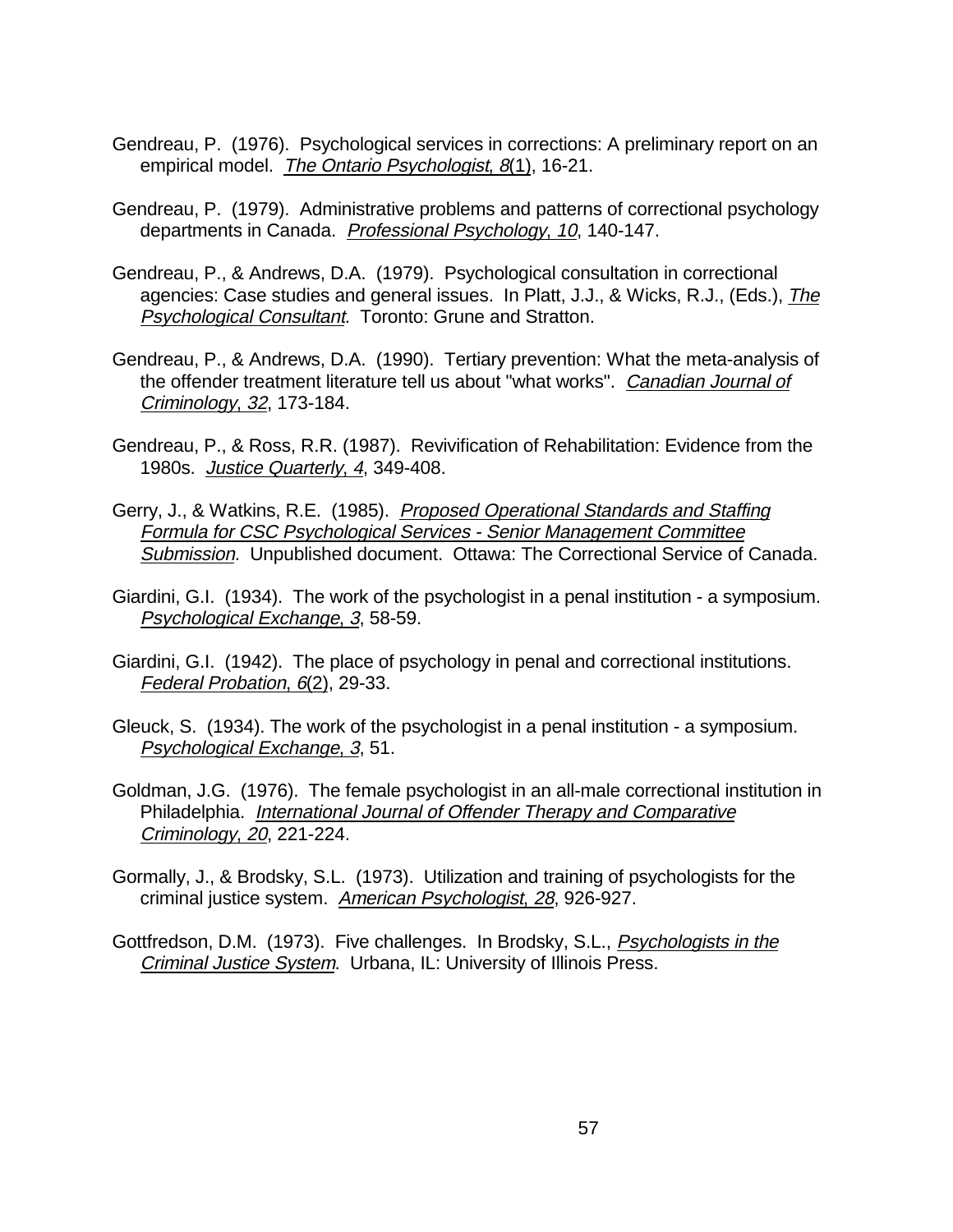- Graham, A. (1990). Psychology and corrections: Recent developments within the Correctional Service of Canada have implications for psychology. The Ontario Psychologist, 22(8), 6.
- Greenspan, E.L. (1991). Martin's Annual Criminal Code 1992. Aurora, ON: Canada Law Books Inc.
- Griffiths, C.T. (1988). Canadian corrections: Policy and practice north of 49<sup>0</sup>. The Prison Journal, 68(1), 51-62.
- Haney, C. (1982). Criminal justice and the nineteenth-century paradigm. Law and Human Behavior, 6, 191-235.
- Hebert, P., & Watkins, R.E. (1979). Role and policy directives: CSC Psychological Services. Unpublished document. Ottawa: The Correctional Services of Canada.
- Heilbrun, K.S., & Annis, L.V. (1988). Research and training in forensic psychology: National survey of forensic facilities. Professional Psychology: Research and Practice, 19, 211-215.
- Henriksen, S.P. (1976). Guidelines to the Living Unit Program in Medium Security Institutions. Unpublished document. Ottawa: Ministry of the Solicitor General.
- Hovey, H.B. (1934). The work of the psychologist in a penal institution a symposium. Psychological Exchange, 3, 57-58.
- Hutchison, H.C., & Paitich, D. (1956). A note on the out-patient forensic clinic of the Toronto Psychiatric Hospital. Ontario Psychological Association Quarterly, 9(3), 56-57.
- Ignatieff, M. (1978). A Just Measure of Pain. New York: Pantheon Books.
- Ives, G. (1970/1914). A History of Penal Methods: Criminals, Witches, Lunatics. Montclair, NJ: Patterson Smith.
- Jackson, J.D. (1934). The work of the psychologist in a penal institution a symposium. Psychological Exchange, 3, 53-55.
- Jones, M. (1962). Social Psychiatry in the Community, in Hospitals and in Prisons. Springfield, IL: Charles C. Thomas.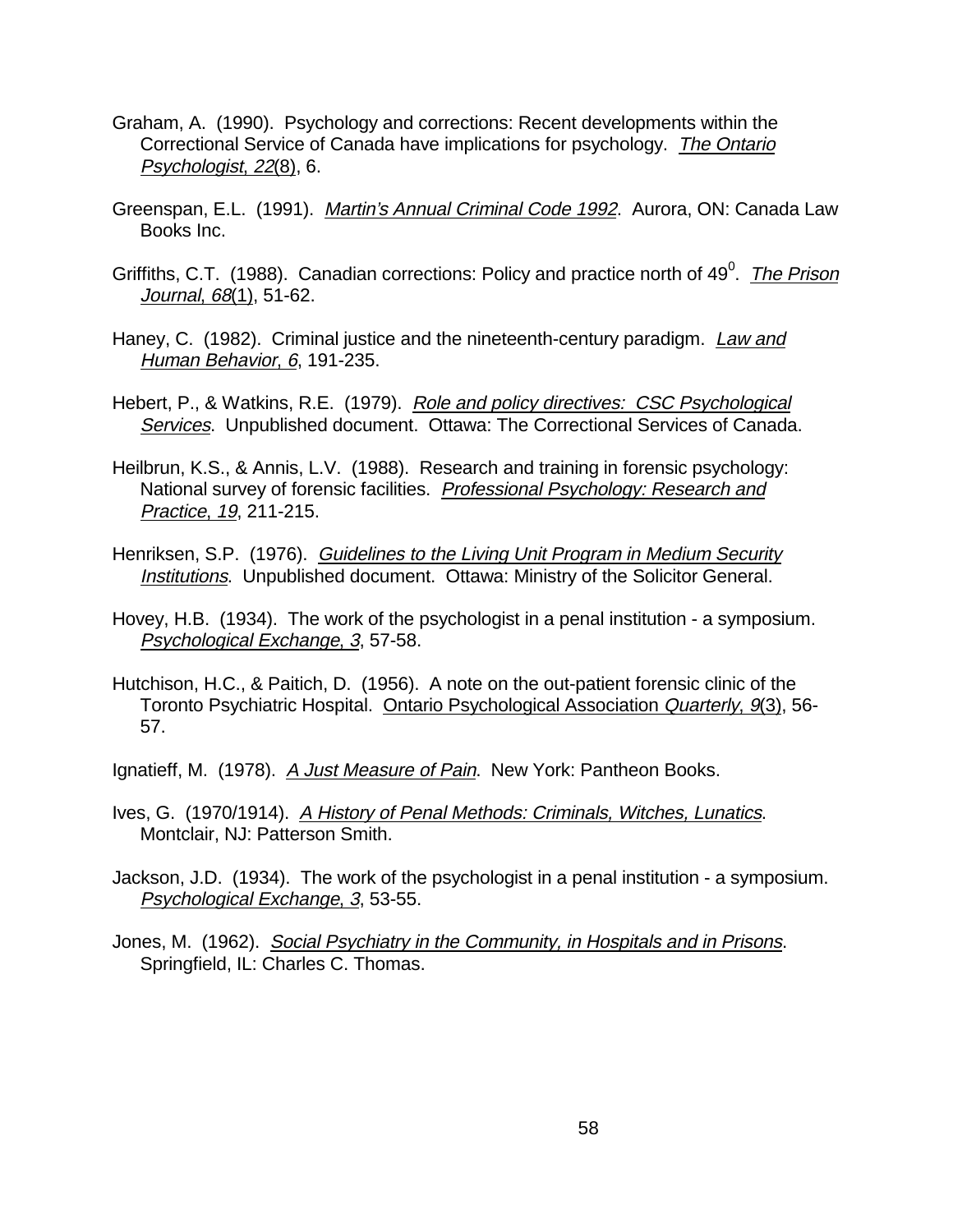- Jones, M. (1979). Learning as therapy. In Toch, H., (Ed.), Psychology of Crime and Criminal Justice. New York: Holt, Rinehart and Winston.
- Karrys, E. (1952). The work of the psychologist in the Ontario Training School for Girls, Galt, Ontario. Ontario Psychologist Association Newsletter, 4(4), 4-7.
- Kiel, R.A. (1981). Mental health for the convicted offender: A model that works. Corrections Today, 43, 20,24,26-27.
- Koran, L.M., & Brown, B.S. (1973). Psychologists in corrections and justice: another view. In Brodsky, S.L., Psychologists in the Criminal Justice System. Urbana, IL: University of Illinois Press.
- Krause, F.H., Dimick, K.M., & Hayes, R.E. (1972). An itinerate psychological services program in a women's prison. Correctional Psychologist, 5(3), 171-177.
- Lawrence, R.E., Kreiger, G.W., & Bascue, L.O. (1977). Role model for a psychological counselor in a rehabilitation-oriented correctional facility. Offender Rehabilitation, 1, 267-274.
- Lederman, D.G. (1965). The expanding role of psychologists in juvenile corrections. Correctional Psychologist, 1(1), 5-7.
- Levinson, R.B. (1980). Standards for psychology services in adult jails and prisons. Criminal Justice and Behavior, 7, 81-127.
- Levinson, R.B. (1985). The psychologist in the correctional system. American Journal of Forensic Psychology, 3. 41-43.
- Limburg, C.C. (1934). The work of the psychologist in a penal institution a symposium. Psychological Exchange, 3, 61-62.
- Lindner, H. (1955). The work of court and prison psychologists. In Dudycha, G.J., (Ed.), Psychology for Law Enforcement Officers. Springfield, IL: Charles C. Thomas.
- Lindner, R.M., & Seliger, R.V. (1947). Handbook of Correctional Psychology. New York: Philosophical Library.
- Logan, C.H. (1972). Evaluation research in crime and delinquency: A reappraisal. Journal of Criminal Law, Criminology and Police Science, 63, 378-387.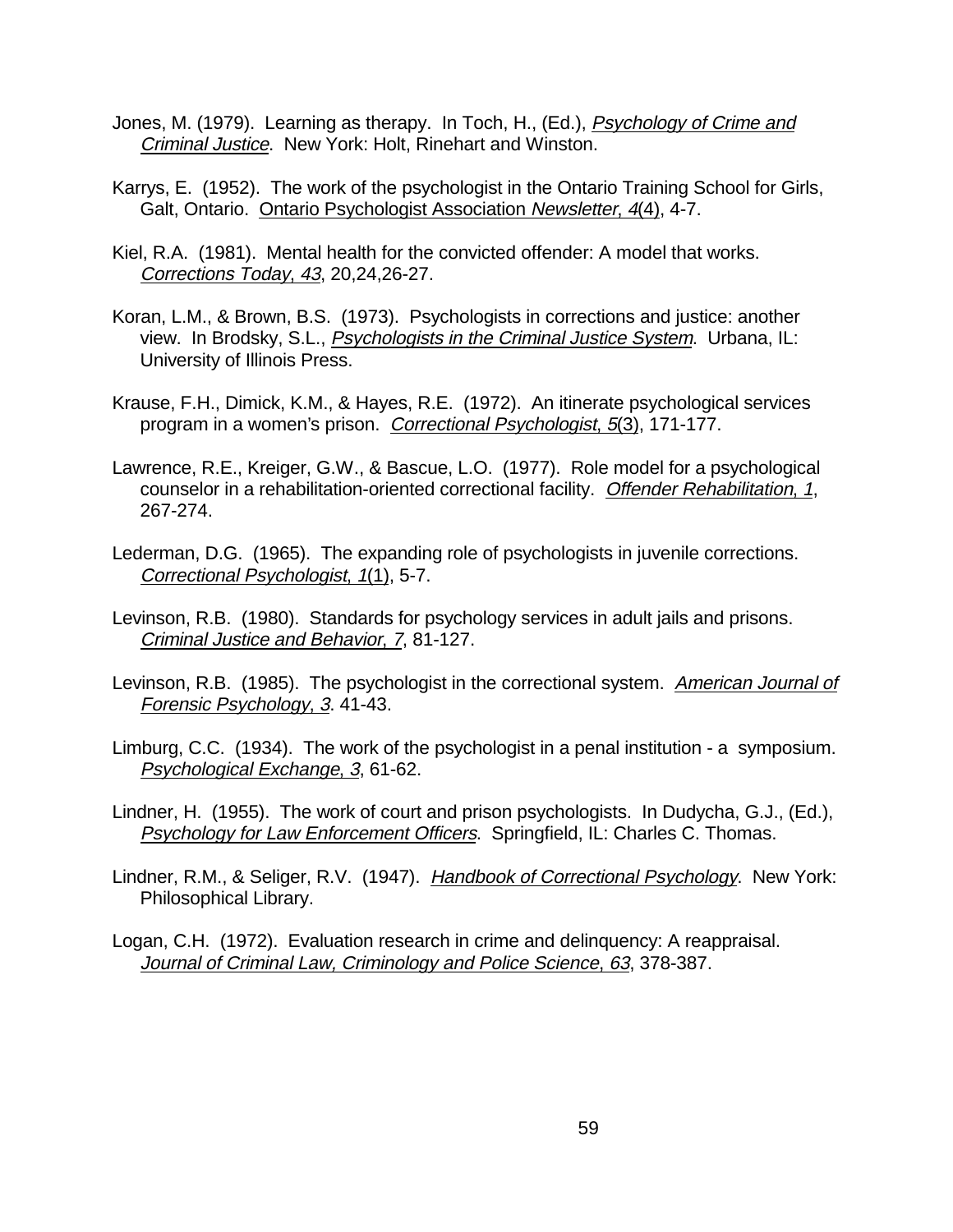- Losel, F., & Bliesener, T. (1989). Psychology in prison: Role assessment and testing of an organizational model. In Wegener, H., Losel, F., & Haisch, J., (Eds.) Criminal Behavior and the Justice System: Psychological Perspectives. New York: Springer-Verlag.
- MacIntosh, D.A. (1989). Fundamentals of the Criminal Justice System. Toronto: Carswell.
- Martinson, R. (1974). What works? questions and answers about prison reform. The Public Interest, 35, 22-54.
- Martinson, R. (1976). California research at the crossroads. Crime and Delinquency, 22, 180-191.
- McColskey, A.S. (1980). Criticism of the report of the task force on the role of psychology in the criminal justice system. American Psychologist, 35, 108-109.
- Megargee, E.I. (1982). Reflections on psychology in the criminal justice system. In Gunn, J., & Farrington, D.P., (Eds.), Abnormal Offenders, Delinquency, and the Criminal Justice System. Toronto: John Wiley & Sons.
- Melton, G.B. (1987). Training in psychology and law. In Weiner, I.B., & Hess, A.K. (Eds.), Handbook of Forensic Psychology. Toronto: John Wiley & Sons.
- Milan, M.A., & Evans, J.H. (1987). Intervention with incarcerated offenders. In Weiner, I.B., & Hess, A.K., (Eds.), Handbook of Forensic Psychology. Toronto: John Wiley & Sons.
- Monahan, J. (1978). Report of the task force on the role of psychology in the criminal justice system. American Psychologist, 33, 1099-1113.
- Monahan, J. (Ed.) (1980). Who is the Client? The Ethics of Psychological Intervention in the Criminal Justice System. Washington: American Psychological Association.
- Monahan, J., & Monahan, L.C. (1977). Prediction research and the role of psychologists in correctional institutions. San Diego Law Review, 14, 1028-1038.
- Mursell, G.R. (1934). The work of the psychologist in a penal institution a symposium. Psychological Exchange, 3, 59-61.
- Nassi, A.J. (1975). Therapy of the absurd: A study of punishment and treatment in California prisons and the roles of psychiatrists and psychologists. Corrective and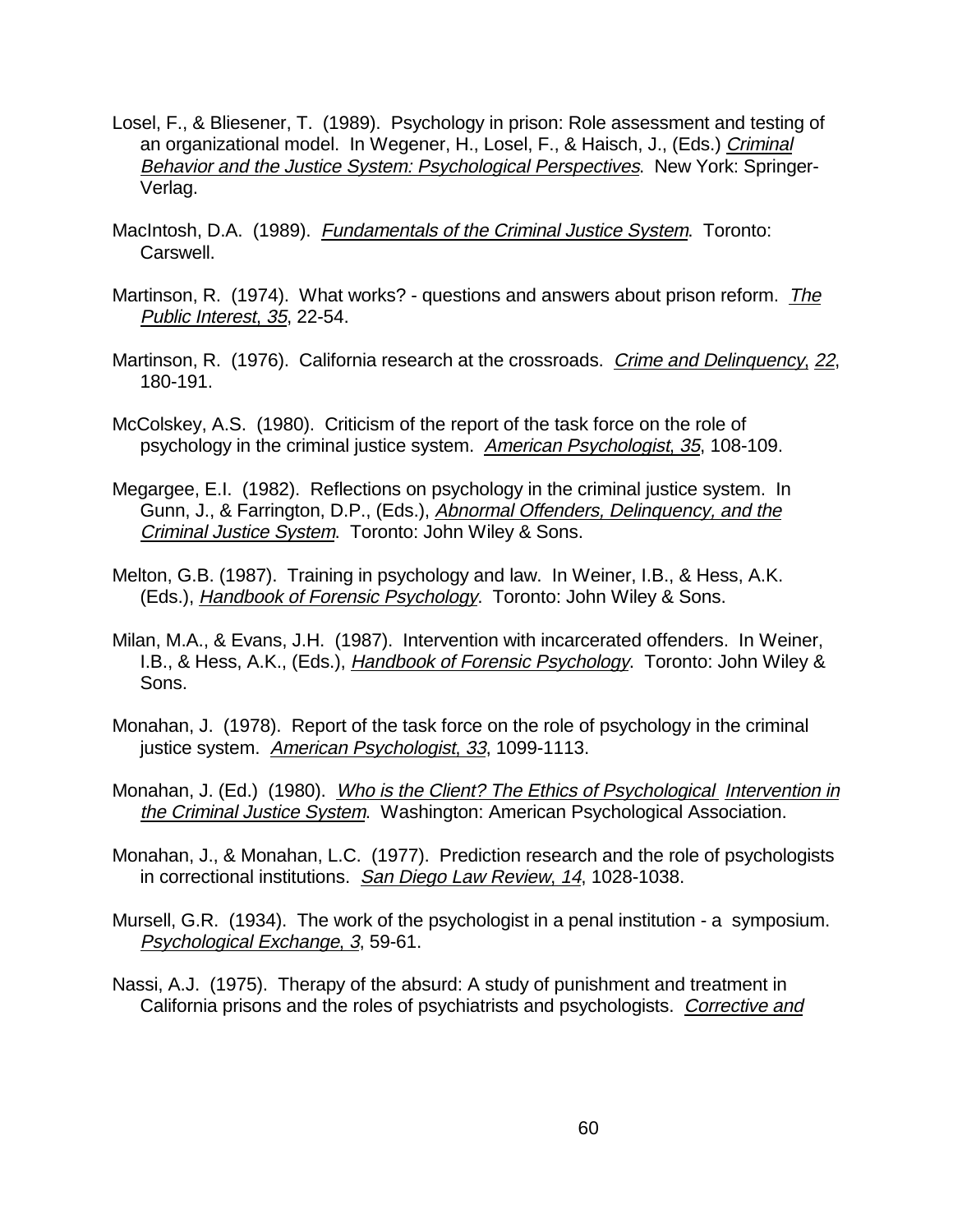Social Psychiatry and Journal of Behavior Technology Methods and Therapy, 21, 21-27.

- Newman, C.L., & Price, B.R. (1977). Jails and services for inmates: A perspective on some critical issues. Criminology, 14, 501-512.
- Nietzel, M.T., & Moss, C.S. (1972). The psychologist in the criminal justice system. Professional Psychology, 3, 259-270.
- Norton, W.A. (1970). Psychologists in Canadian Corrections. Correctional Psychologist, 4(2), 57-67.
- Norton, W.A. (1976). Psychology and the justice system. The Ontario Psychologist,  $8(1)$ , 7-10.
- Otero, R. F., McNally, D., & Powitsky, R. (1981). Mental health services in adult correctional systems. Corrections Today, 43, 8-18.
- Pallone, N.J., Hennessy, J.J., & LaRosa, D.S. (1980). Professional psychology in state correctional institutions: present status and alternate futures. Professional Psychology, 11, 755-763.
- Pallone, N.J., & LaRosa, D.S. (1979). Mental health specialists and services in correctional facilities: Who does what? Journal of Offender Counseling, Services & Rehabilitation, 4, 33-41.
- Papurt, M.J. (1934). The work of the psychologist in a penal institution a symposium. Psychological Exchange, 3, 55-57.
- Park, J.W.L. (1956). Clinical psychology in the California Department of Corrections. Journal of Correctional Psychology, 2(2), 8-12.
- Partridge, G.E. (1934). The work of the psychologist in a penal institution a symposium. Psychological Exchange, 3, 49-50.
- Pelc, R.E. (1977). A primer to psychological evaluation in the criminal justice process. Offender Rehabilitation, 1, 275-282.
- Powitsky, R. (1978). Reflections of a federal prison psychologist. Quarterly Journal of Corrections, 2, 7-12.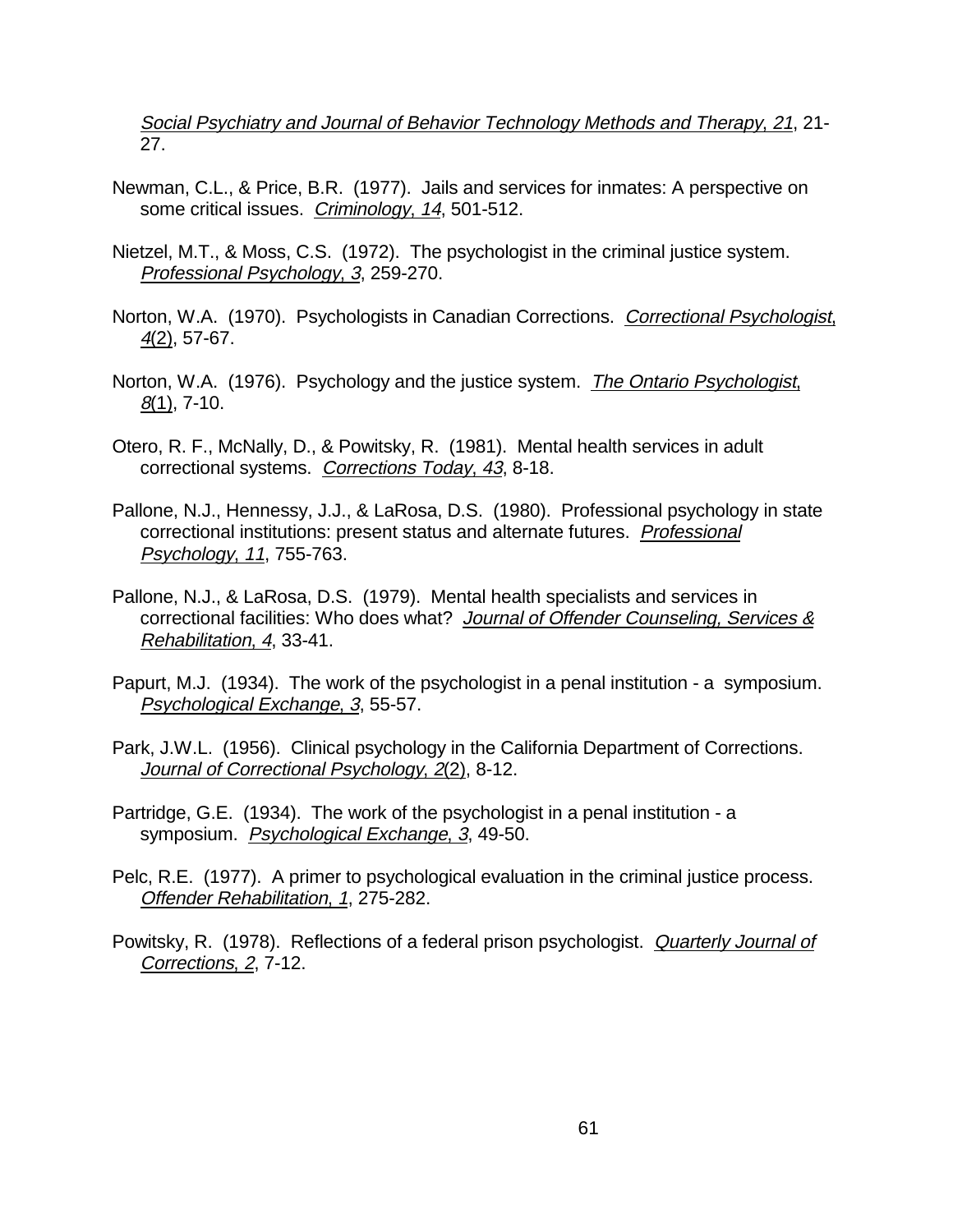- Quijano, W.Y., & Logsdon, S.A. (1978). Some issues in the practice of correctional psychology in the context of security. Professional Psychology, 9, 228-239.
- Rackley, L.E. (1934). The work of the psychologist in a penal institution a symposium. Psychological Exchange, 3, 52-53.
- Rahn, R.C. (1971). The Role of the Correctional Psychologist in an Industrially Oriented Institution. Paper presented to the ACA 101st Congress of Corrections, Miami Beach, FL. NCJRS 067754.
- Raimey, V.C. (1950). Training in Clinical Psychology. New York: Prentice-Hall.
- Raines, R. (1967). The psychologist in the rehabilitation and correctional process. Correctional Psychologist, 3(2), 22.
- Reynolds, R.M. (1976). A model for psychology in correctional services. The Ontario Psychologist, 8(1), 11-14.
- Rice, M.E., & Quinsey, V.L. (1986). Contributions of Canadian applied psychological research to correctional and psychiatric institutions. Canadian Psychology, 27, 1-21.
- Richards, B. (1977). Psychology, prisons, and ideology the prison psychological service. Ideology and Consciousness, 2 (Autumn), 9-25.
- Ross, R.R. (1967). Psychology at the Ontario Training School for Girls at Galt. O.P.A. Quarterly, 20(2), 54-58.
- Rowland, E. (1913). Report of experiments at the State Reformatory for Women at Bedford, New York. Psychological Review, 20, 245-249.
- Schenke, L.W. (1956). Psychology's concern with criminal behavior. Journal of Correctional Behavior, 1(1&2), 21-25.
- Schlesinger, S.E. (1979). Therapy on a treadmill: The role of the prison psychologist. Professional Psychology, 10, 307-317.
- Sell, D.E. (Ed.) (1955). Manual of Applied Correctional Psychology. Columbus, OH: Department of Mental Hygiene and Correction.
- Sell, D.E. (1956). Correctional psychology in Ohio. Journal of Correctional Psychology, 1(1&2), 6-10.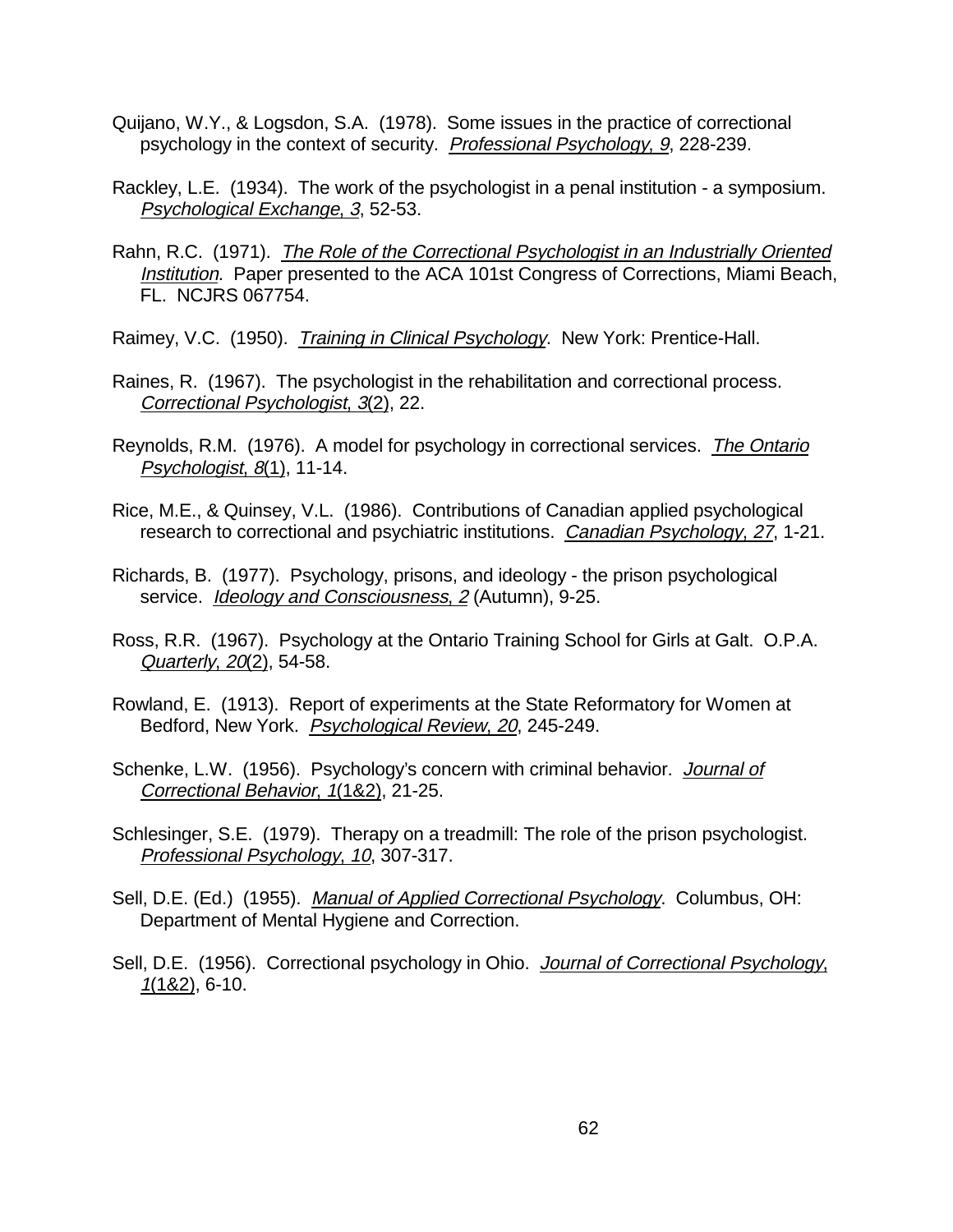- Silber, D.E. (1974). Controversy concerning the criminal justice system and its implications for the role of mental health workers. American Psychologist, 29, 239- 244.
- Simourd, D.J., & Wormith, J.S. (1992). A Survey of Criminal Justice Graduate Training in Canadian Universities. Paper presented at the CPA Annual Convention, Quebec City.
- Smith, R.R., & Sabatino, D.A. (1990). Roles and functions of psychologists in American correctional institutions. Journal of Offender Rehabilitation, 16, 163-174.
- Sobel, S.B., & Corman, C.C. (1992). Introduction to a series of perspectives on the development of the profession of psychology. Professional Psychology: Research and Practice, 23, 6.
- Spielberger, C.D., Megargee, E.I., & Ingram, G. (1973). Graduate education. In Brodsky, S.L., Psychologists in the Criminal Justice System. Urbana, IL: University of Illinois Press.
- Srivastava, K.D. (1962). The role of a psychologist in a prison. Journal of Correctional Work, 9, 49-54.
- Statutes of Canada. (1992). Bill C-36: Corrections and Conditional Release Act. Ottawa: Canadian Government Publishing Centre.
- Struckhoff, D.R. (1978). Deprofessionalizing corrections is bad business. Offender Rehabilitation, 2, 333-338.
- Tapp, J.L. (1976). Psychology and the law: An overture. Annual Review of Psychology, 27, 359-404.
- Toch, H. (1961). Introduction to criminal psychology. In Toch, H., (Ed.), Legal and Criminal Psychology. New York: Holt, Rinehart and Winston, Inc.
- Toch, H. (1981). Psychological treatment of imprisoned offenders. In Hays, J.R., Roberts, T.K., & Solway, K.S., (Eds.), Violence and the Violent Individual. New York: SP Medical & Scientific Books.
- Twain, D., McGee, R.A., & Bennett, L.A. (1973). Functional areas of psychological activity. In Brodsky, S.L., Psychologists in the Criminal Justice System. Urbana, IL: University of Illinois Press.